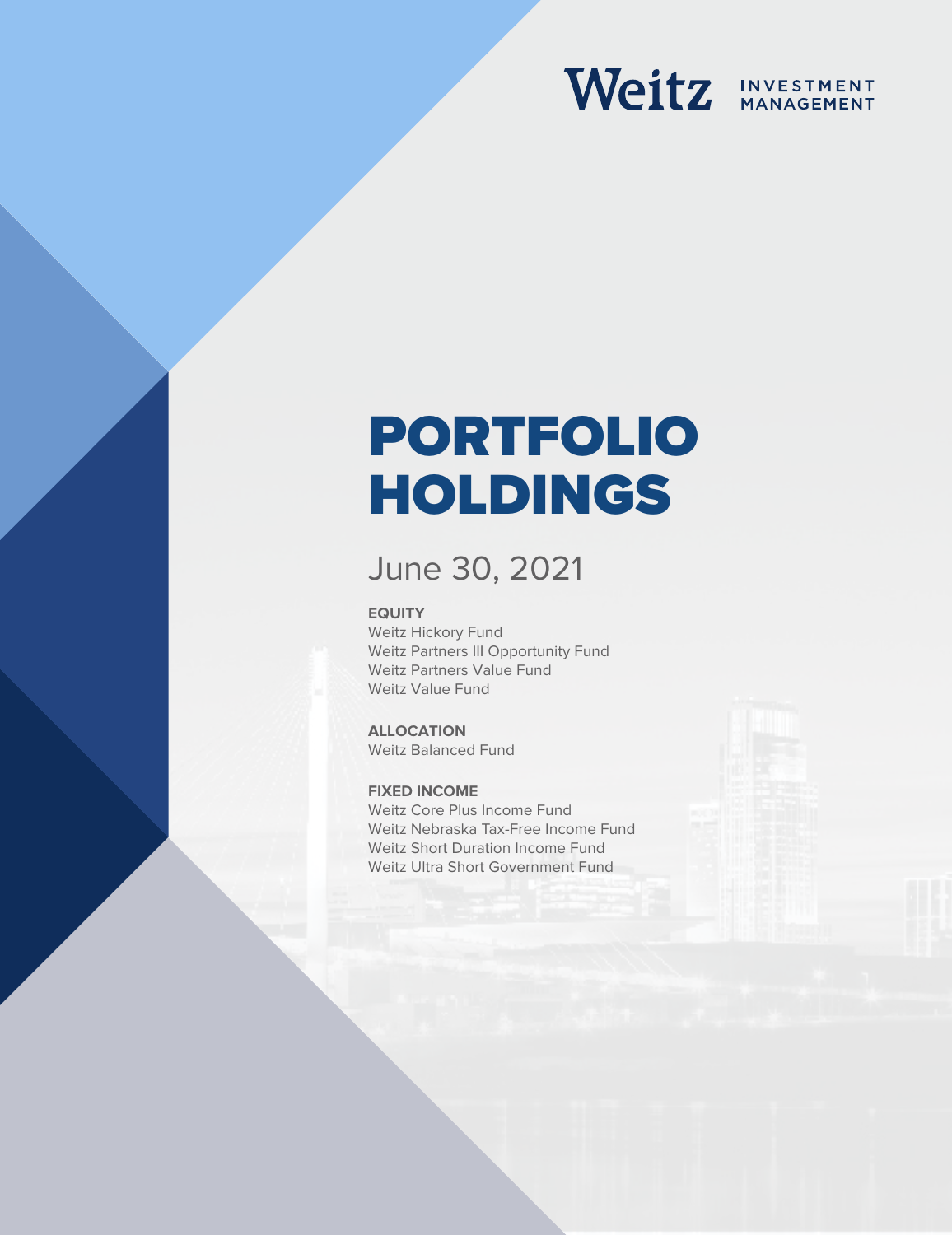### **BALANCED FUND**

Schedule of Investments June 30, 2021 (Unaudited)

#### Common Stocks - 47.2%

| <b>Information Technology</b>                              | % of Net<br><b>Assets</b> | Shares          | \$ Value               |
|------------------------------------------------------------|---------------------------|-----------------|------------------------|
| Data Processing & Outsourced                               |                           |                 |                        |
| <b>Services</b>                                            | 4.7                       |                 |                        |
| Visa, Inc. - Class A<br>Mastercard, Inc. - Class A         |                           | 15,000<br>9,250 | 3,507,300<br>3,377,082 |
| <b>Fidelity National Information Services,</b>             |                           |                 |                        |
| Inc.                                                       |                           | 22,000          | 3,116,740              |
| <b>Systems Software</b>                                    | 3.6                       |                 |                        |
| Microsoft Corp.                                            |                           | 17,500          | 4,740,750              |
| Oracle Corp.                                               |                           | 37,500          | 2,919,000              |
| <b>Semiconductors</b>                                      | 2.5                       |                 |                        |
| Analog Devices, Inc.                                       |                           | 17,500          | 3,012,800              |
| Texas Instruments, Inc.                                    |                           | 12,500          | 2,403,750              |
| IT Consulting & Other Services                             | 1.1                       |                 |                        |
| Accenture plc - Class A(a)                                 |                           | 8,000           | 2,358,320              |
|                                                            | 11.9                      |                 | 25,435,742             |
| <b>Financials</b>                                          |                           |                 |                        |
|                                                            |                           |                 |                        |
| <b>Insurance Brokers</b><br>Aon plc - Class A(a)           | 2.2                       | 20,000          | 4,775,200              |
|                                                            |                           |                 |                        |
| <b>Investment Banking &amp; Brokerage</b>                  | 2.2                       |                 |                        |
| The Charles Schwab Corp.                                   |                           | 65,000          | 4,732,650              |
| <b>Multi-Sector Holdings</b>                               | 2.2                       |                 |                        |
| Berkshire Hathaway, Inc. - Class B(b)                      |                           | 17,000          | 4,724,640              |
| <b>Property &amp; Casualty Insurance</b>                   | 1.8                       |                 |                        |
| Markel Corp. <sup>(b)</sup>                                |                           | 3,250           | 3,856,808              |
|                                                            |                           |                 |                        |
| <b>Diversified Banks</b><br>JPMorgan Chase & Co.           | 1.5                       | 20,000          | 3,110,800              |
|                                                            |                           |                 |                        |
| <b>Financial Exchanges &amp; Data</b>                      | 1.2                       |                 |                        |
| S&P Global, Inc.                                           |                           | 6,000           | 2,462,700              |
| <b>Mortgage REITs</b>                                      | 0.7                       |                 |                        |
| Redwood Trust, Inc.                                        |                           | 125,000         | 1,508,750              |
|                                                            | 11.8                      |                 | 25,171,548             |
| <b>Health Care</b>                                         |                           |                 |                        |
|                                                            |                           |                 |                        |
| <b>Health Care Services</b><br>Laboratory Corp. of America | 2.2                       |                 |                        |
| Holdings <sup>(b)</sup>                                    |                           | 17,000          | 4,689,450              |
| <b>Life Sciences Tools &amp; Services</b>                  | 1.9                       |                 |                        |
| Thermo Fisher Scientific, Inc.                             |                           | 8,000           | 4,035,760              |
|                                                            |                           |                 |                        |
| <b>Health Care Equipment</b>                               | 1.9                       | 15,000          |                        |
| Danaher Corp.                                              |                           |                 | 4,025,400              |
|                                                            | 6.0                       |                 | 12,750,610             |
| <b>Communication Services</b>                              |                           |                 |                        |
| <b>Cable &amp; Satellite</b>                               | 3.3                       |                 |                        |
| Charter Communications, Inc. - Class                       |                           |                 |                        |
| $A^{(b)}$                                                  |                           | 5,000           | 3,607,250              |
| Comcast Corp. - Class A                                    |                           | 60,000          | 3,421,200              |

|                                                                        | % of Net<br><b>Assets</b> | <b>Shares</b> | \$ Value    |
|------------------------------------------------------------------------|---------------------------|---------------|-------------|
| <b>Interactive Media &amp; Services</b><br>Alphabet, Inc. - Class C(b) | 2.2                       | 1,900         | 4,762,008   |
|                                                                        | 5.5                       |               | 11,790,458  |
| <b>Industrials</b>                                                     |                           |               |             |
| <b>Industrial Conglomerates</b>                                        | 2.5                       |               |             |
| Roper Technologies, Inc.                                               |                           | 6,000         | 2,821,200   |
| Honeywell International, Inc.                                          |                           | 11,000        | 2,412,850   |
| <b>Industrial Machinery</b>                                            | 2.1                       |               |             |
| <b>IDEX Corp.</b>                                                      |                           | 11,000        | 2,420,550   |
| Fortive Corp.                                                          |                           | 30,000        | 2,092,200   |
|                                                                        | 4.6                       |               | 9,746,800   |
| <b>Materials</b>                                                       |                           |               |             |
| <b>Construction Materials</b>                                          | 3.2                       |               |             |
| Vulcan Materials Co.                                                   |                           | 22,500        | 3,916,575   |
| Martin Marietta Materials, Inc.                                        |                           | 8,000         | 2,814,480   |
| <b>Industrial Gases</b>                                                | 1.2                       |               |             |
| Linde plc(a)                                                           |                           | 9,000         | 2,601,900   |
|                                                                        | 4.4                       |               | 9,332,955   |
| <b>Consumer Discretionary</b>                                          |                           |               |             |
| <b>Automotive Retail</b>                                               | 1.7                       |               |             |
| AutoZone, Inc.(b)                                                      |                           | 2,500         | 3,730,550   |
| <b>Consumer Staples</b>                                                |                           |               |             |
| <b>Distillers &amp; Vintners</b>                                       | 1.3                       |               |             |
| Diageo plc - ADR(a)                                                    |                           | 15,000        | 2,875,350   |
| Total Common Stocks (Cost \$49,858,856)                                |                           |               | 100,834,013 |

#### Non-Convertible Preferred Stocks - 1.8%

| Qurate Retail, Inc. 8.00% 3/15/31 (Cost |        |           |
|-----------------------------------------|--------|-----------|
| \$3,461,303)                            | 35,000 | 3.788.750 |

#### Corporate Bonds - 3.2%

|                                          | \$ Principal<br>Amount | \$ Value  |
|------------------------------------------|------------------------|-----------|
| AutoZone, Inc.                           |                        |           |
| 3.625% 4/15/25                           | 500.000                | 547.588   |
| <b>First Republic Bank</b>               |                        |           |
| 2.5% 6/06/22                             | 2,185,000              | 2,224,585 |
| JPMorgan Chase & Co.                     |                        |           |
| 3.375% 5/01/23                           | 500.000                | 526.519   |
| Markel Corp.                             |                        |           |
| 4.9% 7/01/22                             | 410,000                | 427,309   |
| 3.625% 3/30/23                           | 500.000                | 525.578   |
| Oracle Corp.                             |                        |           |
| 1.9% 9/15/21                             | 1,000,000              | 1,001,984 |
| U.S. Bancorp                             |                        |           |
| 2.4% 7/30/24                             | 500,000                | 526,312   |
| Wells Fargo & Co.                        |                        |           |
| 3.5% 3/08/22                             | 1,000,000              | 1,022,335 |
| Total Corporate Bonds (Cost \$6,653,532) |                        | 6,802,210 |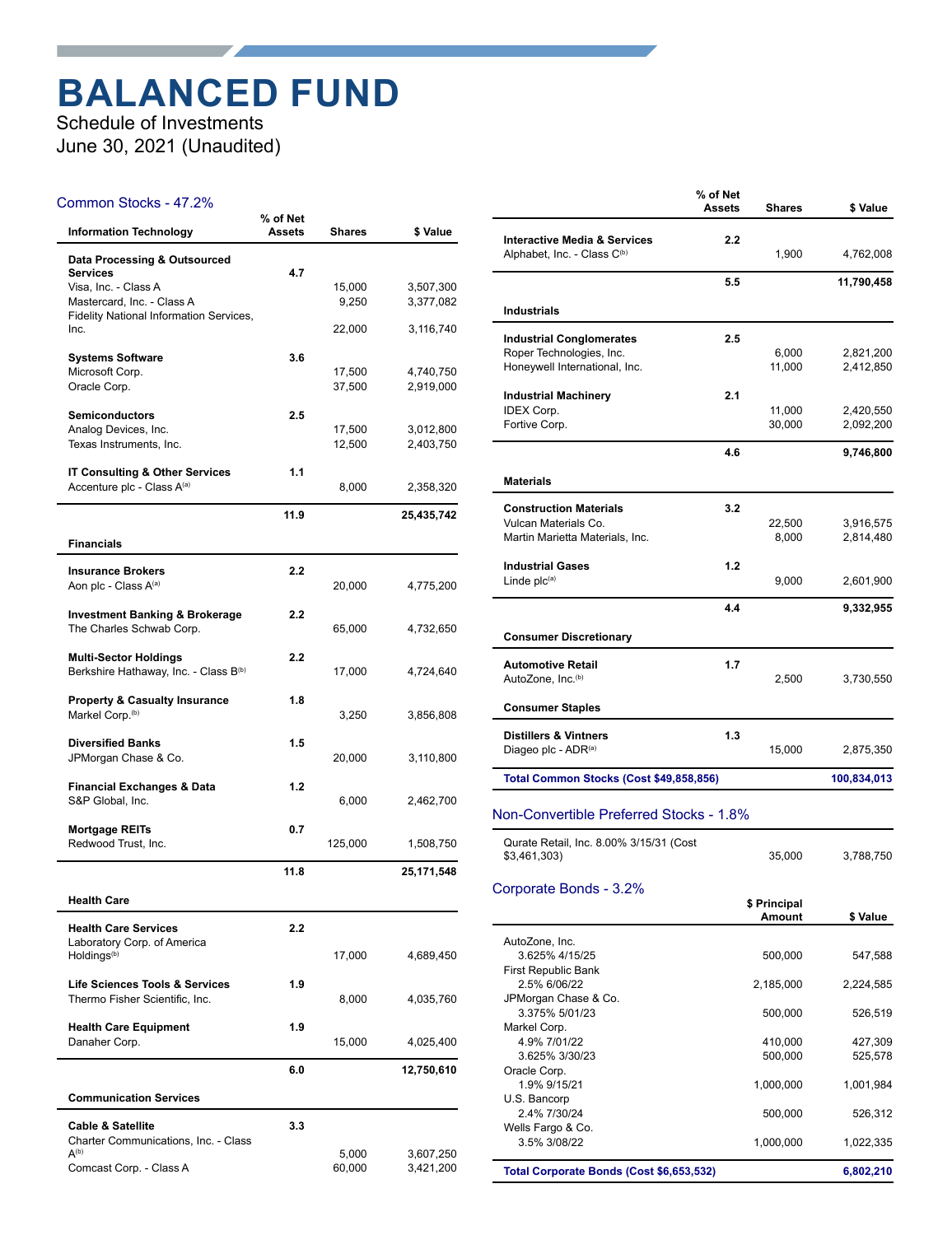### **BALANCED FUND(CONTINUED)**

|                                                                                           | \$ Principal<br>Amount | \$ Value  |
|-------------------------------------------------------------------------------------------|------------------------|-----------|
| Corporate Convertible Bonds - 1.0%                                                        |                        |           |
| Redwood Trust, Inc.                                                                       |                        |           |
| 5.625% 7/15/24 (Cost \$1,864,116)                                                         | 2,000,000              | 2,075,000 |
| Asset-Backed Securities - 5.8%                                                            |                        |           |
| Automobile                                                                                |                        |           |
| American Credit Acceptance Receivables Trust                                              |                        |           |
| (ACAR)<br>Series 2020-4 Class A - 0.53% 3/13/24 <sup>(c)</sup>                            | 227,928                | 228,164   |
| Series 2021-2 Class A - 0.37% 10/15/24 <sup>(c)</sup>                                     | 228,307                | 228,468   |
| ARI Fleet Lease Trust (ARIFL)                                                             |                        |           |
| Series 2020-A Class A2 - 1.77% 8/15/28 <sup>(c)</sup>                                     | 150,832                | 151,758   |
| Chesapeake Funding II LLC (CFII)                                                          |                        |           |
| Series 2021-1A Class A1 - 0.47% 4/15/33 <sup>(c)</sup>                                    | 473,167                | 473,250   |
| DT Auto Owner Trust (DTAOT)<br>Series 2018-3A Class C - 3.79% 7/15/24(c)                  | 165,198                | 165,860   |
| Series 2020-3A Class A - 0.54% 4/15/24 <sup>(c)</sup>                                     | 261,600                | 261,958   |
| Enterprise Fleet Financing LLC (EFF)                                                      |                        |           |
| Series 2019-2 Class A2 - 2.29% 2/20/25 <sup>(c)</sup>                                     | 211,360                | 214,355   |
| Series 2020-1 Class A2 - 1.78% 12/22/25 <sup>(c)</sup>                                    | 364,624                | 369,576   |
| Enterprise Fleet Funding LLC (EFF)                                                        |                        |           |
| Series 2021-1 Class A1 - 0.16793%<br>$3/21/22^{(c)}$                                      | 218,796                | 218,803   |
| Exeter Automobile Receivables Trust (EART)                                                |                        |           |
| Series 2020-2A Class A - 1.13% 8/15/23 <sup>(c)</sup>                                     | 31,085                 | 31,111    |
| Foursight Capital Automobile Receivables Trust<br>(FCRT)                                  |                        |           |
| Series 2021-1 Class A1 - 0.26978%                                                         |                        |           |
| $2/15/22^{(c)}$<br>GLS Auto Receivables Issuer Trust (GCAR)                               | 29,165                 | 29,165    |
| Series 2020-1A Class A - 2.17% 2/15/24 <sup>(c)</sup>                                     | 75,622                 | 76,061    |
| Series 2020-2A Class A - 1.58% 8/15/24(c)                                                 | 104,045                | 104,855   |
| Series 2020-4A Class A - 0.52% 2/15/24 <sup>(c)</sup>                                     | 300,708                | 301,018   |
| Series 2021-1A Class A - 0.34% 5/15/24 <sup>(c)</sup>                                     | 566,701                | 566,952   |
| JPMorgan Chase Auto Credit Linked Note<br>(CACLN)                                         |                        |           |
| Series 2020-1 Class B - 0.991% 1/25/28 <sup>(c)</sup>                                     | 516,719                | 518,395   |
| Series 2020-2 Class B - 0.84% 2/25/28 <sup>(c)</sup>                                      | 81,673                 | 81,815    |
| Series 2021-1 Class B - 0.875% 9/25/28 <sup>(c)</sup>                                     | 750,000                | 750,886   |
| Securitized Term Auto Loan Receivables Trust<br>(SSTRT)                                   |                        |           |
| Series 2019-CRTA Class B - 2.453%                                                         |                        |           |
| $3/25/26$ <sup>(a) (c)</sup>                                                              | 105,013                | 106,810   |
| Wheels SPV 2 LLC (WHLS)                                                                   |                        |           |
| Series 2020-1A Class A2 - 0.51% 8/20/29 <sup>(c)</sup>                                    | 954,650                | 956,335   |
|                                                                                           |                        | 5,835,595 |
| <b>Collateralized Loan Obligations</b>                                                    |                        |           |
| ABPCI Direct Lending Fund CLO X LP (ABPCI)                                                |                        |           |
| Series 2020-10A Class A1A - 2.13825%                                                      |                        |           |
| 1/20/32 Floating Rate (Qtrly LIBOR + 195) <sup>(a)</sup><br>$(c)$ $(d)$                   |                        |           |
| Blackrock Rainier CLO VI Ltd. (BLKMM)                                                     | 500,000                | 501,805   |
| Series 2021-6A Class A - 1.88762% 4/20/33                                                 |                        |           |
| Floating Rate (Qtrly LIBOR + 170)(a) (c) (d)                                              | 500,000                | 499,997   |
| Cerberus Loan Funding XXVIII LP (CERB)                                                    |                        |           |
| Series 2020-1A Class A - 2.03375% 10/15/31                                                |                        |           |
| Floating Rate (Qtrly LIBOR + 185)(a) (c) (d)<br>Fortress Credit Opportunities XV CLO Ltd. | 500,000                | 501,727   |
| (FCO)                                                                                     |                        |           |
| Series 2021-15A Class AT - 1.74513%                                                       |                        |           |
| 4/25/33 Floating Rate (Qtrly LIBOR + 155) <sup>(a)</sup>                                  |                        |           |
| (c) (d)                                                                                   | 500,000                | 499,986   |

|                                                                                                   | \$ Principal<br>Amount | \$ Value   |
|---------------------------------------------------------------------------------------------------|------------------------|------------|
| Palmer Square Loan Funding Ltd. (PSTAT)                                                           |                        |            |
| Series 2021-1A Class A2 - 1.40495% 4/20/29<br>Floating Rate (Qtrly LIBOR + 125)(a) (c) (d)        | 500,000                | 499,998    |
|                                                                                                   |                        | 2,503,513  |
|                                                                                                   |                        |            |
| <b>Consumer &amp; Specialty Finance</b>                                                           |                        |            |
| Affirm Asset Securitization Trust (AFFRM)<br>Series 2021-A Class A - 0.88% 8/15/25 <sup>(c)</sup> | 100,000                | 100,177    |
| Marlette Funding Trust (MFT)                                                                      |                        |            |
| Series 2019-2A Class A - 3.13% 7/16/29 <sup>(c)</sup>                                             | 40,557                 | 40,704     |
| Series 2019-3A Class A - 2.69% 9/17/29 <sup>(c)</sup>                                             | 43,416                 | 43,608     |
| Series 2021-1A Class A - 0.6% 6/16/31 <sup>(c)</sup>                                              | 92,427                 | 92,509     |
| Onemain Financial Issuance Trust (OMFIT)                                                          |                        |            |
| Series 2018-1A Class A - 3.3% 3/14/29 <sup>(c)</sup>                                              | 355,359                | 356,583    |
| SoFi Consumer Loan Program Trust (SCLP)                                                           |                        |            |
| Series 2019-2 Class A - 3.01% 4/25/28 <sup>(c)</sup>                                              | 28,393                 | 28,505     |
| Series 2019-3 Class A - 2.9% 5/25/28 <sup>(c)</sup>                                               | 51,868                 | 52,142     |
| <b>Upstart Securitization Trust (UPST)</b><br>Series 2019-2 Class A - 2.897% 9/20/29(c)           |                        |            |
|                                                                                                   | 57,655                 | 57,772     |
|                                                                                                   |                        | 772,000    |
|                                                                                                   |                        |            |
| <b>Equipment</b>                                                                                  |                        |            |
| Amur Equipment Finance Receivables IX LLC                                                         |                        |            |
| (AXIS)                                                                                            |                        |            |
| Series 2021-1A Class A2 - 0.75% 11/20/26 <sup>(c)</sup>                                           | 750,000                | 750,638    |
| CCG Receivables Trust (CCG)<br>Series 2019-2 Class A2 - 2.11% 3/15/27(c)                          | 245,733                | 248,597    |
| Dell Equipment Finance Trust (DEFT)                                                               |                        |            |
| Series 2020-2 Class A2 - 0.47% 10/24/22(c)                                                        | 667,480                | 668,365    |
| GreatAmerica Leasing Receivables Funding                                                          |                        |            |
| LLC (GALC)                                                                                        |                        |            |
| Series 2020-1 Class A2 - 1.76% 6/15/22 <sup>(c)</sup>                                             | 213,184                | 214,038    |
| Hewett-Packard Financial Services Equipment                                                       |                        |            |
| Trust (HPEFS)                                                                                     |                        |            |
| Series 2020-1A Class A2 - 1.73% 2/20/30 <sup>(c)</sup>                                            | 93,335                 | 93,670     |
| <b>HPEFS Equipment Trust (HPEFS)</b><br>Series 2021-1A Class A1 - 0.1653%                         |                        |            |
| $3/21/22^{(c)}$                                                                                   | 263,842                | 263,851    |
| SCF Equipment Leasing LLC (SCFET)                                                                 |                        |            |
| Series 2021-1A Class A1 - 0.23387%                                                                |                        |            |
| $3/11/22^{(c)}$                                                                                   | 163,630                | 163,630    |
| Series 2020-1A Class A2 - 0.68% 10/20/25 <sup>(c)</sup>                                           | 410,010                | 410,837    |
|                                                                                                   |                        |            |
|                                                                                                   |                        | 2,813,626  |
| Other                                                                                             |                        |            |
| Octane Receivables Trust (OCTL)                                                                   |                        |            |
| Series 2020-1A Class A - 1.71% 2/20/25 <sup>(c)</sup>                                             | 320,072                | 322,945    |
| Series 2021-1A Class A - 0.93% 3/22/27 <sup>(c)</sup>                                             | 143,481                | 143,662    |
|                                                                                                   |                        |            |
|                                                                                                   |                        | 466,607    |
| Total Asset-Backed Securities (Cost \$12,359,701)                                                 |                        | 12,391,341 |
|                                                                                                   |                        |            |
| Commercial Mortgage-Backed Securities - 1.1%                                                      |                        |            |
| BFLD Trust (BFLD)                                                                                 |                        |            |
| Series 2020-OBRK Class A - 2.123%                                                                 |                        |            |
| 11/15/22 <sup>(c)</sup>                                                                           | 125,000                | 126,698    |
| BPCRE Ltd. (BPCRE)                                                                                |                        |            |
| Series 2021-FL1 Class AS - 1.23175%                                                               |                        |            |
| $2/15/37$ (a) (c)                                                                                 | 500,000                | 501,750    |
| GPMT Ltd. (GPMT)<br>Series 2021-FL3 Class A - 1.3325% 7/16/35                                     |                        |            |
| (c)                                                                                               | 500,000                | 500,000    |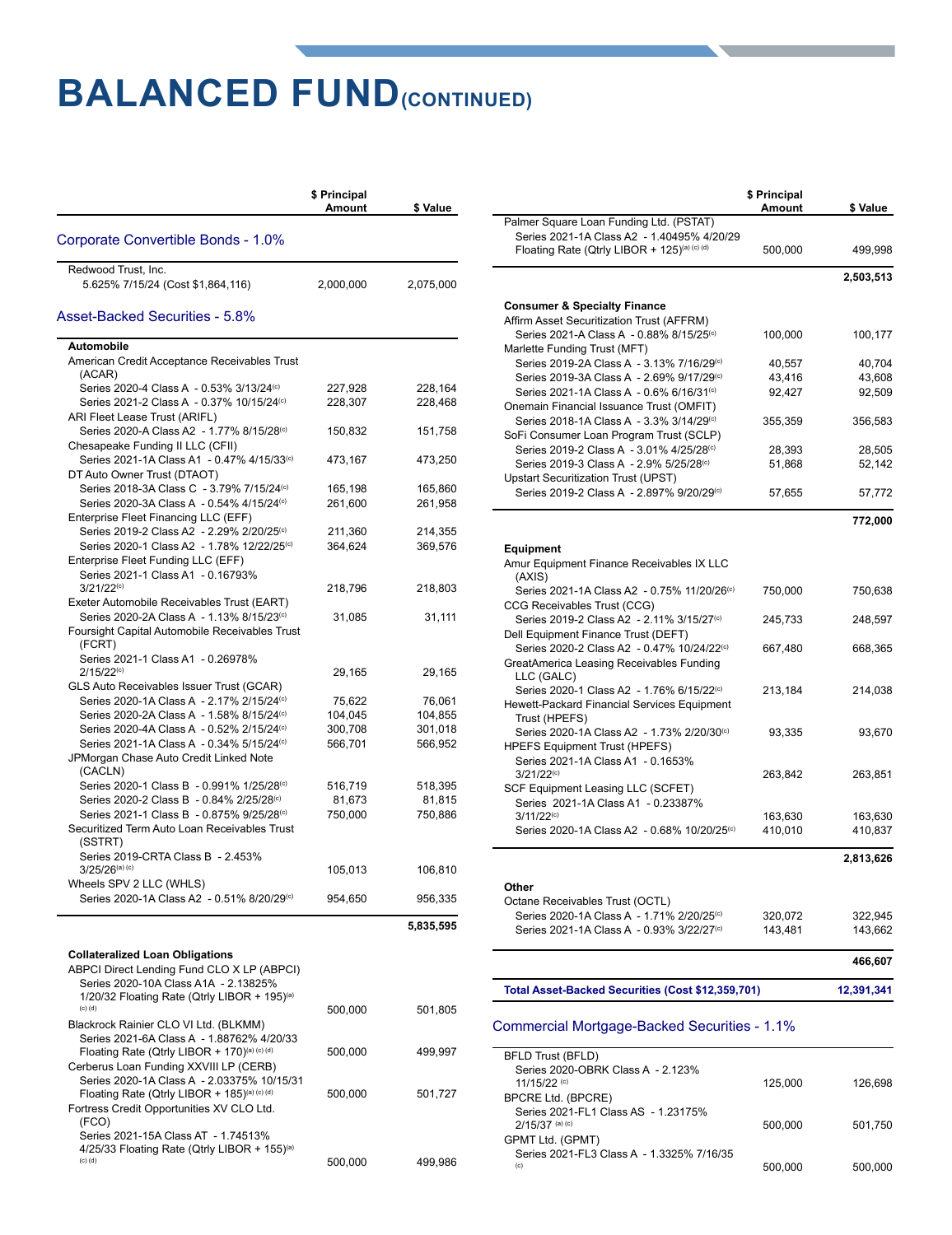|                                                                          | \$ Principal |           |
|--------------------------------------------------------------------------|--------------|-----------|
|                                                                          | Amount       | \$ Value  |
| HGI CRE CLO Ltd. (HGI)                                                   |              |           |
| Series 2021-FL1 Class A - 1 12463% 6/16/36<br>$(a)$ $(c)$                | 250,000      | 250,000   |
| LoanCore Issuer Ltd. (LNCR)                                              |              |           |
| Series 2021-CRE5 Class A - 1.37288%<br>$7/15/36$ (a) (c)                 | 500,000      | 500.000   |
| VMC Finance LLC (VMC)<br>Series 2021-FL4 Class A - 1.1825% 6/16/36       |              |           |
| (c)                                                                      | 500,000      | 500.000   |
| <b>Total Commercial Mortgage-Backed Securities (Cost</b><br>\$2,375,000) |              | 2.378.448 |

#### Mortgage-Backed Securities - 3.1%

| <b>Federal Home Loan Mortgage Corporation</b>            |                   |                   |
|----------------------------------------------------------|-------------------|-------------------|
| <b>Collateralized Mortgage Obligations</b>               |                   |                   |
| Series 3649 Class BW - 4% 3/15/25                        | 19,180            | 20,033            |
|                                                          |                   |                   |
| <b>Pass-Through Securities</b>                           |                   |                   |
| $J16663 - 3.5\% 9/01/26$                                 | 39,413            | 42,145            |
| E02948 - 3.5% 7/01/26                                    | 69,662            | 74,496            |
| J14649 - 3.5% 4/01/26                                    | 30,823            | 32,938            |
| ZS8692 - 2.5% 4/01/33                                    | 208,304           | 217,638           |
|                                                          |                   | 387,250           |
|                                                          |                   |                   |
| <b>Federal National Mortgage Association</b>             |                   |                   |
| <b>Pass-Through Securities</b>                           |                   |                   |
| 995755 - 4.5% 5/01/24                                    | 4,191             | 4,405             |
| MA3540 - 3.5% 12/01/33                                   | 150,360           | 160,973           |
| BM5708 - 3% 12/01/29                                     | 264,241           | 278,960           |
| AB6291 - 3% 9/01/27                                      | 289,951           | 306,393           |
| AK3264 - 3% 2/01/27                                      | 53,682            | 56,785            |
| AB3902 - 3% 11/01/26                                     | 67,251            | 70,792            |
| AB1769 - 3% 11/01/25                                     | 33,616            | 35,409            |
| AS7701-2.5% 8/01/31                                      | 1,109,326         | 1,166,015         |
| MA3791-2.5% 9/01/29                                      | 477,854           | 501,010           |
| MA3189 - 2.5% 11/01/27                                   | 250,782           | 261,592           |
| MA1502 - 2.5% 7/01/23                                    | 24,261            | 25,307            |
| AR8198 - 2.5% 3/01/23                                    | 26,914            | 28,074            |
|                                                          |                   | 2,895,715         |
|                                                          |                   |                   |
| <b>Government National Mortgage Association</b>          |                   |                   |
| <b>Pass-Through Securities</b>                           |                   |                   |
| 5255 - 3% 12/20/26                                       | 65,802            | 69,079            |
|                                                          |                   |                   |
|                                                          |                   |                   |
| <b>Non-Government Agency</b>                             |                   |                   |
| <b>Collateralized Mortgage Obligations</b>               |                   |                   |
| JPMorgan Mortgage Trust (JPMMT)                          |                   |                   |
| Series 2014-5 Class A1 - 2.91041%                        |                   |                   |
| 10/25/29(c) (d)                                          | 96,077            | 98,967            |
| Series 2016-3 Class 2A1 - 3% 10/25/46 <sup>(c) (d)</sup> | 288,294           | 291,269           |
| Series 2017-3 Class 2A2 - 2.5% 8/25/47(c) (d)            | 308,501           | 312,572           |
| Series 2020-7 Class A4 - 3% 1/25/51(c) (d)               | 218,054           | 221,173           |
| Series 2020-8 Class A4 - 3% 3/25/51(c) (d)               | 283,083           | 286,009           |
| Series 2021-6 Class A4 - 2.5% 10/25/51(c) (d)            | 682,423           | 699,971           |
| Series 2021-8 Class A4 - 2.5% 12/25/51                   | 500,000           | 514,082           |
| JPMorgan Wealth Management (JPMWM)                       |                   |                   |
| Series 2020-ATR1 Class A4 - 3% 2/25/50(c) (d)            | 274,120           | 275,812           |
| Sequoia Mortgage Trust (SEMT)                            |                   |                   |
| Series 2019-4 Class A4 - 3.5% 11/25/49(c) (d)            | 21,997            | 22,073            |
| Series 2019-CH2 Class A1 - 4.5% 8/25/49 <sup>(c)</sup>   |                   |                   |
|                                                          |                   |                   |
| (d)<br>Series 2019-CH3 Class A10 - 4% 9/25/49(c) (d)     | 294,101<br>38.621 | 296,787<br>38.703 |

|                                                        | \$ Principal |           |
|--------------------------------------------------------|--------------|-----------|
|                                                        | Amount       | \$ Value  |
| Series 2020-2 Class A4 - 3.5% 3/25/50(c) (d)           | 77.714       | 78.413    |
| Series 2020-3 Class A4 - 3% 4/25/50 <sup>(c) (d)</sup> | 129,978      | 131,608   |
|                                                        |              | 3,267,439 |
| Total Mortgage-Backed Securities (Cost \$6,489,185)    |              | 6,619,483 |

#### U.S. Treasuries - 28.1%

| Total U.S. Treasuries (Cost \$59,452,390) |                        | 60, 157, 285           |
|-------------------------------------------|------------------------|------------------------|
| 1.625% 10/31/26                           | 4,000,000              | 4,143,906              |
| 1.5% 8/15/26                              | 2,000,000              | 2,059,922              |
| 0.75% 5/31/26                             | 2,000,000              | 1,988,750              |
| 0.5% 2/28/26                              | 4,000,000              | 3,940,078              |
| 2.75% 8/31/25                             | 2,000,000              | 2,166,719              |
| 0.375% 4/30/25                            | 1,000,000              | 989,453                |
| 1.25% 8/31/24                             | 3.000.000              | 3,071,367              |
| 2% 4/30/24                                | 1,000,000              | 1,044,570              |
| 2.125% 2/29/24                            | 2,000,000              | 2,092,852              |
| 2.125% 11/30/23                           | 2,000,000              | 2,086,758              |
| 2.5% 8/15/23                              | 2.000.000              | 2,094,531              |
| 1.625% 5/31/23                            | 2,000,000              | 2,053,203              |
| 2.5% 3/31/23                              | 2,000,000              | 2,080,039              |
| 2% 2/15/23                                | 1,000,000              | 1,029,395              |
| 2% 11/30/22                               | 3,000,000              | 3,078,164              |
| 1.875% 8/31/22                            | 2,000,000              | 2,040,859              |
| 1.875% 7/31/22                            | 1,000,000              | 1,019,219              |
| 2% 7/31/22                                | 1.000.000              | 1,020,625              |
| 2.125% 6/30/22                            | 2.000.000              | 2,040,492              |
| 1.75% 4/30/22                             | 2,000,000              | 2,027,740              |
| 1.875% 4/30/22                            | 1,000,000              | 1,014,886              |
| 0.375% 3/31/22                            | 3,000,000              | 3,006,675              |
| 1.75% 2/28/22                             | 2,000,000              | 2,022,411              |
| 1.875% 11/30/21                           | 2,000,000              | 2,015,198              |
| 1.5% 10/31/21                             | 3,000,000              | 3,014,418              |
| 1.5% 9/30/21                              | 2,000,000              | 2,007,209              |
| 1.125% 8/31/21                            | 3,000,000<br>2.000.000 | 3,004,250<br>2,003,596 |
| 1.75% 7/31/21                             |                        |                        |

#### Cash Equivalents - 8.4%

| U.S. Treasury Bills, $0.04\%$ to $0.04\%$ .<br>7/20/21 to 9/09/21 <sup>(e)</sup> | 18.000.000 | 17,999,080  |
|----------------------------------------------------------------------------------|------------|-------------|
| Total Cash Equivalents (Cost \$17,999,022)                                       |            | 17,999,080  |
| Total Investments in Securities (Cost \$160,513,105)                             |            | 213.045.610 |
| Other Assets Less Other Liabilities - 0.3%                                       |            | 625,786     |
| Net Assets - 100%                                                                |            | 213.671.396 |
| Net Asset Value Per Share - Investor Class                                       |            | 16.93       |
| Net Asset Value Per Share - Institutional Class                                  |            | 16.94       |
|                                                                                  |            |             |

(a) Foreign domiciled entity.

(b) Non-income producing

(c) Security is exempt from registration under Rule 144A of the Securities Act of 1933. This security may be resold in transactions that are exempt from registration, normally to qualified institutional buyers.

(d) The interest rate resets periodically based on the weighted average coupons of the underlying mortgage-related or asset-backed obligations.

(e) Interest rates presented represent the yield to maturity at the date of purchase.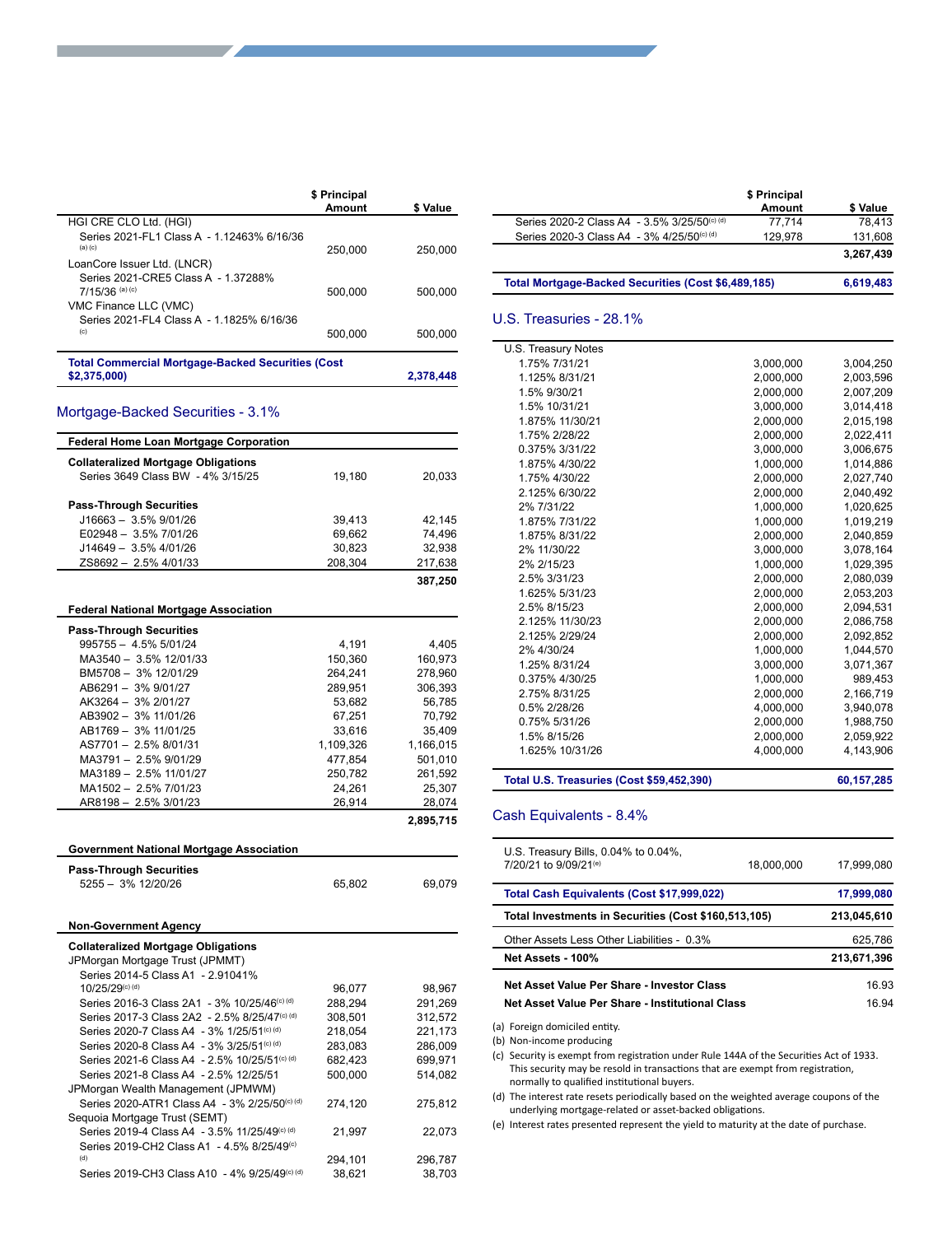### **CORE PLUS INCOME FUND**

Schedule of Investments June 30, 2021 (Unaudited)

#### Corporate Bonds - 30.3%

|                                                            | \$ Principal       |           |
|------------------------------------------------------------|--------------------|-----------|
|                                                            | <b>Amount</b>      | \$ Value  |
| Abercrombie & Fitch Management Co.                         |                    |           |
| 8.75% 7/15/25 (a)                                          | 1,458,000          | 1,618,307 |
| Alexandria Real Estate Equities, Inc.                      |                    |           |
| 3.95% 1/15/28<br>American Airlines Group, Inc.             | 366,000            | 413,789   |
| 3.75% 3/01/25 (a)                                          | 1,000,000          | 922,665   |
| American Airlines Inc/AAdvantage Loyalty IP                |                    |           |
| Ltd.                                                       |                    |           |
| 5.5% 4/20/26 (a)                                           | 1,000,000          | 1,060,000 |
| Ashtead Capital, Inc.<br>4.375% 8/15/27 (a)                | 1,000,000          | 1,050,000 |
| 4% 5/01/28 (a)                                             | 670,000            | 706,012   |
| Berkshire Hathaway Finance Corp.                           |                    |           |
| 4.25% 1/15/49                                              | 500,000            | 622,346   |
| Booking Holdings, Inc.                                     |                    |           |
| 3.55% 3/15/28                                              | 464,000            | 518,459   |
| <b>Boston Properties LP</b><br>3.125% 9/01/23              | 555,000            | 582,124   |
| Broadcom, Inc.                                             |                    |           |
| 3.459% 9/15/26                                             | 1,014,000          | 1,105,000 |
| 3.419% 4/15/33 (a)                                         | 350,000            | 367,960   |
| Calumet Specialty Products Partners LP/                    |                    |           |
| Calumet Finance Corp.                                      |                    |           |
| 7.625% 1/15/22<br>Carlisle Cos., Inc.                      | 191,000            | 191,366   |
| 3.75% 12/01/27                                             | 500,000            | 557,392   |
| 3.5% 12/01/24                                              | 532,000            | 574,387   |
| <b>Charter Communications Operating LLC/</b>               |                    |           |
| <b>Charter Communications Operating Capital</b>            |                    |           |
| 4.2% 3/15/28<br>Choice Hotels International, Inc.          | 650,000            | 736,569   |
| 3.7% 1/15/31                                               | 250,000            | 271,369   |
| Compass Group Diversified Holdings LLC                     |                    |           |
| 5.25% 4/15/29 (a)                                          | 1,000,000          | 1,041,250 |
| Cox Communications, Inc.                                   |                    |           |
| 3.5% 8/15/27 (a)                                           | 842,000            | 925,395   |
| Delta Air Lines Inc/SkyMiles IP Ltd.<br>4.75% 10/20/28 (a) | 1,100,000          | 1,223,823 |
| 4.5% 10/20/25 (a)                                          | 560,000            | 602,052   |
| Devon Energy Corp.                                         |                    |           |
| 5.25% 10/15/27 (a)                                         | 325,000            | 350,422   |
| 4.5% 1/15/30 (a)                                           | 920,000            | 1,012,277 |
| Diamondback Energy, Inc.<br>5.375% 5/31/25                 |                    | 297,021   |
| 3.5% 12/01/29                                              | 289,000<br>100,000 | 107,143   |
| 3.25% 12/01/26                                             | 75,000             | 80,452    |
| 2.875% 12/01/24                                            | 600,000            | 634,139   |
| Donnelley Financial Solutions, Inc.                        |                    |           |
| 8.25% 10/15/24                                             | 905,000            | 940,295   |
| Drax Finco PLC<br>6.625% 11/01/25 (a) (b)                  | 1,000,000          | 1,035,745 |
| Element Fleet Management Corp.                             |                    |           |
| 3.85% 6/15/25 (a) (b)                                      | 1,000,000          | 1,077,142 |
| Energy Transfer LP                                         |                    |           |
| 4.75% 1/15/26                                              | 200,000            | 225,367   |
| 2.9% 5/15/25                                               | 500,000            | 526,464   |
| Enterprise Products Operating LLC<br>4.45% 2/15/43         | 990,000            | 1,174,327 |
| <b>EPR Properties</b>                                      |                    |           |
| 5.25% 7/15/23                                              | 500,000            | 528,423   |
| 4.95% 4/15/28                                              | 830,000            | 897,260   |
| 4.75% 12/15/26                                             | 250,000            | 271,331   |
| EQT Corp.                                                  |                    |           |
| 3% 10/01/22<br><b>Essential Properties LP</b>              | 801,000            | 819,022   |
| 2.95% 7/15/31                                              | 1,500,000          | 1,501,936 |
|                                                            |                    |           |

|                                                       | \$ Principal<br>Amount | \$ Value  |
|-------------------------------------------------------|------------------------|-----------|
| Expedia Group, Inc.                                   |                        |           |
| 3.8% 2/15/28                                          | 484,000                | 526,708   |
| 3.25% 2/15/30                                         | 90,000                 | 94,095    |
| <b>Highwoods Realty LP</b>                            |                        |           |
| 2.6% 2/01/31                                          | 500,000                | 503,940   |
| Host Hotels & Resorts LP                              |                        |           |
| Series H 3.375% 12/15/29                              | 612,000                | 642,469   |
| iStar, Inc.                                           |                        |           |
| 4.25% 8/01/25                                         | 1,375,000              | 1,418,381 |
| L Brands, Inc.                                        |                        |           |
| 6.694% 1/15/27                                        | 2,445,000              | 2,886,653 |
| Lennar Corp.                                          |                        |           |
| 4.75% 5/30/25                                         | 622,000                | 699,122   |
| Level 3 Financing, Inc.                               |                        |           |
| 5.25% 3/15/26                                         | 750,000                | 775,013   |
| <b>Lexington Realty Trust</b>                         |                        |           |
| 2.7% 9/15/30                                          | 500,000                | 509,014   |
| Markel Corp.                                          |                        |           |
| 4.9% 7/01/22                                          | 250,000                | 260,555   |
| 3.625% 3/30/23                                        | 200,000                | 210,231   |
| 3.5% 11/01/27                                         | 550,000                | 605,177   |
| Marriott International, Inc.                          |                        |           |
| Series HH 2.85% 4/15/31                               | 500,000                | 508,231   |
| Marvell Technology, Inc.                              |                        |           |
| 4.2% 6/22/23 (a)                                      | 300,000                | 319,052   |
| Masonite International Corp.                          |                        |           |
| 5.375% 2/01/28 (a)                                    | 850,000                | 903,520   |
| MasTec, Inc.                                          |                        |           |
| 4.5% 8/15/28 (a)                                      | 500,000                | 527,415   |
| Matador Resources Co.                                 |                        |           |
| 5.875% 9/15/26                                        | 650,000                | 670,377   |
| Micron Technology, Inc.                               |                        |           |
| 4.185% 2/15/27                                        | 500,000                | 564,605   |
| Mileage Plus Holdings LLC/Mileage Plus                |                        |           |
| Intellectual Property Assets Ltd.<br>6.5% 6/20/27 (a) |                        |           |
| Molex Electronic Technologies LLC                     | 1,355,000              | 1,493,549 |
| 3.9% 4/15/25 (a)                                      | 565,000                | 580,495   |
| <b>MPLX LP</b>                                        |                        |           |
| 4.875% 6/01/25                                        | 190,000                | 214,627   |
| 4.7% 4/15/48                                          | 551,000                | 641,793   |
| 4% 3/15/28                                            | 85,000                 | 95,067    |
| NGL Energy Partners LP/NGL Energy Finance             |                        |           |
| Corp.                                                 |                        |           |
| 7.5% 4/15/26                                          | 400,000                | 365,800   |
| 7.5% 11/01/23                                         | 1,518,000              | 1,497,127 |
| 6.125% 3/01/25                                        | 833,000                | 757,618   |
| Occidental Petroleum Corp.                            |                        |           |
| 4.3% 8/15/39                                          | 100,000                | 95,700    |
| 3.4% 4/15/26                                          | 715,000                | 733,093   |
| Office Properties Income Trust                        |                        |           |
| 4.15% 2/01/22                                         | 150,000                | 152,337   |
| 4% 7/15/22                                            | 1,733,000              | 1,790,241 |
| OneMain Finance Corp.                                 |                        |           |
| 5.375% 11/15/29                                       | 900,000                | 980,766   |
| PDC Energy, Inc.                                      |                        |           |
| 6.125% 9/15/24                                        | 813,000                | 834,028   |
| 5.75% 5/15/26                                         | 1,777,000              | 1,858,618 |
| Physicians Realty LP                                  |                        |           |
| 4.3% 3/15/27                                          | 1,271,000              | 1,434,907 |
| Plains All American Pipeline LP/PAA Finance           |                        |           |
| Corp.                                                 |                        |           |
| 4.3% 1/31/43                                          | 75,000                 | 76,105    |
| 3.55% 12/15/29                                        | 798,000                | 841,135   |
| QVC, Inc.                                             |                        |           |
| 4.375% 3/15/23                                        | 500,000                | 527,870   |
| Qwest Corp.                                           |                        |           |
| 6.75% 12/01/21                                        | 1,250,000              | 1,280,469 |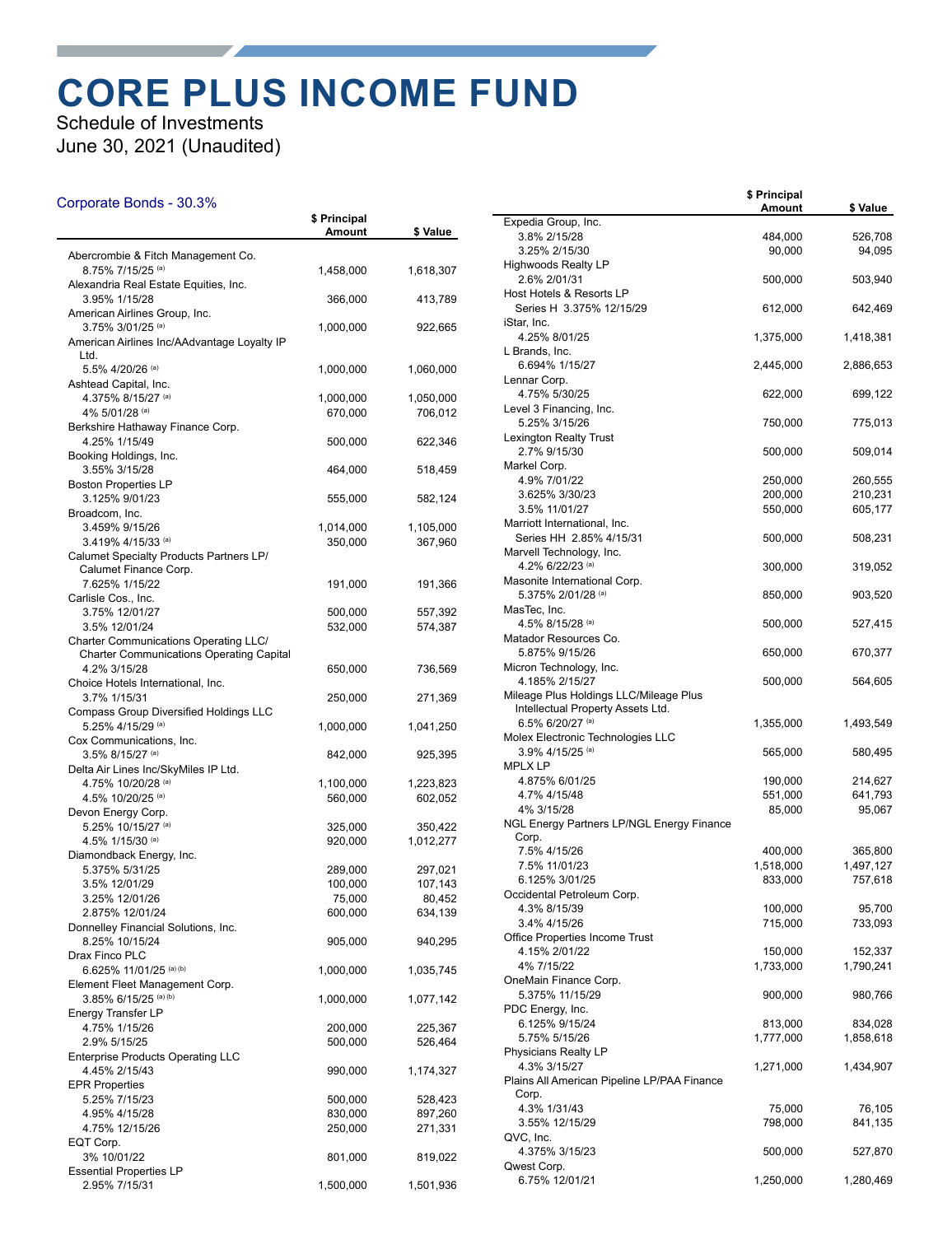### **CORE PLUS INCOME FUND(CONTINUED)**

|                                                                                   | \$ Principal<br>Amount | \$ Value   |
|-----------------------------------------------------------------------------------|------------------------|------------|
| RELX Capital, Inc.                                                                |                        |            |
| 4% 3/18/29                                                                        | 500,000                | 568,825    |
| Sirius XM Radio, Inc.                                                             |                        |            |
| 3.875% 8/01/22 (a)                                                                | 500,000                | 501.525    |
| Sprint Spectrum Co. LLC/Sprint Spectrum Co. II<br>LLC/Sprint Spectrum Co. III LLC |                        |            |
| 3.36% 3/20/23 (a)                                                                 | 43.625                 | 43,893     |
| Starwood Property Trust, Inc.                                                     |                        |            |
| 4 75% 3/15/25                                                                     | 1,125,000              | 1,171,468  |
| STORE Capital Corp.                                                               |                        |            |
| 4.625% 3/15/29                                                                    | 500,000                | 569,059    |
| 4.5% 3/15/28                                                                      | 503,000                | 569,308    |
| T-Mobile USA, Inc.                                                                |                        |            |
| 3.375% 4/15/29                                                                    | 1,250,000              | 1,293,030  |
| 2.625% 4/15/26                                                                    | 250.000                | 256.246    |
| United Airlines Holdings, Inc.                                                    |                        |            |
| 4.875% 1/15/25                                                                    | 200,000                | 207,778    |
| <b>VEREIT Operating Partnership LP</b>                                            |                        |            |
| 3.95% 8/15/27                                                                     | 575,000                | 648,185    |
| VistaJet Malta Finance plc/XO Management                                          |                        |            |
| Holding, Inc.                                                                     |                        |            |
| 10.5% 6/01/24 (a) (b)                                                             | 1,000,000              | 1,091,450  |
| Total Corporate Bonds (Cost \$57,284,236)                                         |                        | 62,365,701 |

#### Corporate Convertible Bonds - 1.0%

| Total Corporate Convertible Bonds (Cost \$1,859,500) |         | 2.087.400 |
|------------------------------------------------------|---------|-----------|
| 4.75% 8/15/23                                        | 850,000 | 854.250   |
| 5.625% 7/15/24                                       | 700.000 | 726.250   |
| 5.75% 10/01/25                                       | 500.000 | 506.900   |
| Redwood Trust, Inc.                                  |         |           |
|                                                      |         |           |

#### Asset-Backed Securities - 20.3%

| Automobile                                              |           |           |
|---------------------------------------------------------|-----------|-----------|
| American Credit Acceptance Receivables Trust            |           |           |
| (ACAR)                                                  |           |           |
| Series 2019-4 Class B - 2.43% 10/12/23 <sup>(a)</sup>   | 200.522   | 200,769   |
| AmeriCredit Automobile Receivables Trust                |           |           |
| (AMCAR)                                                 |           |           |
| Series 2017-1 Class D - 3.13% 1/18/23                   | 69,000    | 69,546    |
| Arivo Acceptance Auto Loan Receivables Trust<br>(ARIVO) |           |           |
| Series 2019-1 Class A - 2 99% 7/15/24(a)                | 343.616   | 347,457   |
| Series 2021-1A Class A - 1.19% 1/15/27 <sup>(a)</sup>   | 164.345   | 164,725   |
| CarMax Auto Owner Trust (CARMX)                         |           |           |
| Series 2017-4 Class C - 2.7% 10/16/23                   | 51,000    | 51,498    |
| Carvana Auto Receivables Trust (CRVNA)                  |           |           |
| Series 2019-1A Class C - 3.5% 2/15/24 <sup>(a)</sup>    | 700,000   | 711,454   |
| DT Auto Owner Trust (DTAOT)                             |           |           |
| Series 2019-3A Class D - 2.96% 4/15/25(a)               | 1,000,000 | 1,034,251 |
| Enterprise Fleet Financing LLC (EFF)                    |           |           |
| Series 2019-2 Class A2 - 2 29% 2/20/25(a)               | 264.201   | 267,944   |
| Exeter Automobile Receivables Trust (EART)              |           |           |
| Series 2017-3A Class C - 3.68% 7/17/23(a)               | 58,251    | 59,103    |
| First Investors Auto Owner Trust (FIAOT)                |           |           |
| Series 2017-1A Class C - 2.95% 4/17/23(a)               | 34,870    | 34,909    |
| Series 2017-1A Class D - 3.6% 4/17/23 <sup>(a)</sup>    | 300,000   | 301,842   |
| Series 2017-3A Class C - 3% 1/16/24 <sup>(a)</sup>      | 359,284   | 361,860   |
| Series 2017-3A Class D - 3.44% 3/15/24 <sup>(a)</sup>   | 571,000   | 583,014   |
| Series 2018-1A Class C - 3.69% 6/17/24(a)               | 523,752   | 526,586   |
| GLS Auto Receivables Issuer Trust (GCAR)                |           |           |
| Series 2019-2A Class A - 3.06% 4/17/23(a)               | 1,763     | 1,765     |
| Series 2019-3A Class A - 2.58% 7/17/23(a)               | 23,578    | 23,693    |
|                                                         |           |           |

|                                                                                           | \$ Principal |            |
|-------------------------------------------------------------------------------------------|--------------|------------|
|                                                                                           | Amount       | \$ Value   |
| Series 2019-4A Class A - 2.47% 11/15/23 <sup>(a)</sup>                                    | 101,032      | 101,698    |
| Series 2020-1A Class A - 2.17% 2/15/24 <sup>(a)</sup>                                     | 151,244      | 152,122    |
| Series 2020-2A Class B - 3.16% 6/16/25(a)                                                 | 750,000      | 778,151    |
| Securitized Term Auto Loan Receivables Trust                                              |              |            |
| (SSTRT)<br>Series 2019-CRTA Class C - 2.849%                                              |              |            |
| $3/25/26^{(a)(b)}$                                                                        | 421,047      | 429,879    |
|                                                                                           |              |            |
|                                                                                           |              | 6,202,266  |
|                                                                                           |              |            |
| <b>Collateralized Loan Obligations</b><br>ABPCI Direct Lending Fund CLO X LP (ABPCI)      |              |            |
| Series 2020-10A Class B1 - 2.53825%                                                       |              |            |
| 1/20/32 Floating Rate (Qtrly LIBOR + 235)(a)                                              |              |            |
| $(b)$ $(c)$                                                                               | 1,000,000    | 999,993    |
| Ballyrock CLO Ltd. (BALLY)                                                                |              |            |
| Series 2016-1A Class BR2 - 1.53375%                                                       |              |            |
| 10/15/28 Floating Rate (Qtrly LIBOR + 135)(a)                                             |              |            |
| $(b)$ $(c)$                                                                               | 1,000,000    | 999,998    |
| BlackRock Elbert CLO V Ltd. (ELB)                                                         |              |            |
| Series 5A Class A1 - 2.01888% 12/15/31                                                    |              |            |
| Floating Rate (Qtrly LIBOR + 190)(a) (b) (c)                                              | 500,000      | 500,924    |
| Blackrock Rainier CLO VI Ltd. (BLKMM)                                                     |              |            |
| Series 2021-6A Class B - 2.23762% 4/20/33<br>Floating Rate (Qtrly LIBOR + 205)(a) (b) (c) | 1,800,000    | 1,799,984  |
| Brightwood Capital MM CLO Ltd. (BWCAP)                                                    |              |            |
| Series 2020-1A Class A - 2.01888% 12/15/28                                                |              |            |
| Floating Rate (Qtrly LIBOR + 190)(a) (b) (c)                                              | 1,070,528    | 1,072,092  |
| Cerberus Loan Funding XXIX LP (CERB)                                                      |              |            |
| Series 2020-2A Class B - 2.78375% 10/15/32                                                |              |            |
| Floating Rate (Qtrly LIBOR + 260)(a) (b) (c)                                              | 500,000      | 499,997    |
| Cerberus Loan Funding XXVIII LP (CERB)                                                    |              |            |
| Series 2020-1A Class B - 2.73375% 10/15/31                                                |              |            |
| Floating Rate (Qtrly LIBOR + 255)(a) (b) (c)                                              | 500,000      | 500,723    |
| Series 2020-1A Class C - 3.88375%                                                         |              |            |
| 10/15/31 Floating Rate (Qtrly LIBOR + 370)(a)<br>$(b)$ $(c)$                              | 500,000      | 500,717    |
| Cerberus Loan Funding XXXII LP (CERB)                                                     |              |            |
| Series 2021-2A Class B 4/22/33 Floating                                                   |              |            |
| Rate (Qtrly LIBOR + 190)(a) (b) (c)                                                       | 1,500,000    | 1,499,996  |
| Fortress Credit Opportunities XV CLO Ltd.                                                 |              |            |
| (FCO)                                                                                     |              |            |
| Series 2021-15A Class B - 2.04513% 4/25/33                                                |              |            |
| Floating Rate (Qtrly LIBOR + 185)(a) (b) (c)                                              | 1,500,000    | 1,499,946  |
| Golub Capital Partners CLO 31M Ltd. (GOCAP)                                               |              |            |
| Series 2016-31A Class CR - 3.07638%                                                       |              |            |
| 8/05/30 Floating Rate (Qtrly LIBOR + 290) <sup>(a)</sup><br>$(b)$ $(c)$                   |              |            |
|                                                                                           | 1,000,000    | 996,030    |
| Lake Shore MM CLO III LLC (LSHR)<br>Series 2020-1A Class B - 3.38375% 10/15/29            |              |            |
| Floating Rate (Qtrly LIBOR + 320)(a) (c)                                                  | 500,000      | 500,720    |
| Maranon Loan Funding Ltd. (MRNON)                                                         |              |            |
| Series 2021-2RA Class BR - 2.14349%                                                       |              |            |
| 7/15/33 Floating Rate (Qtrly LIBOR + 205)(a)                                              |              |            |
| $(b)$ $(c)$                                                                               | 2,500,000    | 2,500,000  |
| Palmer Square Loan Funding Ltd. (PSTAT)                                                   |              |            |
| Series 2021-1A Class B - 1.95495% 4/20/29                                                 |              |            |
| Floating Rate (Qtrly LIBOR + 180)(a) (b) (c)                                              | 1,000,000    | 999,993    |
|                                                                                           |              | 14,871,113 |
|                                                                                           |              |            |
| <b>Consumer &amp; Specialty Finance</b><br>Affirm Asset Securitization Trust (AFFRM)      |              |            |
| Series 2020-A Class A - 2.1% 2/18/25 <sup>(a)</sup>                                       | 250,000      | 252,322    |
| Series 2020-A Class B - 3.54% 2/18/25 <sup>(a)</sup>                                      | 250,000      | 254,132    |
| Series 2021-A Class D - 3.49% 8/15/25 <sup>(a)</sup>                                      | 750,000      | 760,955    |

Series 2021-A Class D - 3.49% 8/15/25<sup>(a)</sup> Bankers Healthcare Group Securitization Trust

Series 2020-A Class A - 2.56% 9/17/31<sup>(a)</sup> 505,655 513,761

(BHG)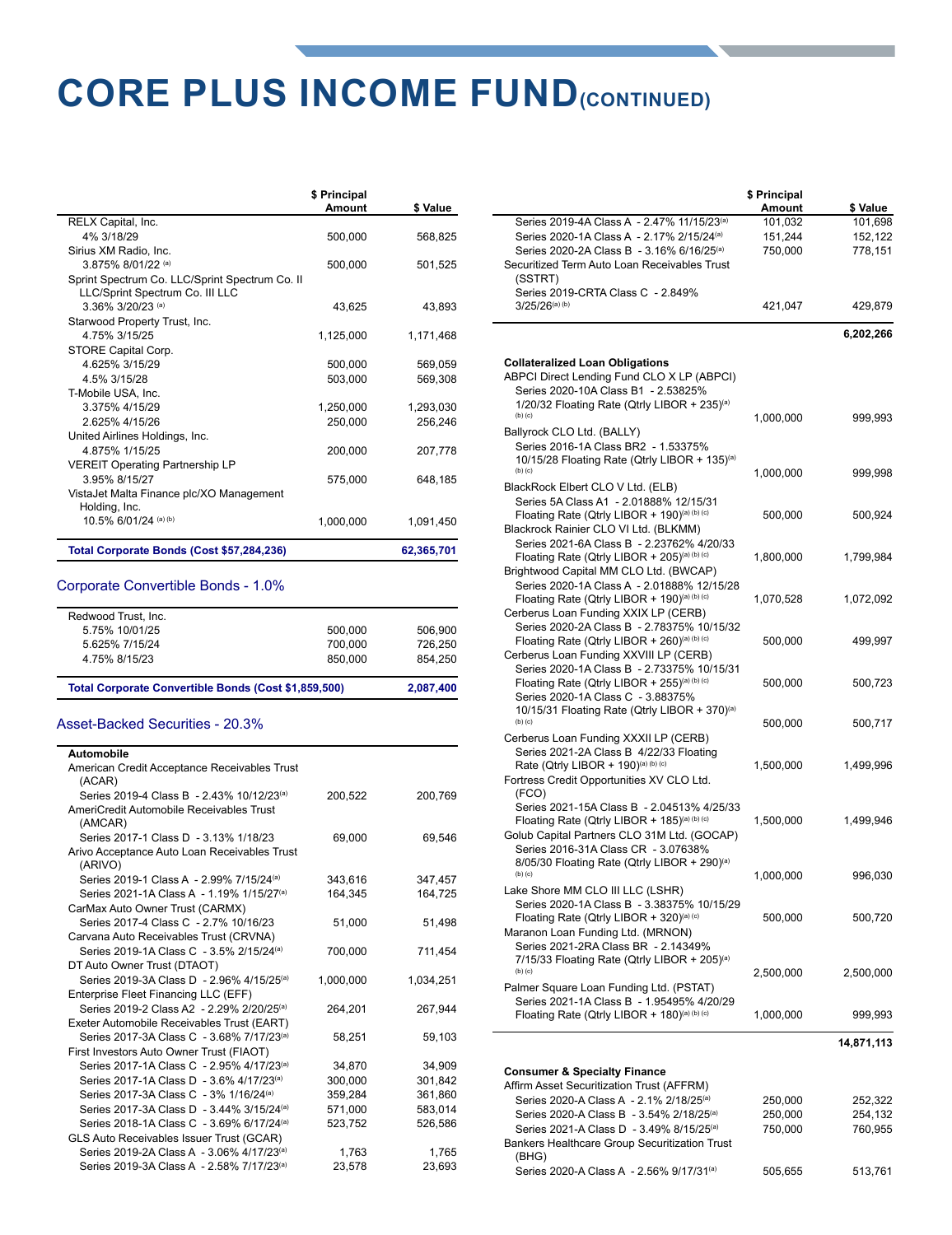|                                                                                                     | \$ Principal<br>Amount | \$ Value          |
|-----------------------------------------------------------------------------------------------------|------------------------|-------------------|
| <b>BHG Securitization Trust (BHG)</b>                                                               |                        |                   |
| Series 2021-A Class A - 1.42% 11/17/33 <sup>(a)</sup>                                               | 500,000                | 500,315           |
| Conn's Receivables Funding LLC (CONN)                                                               |                        |                   |
| Series 2020-A Class A - 1.71% 6/16/25 <sup>(a)</sup><br>Driven Brands Funding LLC (HONK)            | 74,045                 | 74,129            |
| Series 2019-2A Class A2 - 3.981%                                                                    |                        |                   |
| 10/20/49(a)                                                                                         | 492,500                | 523,308           |
| Foundation Finance Trust (FFIN)                                                                     |                        |                   |
| Series 2019-1A Class A - 3.86% 11/15/34 <sup>(a)</sup>                                              | 292,473                | 302,169           |
| Freed ABS Trust (FREED)                                                                             |                        |                   |
| Series 2019-2 Class B - 3.19% 11/18/26 <sup>(a)</sup>                                               | 400,000                | 404,723           |
| Series 2020-FP1 Class A - 2.52% 3/18/27 <sup>(a)</sup>                                              | 100,824                | 101,344           |
| Series 2020-FP1 Class B - 3.06% 3/18/27 <sup>(a)</sup><br>Jersey Mike's Funding (JMIKE)             | 500,000                | 507,141           |
| Series 2019-1A Class A2 - 4.433% 2/15/50 <sup>(a)</sup>                                             | 1,000,000              | 1,076,056         |
| JPMorgan Chase Bank NA (CACLN)                                                                      |                        |                   |
| Series 2020-1 Class D - 1.886% 1/25/28(a)                                                           | 516,719                | 520,562           |
| Marlette Funding Trust (MFT)                                                                        |                        |                   |
| Series 2018-4A Class B - 4.21% 12/15/28 <sup>(a)</sup>                                              | 125,733                | 126,259           |
| Series 2019-2A Class B - 3.53% 7/16/29 <sup>(a)</sup>                                               | 500,000                | 506,995           |
| Series 2019-3A Class A - 2.69% 9/17/29 <sup>(a)</sup>                                               | 43,416                 | 43,608            |
| Series 2019-4A Class A - 2.39% 12/17/29 <sup>(a)</sup>                                              | 105,878                | 106,431           |
| Oasis LLC (OASIS)                                                                                   |                        |                   |
| Series 2020-1A Class A - 3.8196% 1/15/32 <sup>(a)</sup><br>OneMain Financial Issuance Trust (OMFIT) | 168,841                | 169,641           |
| Series 2015-3A Class A - 3.63% 11/20/28(a)                                                          | 60,972                 | 61,095            |
| Pagaya AI Debt Selection Trust (PAID)                                                               |                        |                   |
| Series 2020-3 Class B - 3.22% 5/17/27 <sup>(a)</sup>                                                | 1,000,000              | 1,021,560         |
| Series 2021 Class B - (0.01)% 1/16/29                                                               | 1,000,000              | 1,001,119         |
| Series 2021-1 Class A - 1.18% 11/15/27 <sup>(a)</sup>                                               | 1,482,652              | 1,486,325         |
| Small Business Lending Trust (SBIZ)                                                                 |                        |                   |
| Series 2020-A Class A - 2.62% 12/15/26 <sup>(a)</sup>                                               | 110,113                | 110,489           |
| SoFi Consumer Loan Program Trust (SCLP)                                                             |                        |                   |
| Series 2018-4 Class C - 4.17% 11/26/27 <sup>(a)</sup>                                               | 750,000                | 765,377           |
| Series 2019-3 Class A - 2.9% 5/25/28(a)                                                             | 51,868                 | 52,143            |
| Upgrade Receivables Trust (UPGR)                                                                    |                        |                   |
| Series 2019-2A Class B - 3.51% 10/15/25 <sup>(a)</sup>                                              | 189,026                | 189,305           |
| <b>Upstart Securitization Trust (UPST)</b><br>Series 2017-2 Class C - 5.59% 3/20/25 <sup>(a)</sup>  |                        |                   |
| Series 2018-2 Class C - 5.494% 12/22/25 <sup>(a)</sup>                                              | 116,024<br>75,569      | 116,240<br>75,896 |
| Series 2019-2 Class B - 3.734% 9/20/29 <sup>(a)</sup>                                               | 750,000                | 760,797           |
| Series 2020-1 Class A - 2.322% 4/22/30(a)                                                           | 138,554                | 139,511           |
| Series 2021-1 Class B - 1.89% 3/20/31 <sup>(a)</sup>                                                | 250,000                | 251,656           |
| Series 2021-1 Class C - 4.06% 3/20/31(a)                                                            | 250,000                | 256,166           |
| Series 2021-2 Class A - 0.91% 6/20/31(a)                                                            | 240,617                | 240,898           |
| Zaxby's Funding LLC (ZAXBY)                                                                         |                        |                   |
| Series 2021-1A Class A2 - 3.238% 7/30/51 <sup>(a)</sup>                                             | 1,250,000              | 1,273,193         |
|                                                                                                     |                        | 14,545,621        |
|                                                                                                     |                        |                   |
| <b>Equipment</b>                                                                                    |                        |                   |
| Amur Equipment Finance Receivables IX LLC                                                           |                        |                   |
| (AXIS)                                                                                              |                        |                   |
| Series 2021-1A Class D - 2.3% 11/22/27(a)<br>BCC Funding Corp XVI LLC (BCCFC)                       | 500,000                | 500,450           |
| Series 2019-1A Class A2 - 2.46% 8/20/24 <sup>(a)</sup>                                              | 248,299                | 251,567           |
| CCG Receivables Trust (CCG)                                                                         |                        |                   |
| Series 2018-1 Class B - 3.09% 6/16/25 <sup>(a)</sup>                                                | 390,106                | 390,507           |
| Series 2019-1 Class B - 3.22% 9/14/26 <sup>(a)</sup>                                                | 750,000                | 773,980           |
| Series 2019-2 Class B - 2.55% 3/15/27 <sup>(a)</sup>                                                | 300,000                | 308,474           |
| Dell Equipment Finance Trust (DEFT)                                                                 |                        |                   |
| Series 2018-2 Class C - 3.72% 10/22/23(a)                                                           | 225,000                | 226,650           |
| Series 2019-1 Class C - 3.14% 3/22/24(a)                                                            | 750,000                | 759,386           |
| MMAF Equipment Finance LLC (MMAF)                                                                   |                        |                   |
| Series 2016-AA Class A4 - 1.76% 1/17/23(a)                                                          | 32,694                 | 32,773            |

Series 2017-AA Class A4 - 2.41% 8/16/24<sup>(a)</sup> 163,536 164,270

|                                                                                          | \$ Principal<br>Amount | \$ Value  |
|------------------------------------------------------------------------------------------|------------------------|-----------|
| Pawnee Equipment Receivables Series LLC<br>(PWNE)                                        |                        |           |
| Series 2019-1 Class A2 - 2.29% 10/15/24 <sup>(a)</sup>                                   | 243,332                | 245,771   |
| Series 2019-1 Class D - 2.86% 10/15/24(a)<br>SCF Equipment Leasing LLC (SCFET)           | 500,000                | 492,360   |
| Series 2019-2A Class A2 - 2.47% 4/20/26 <sup>(a)</sup>                                   | 186,000                | 190,546   |
|                                                                                          |                        | 4,336,734 |
| Other                                                                                    |                        |           |
| Hilton Grand Vacations Trust (HGVT)                                                      |                        |           |
| Series 2020-AA Class B - 4.22% 2/25/39 <sup>(a)</sup><br>Octane Receivables Trust (OCTL) | 358,985                | 382,071   |
| Series 2019-1A Class A - 3.16% 9/20/23(a)                                                | 261,799                | 264,156   |
| Series 2020-1A Class B - 1.98% 6/20/25 <sup>(a)</sup>                                    | 940,000                | 953,248   |
| Sierra Timeshare Receivables Funding LLC<br>(SRFC)                                       |                        |           |
| Series 2019-2A Class B - 2.82% 5/20/36 <sup>(a)</sup>                                    | 292,799                | 300,084   |
|                                                                                          |                        | 1,899,559 |
|                                                                                          |                        |           |

**Total Asset-Backed Securities (Cost \$41,380,271) 41,855,293**

Commercial Mortgage-Backed Securities - 10.1%

| ACRES Commercial Realty Corp. (XAN)                                             |           |           |
|---------------------------------------------------------------------------------|-----------|-----------|
| Series 2020-RSO8 Class C - 2.62448%                                             |           |           |
| $3/15/35$ <sup>(a)</sup>                                                        | 1,250,000 | 1,252,656 |
| Series 2020-RSO8 Class D - 2.62448%                                             |           |           |
| $3/15/35$ (a)                                                                   | 1,276,000 | 1,278,396 |
| <b>BFLD Trust (BFLD)</b><br>Series 2020-OBRK Class A - 2.123%                   |           |           |
| 11/15/22 (a)                                                                    | 940,000   | 952,765   |
| BPCRE Ltd. (BPCRE)                                                              |           |           |
| Series 2021-FL1 Class D - 2.68175%                                              |           |           |
| $2/15/37$ (a) (b)                                                               | 1,193,000 | 1,197,175 |
| GPMT Ltd. (GPMT)                                                                |           |           |
| Series 2018-FL1 Class C - 2.24338%                                              |           |           |
| 11/19/35 (a) (b)                                                                | 1,028,000 | 1,028,333 |
| Series 2018-FL1 Class D - 3.04338%<br>11/21/35 (a) (b)                          |           |           |
| Series 2021-FL3 Class A - 1.3325% 7/16/35                                       | 1,096,000 | 1,090,693 |
| (a)                                                                             | 2,000,000 | 2,000,000 |
| HGI CRE CLO Ltd. (HGI)                                                          |           |           |
| Series 2021-FL1 Class AS - 1.47463%                                             |           |           |
| $6/16/36$ (a) (b)                                                               | 1,500,000 | 1,500,000 |
| Hilton USA Trust (HILT)                                                         |           |           |
| Series 2016-SFP Class E - 5.5191%                                               |           |           |
| 11/05/35 (a)                                                                    | 840,000   | 851,452   |
| LoanCore Issuer Ltd. (LNCR)                                                     |           |           |
| Series 2018-CRE1 Class C - 2.62288%<br>$5/15/28$ (a) (b)                        | 1,000,000 | 1,000,000 |
| Series 2021-CRE5 Class A - 1.37288%                                             |           |           |
| 7/15/36 (a) (b)                                                                 | 2,000,000 | 2,000,000 |
| PFP Ltd. (PFP)                                                                  |           |           |
| Series 2019-5 Class C - 2.07463% 4/14/36                                        |           |           |
| $(a)$ $(b)$                                                                     | 1,500,000 | 1,503,390 |
| <b>RETL (RETL)</b>                                                              |           |           |
| Series 2019-RVP Class C - 2.173% 3/15/36                                        |           |           |
| (a)                                                                             | 685,980   | 685,639   |
| TPG Real Estate Finance Issuer LTD (TRTX)<br>Series 2018-FL2 Class B - 1.73175% |           |           |
| 11/15/37 (a) (b)                                                                | 1,000,000 | 1,000,056 |
| VMC Finance LLC (VMC)                                                           |           |           |
| Series 2018-FL2 Class C - 2.03175%                                              |           |           |
| 10/15/35 (a)                                                                    | 1,400,000 | 1,403,596 |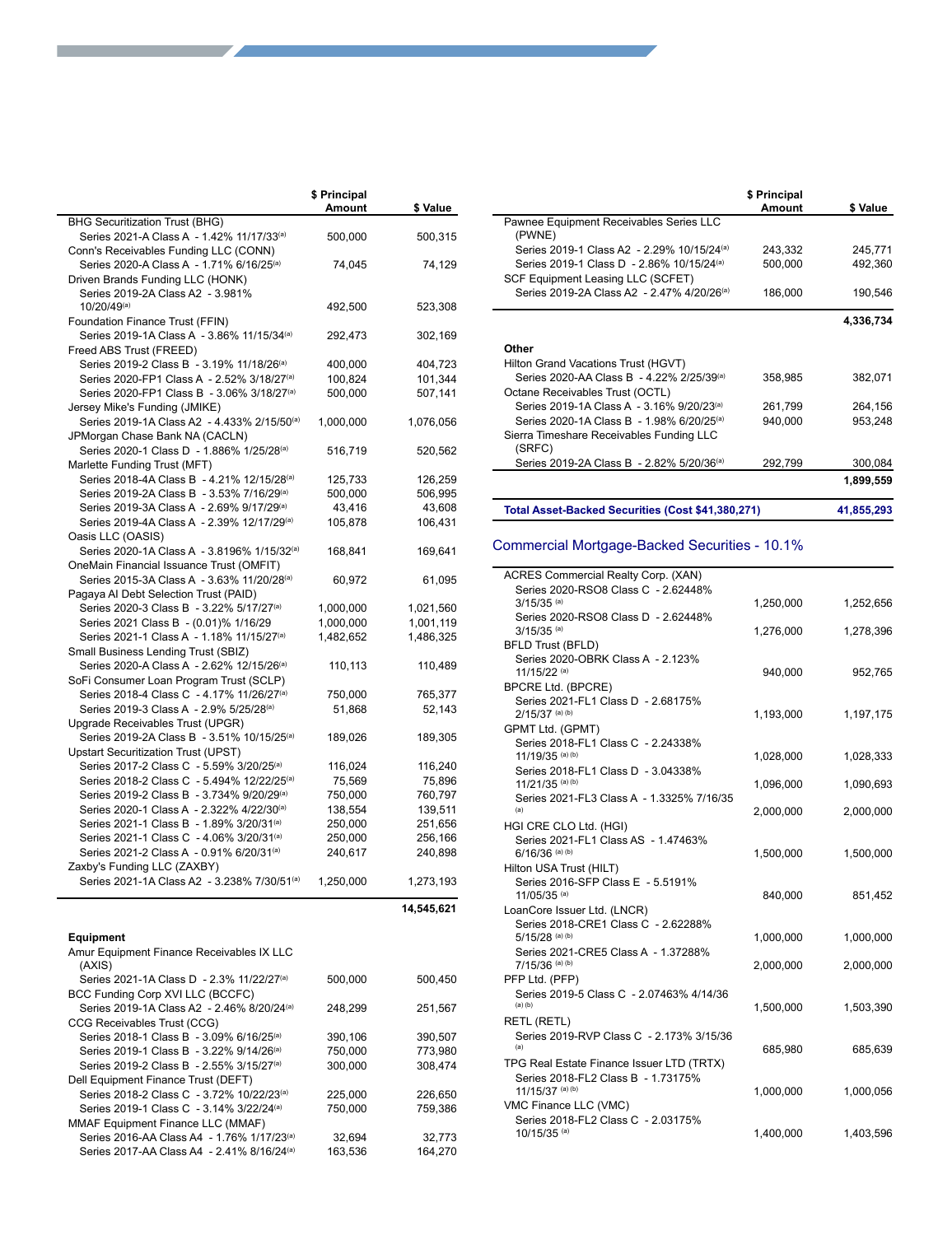### **CORE PLUS INCOME FUND(CONTINUED)**

|                                                                           | \$ Principal<br><b>Amount</b> | \$ Value   |
|---------------------------------------------------------------------------|-------------------------------|------------|
| Series 2021-FL4 Class A - 1.1825% 6/16/36<br>(a)                          | 2.000.000                     | 2.000.000  |
| <b>Total Commercial Mortgage-Backed Securities (Cost</b><br>\$20,709,713) |                               | 20.744.151 |

#### Mortgage-Backed Securities - 0.8%

| Pool# C91945 - 3% 8/01/37                                                       | 409,042 | 428,606   |
|---------------------------------------------------------------------------------|---------|-----------|
|                                                                                 |         |           |
| <b>Federal National Mortgage Association</b>                                    |         |           |
| <b>Pass-Through Securities</b>                                                  |         |           |
| Pool# MA3443 - 4% 8/01/48                                                       | 205,256 | 219,099   |
| Pool# 932836 - 3% 12/01/25                                                      | 26,798  | 28,204    |
|                                                                                 |         | 247,303   |
| <b>Non-Government Agency</b>                                                    |         |           |
| <b>Collateralized Mortgage Obligations</b>                                      |         |           |
| COLT Mortgage Loan Trust (COLT)                                                 |         |           |
| Series 2019-4 Class A1 - 2.579% 11/25/49 <sup>(a)</sup>                         |         |           |
| (c)                                                                             | 85,546  | 85,954    |
| Deephaven Residential Mortgage Trust (DRMT)                                     |         |           |
| Series 2019-3A Class A1 - 2.964% 7/25/59(a)                                     |         |           |
| (c)                                                                             | 156,007 | 156,665   |
| Series 2019-4A Class A1 - 2.791%                                                |         |           |
| 10/25/59(a) (c)                                                                 | 196.403 | 197,939   |
| Flagstar Mortgage Trust (FSMT)                                                  |         |           |
| Series 2017-1 Class 2A2 - 3% 3/25/47 <sup>(a) (c)</sup>                         | 120,469 | 122,823   |
| JPMorgan Mortgage Trust (JPMMT)<br>Series 2016-3 Class 2A1 - 3% 10/25/46(a) (c) |         |           |
| Series 2017-3 Class 2A2 - 2.5% 8/25/47(a) (c)                                   | 115,318 | 116,507   |
| Series 2018-6 Class 2A2 - 3% 12/25/48(a) (c)                                    | 107,975 | 109,400   |
| Sequoia Mortgage Trust (SEMT)                                                   | 80,946  | 82,894    |
| Series 2019-CH2 Class A1 - 4.5% 8/25/49 <sup>(a)</sup>                          |         |           |
| (c)                                                                             | 126,043 | 127,195   |
|                                                                                 |         | 999,377   |
|                                                                                 |         |           |
| Total Mortgage-Backed Securities (Cost \$1,629,452)                             |         | 1,675,286 |

#### U.S. Treasuries - 30.1%

| Total U.S. Treasuries (Cost \$60,149,291) |           | 61,796,975 |
|-------------------------------------------|-----------|------------|
| 1.125% 2/15/31                            | 5.000.000 | 4.854.687  |
| 1.5% 2/15/30                              | 3.750.000 | 3.787.646  |
| 1.25% 5/31/28                             | 5,000,000 | 5,013,281  |
| 1.125% 2/29/28                            | 4,000,000 | 3,988,750  |
| 2.375% 5/15/27                            | 2.000.000 | 2.153.594  |
| 2.25% 2/15/27                             | 3,500,000 | 3,741,719  |
| 2% 11/15/26                               | 4.650.000 | 4.908.475  |
| 1.5% 8/15/26                              | 4,850,000 | 4,995,311  |
| 0.25% 8/31/25                             | 8,000,000 | 7,840,938  |
| U.S. Treasury Notes                       |           |            |
| 2.25% 8/15/49                             | 6.500.000 | 6.735.625  |
| 2.5% 5/15/46                              | 6.900.000 | 7.477.336  |
| 1.875% 2/15/41                            | 3,750,000 | 3,672,070  |
| 3.5% 2/15/39                              | 2,100,000 | 2,627,543  |
| U.S. Treasury Bond                        |           |            |

|                                                                                                                                                                          | \$ Principal<br>Amount | \$ Value    |
|--------------------------------------------------------------------------------------------------------------------------------------------------------------------------|------------------------|-------------|
| Non-Convertible Preferred Stocks - 1.1%                                                                                                                                  |                        |             |
| Qurate Retail, Inc. 8.00% 3/15/31 (Cost<br>\$2,031,076)                                                                                                                  | 20,300                 | 2,197,475   |
| Total Investments in Securities (Cost \$185,043,539)                                                                                                                     |                        | 192,722,281 |
| Other Assets Less Other Liabilities - 6.3%                                                                                                                               |                        | 12,850,780  |
| Net Assets - 100%                                                                                                                                                        |                        | 205.573.061 |
| Net Asset Value Per Share - Investor Class                                                                                                                               |                        | 11.04       |
| Net Asset Value Per Share - Institutional Class                                                                                                                          |                        | 11.05       |
| (a) Security is exempt from registration under Rule 144A of the Securities Act of 1933.<br>This security may be reseld in transactions that are evennt from registration |                        |             |

This security may be resold in transactions that are exempt from registration, normally to qualified institutional buyers.

(b) Foreign domiciled entity.

(c) The interest rate resets periodically based on the weighted average coupons of the underlying mortgage-related or asset-backed obligations.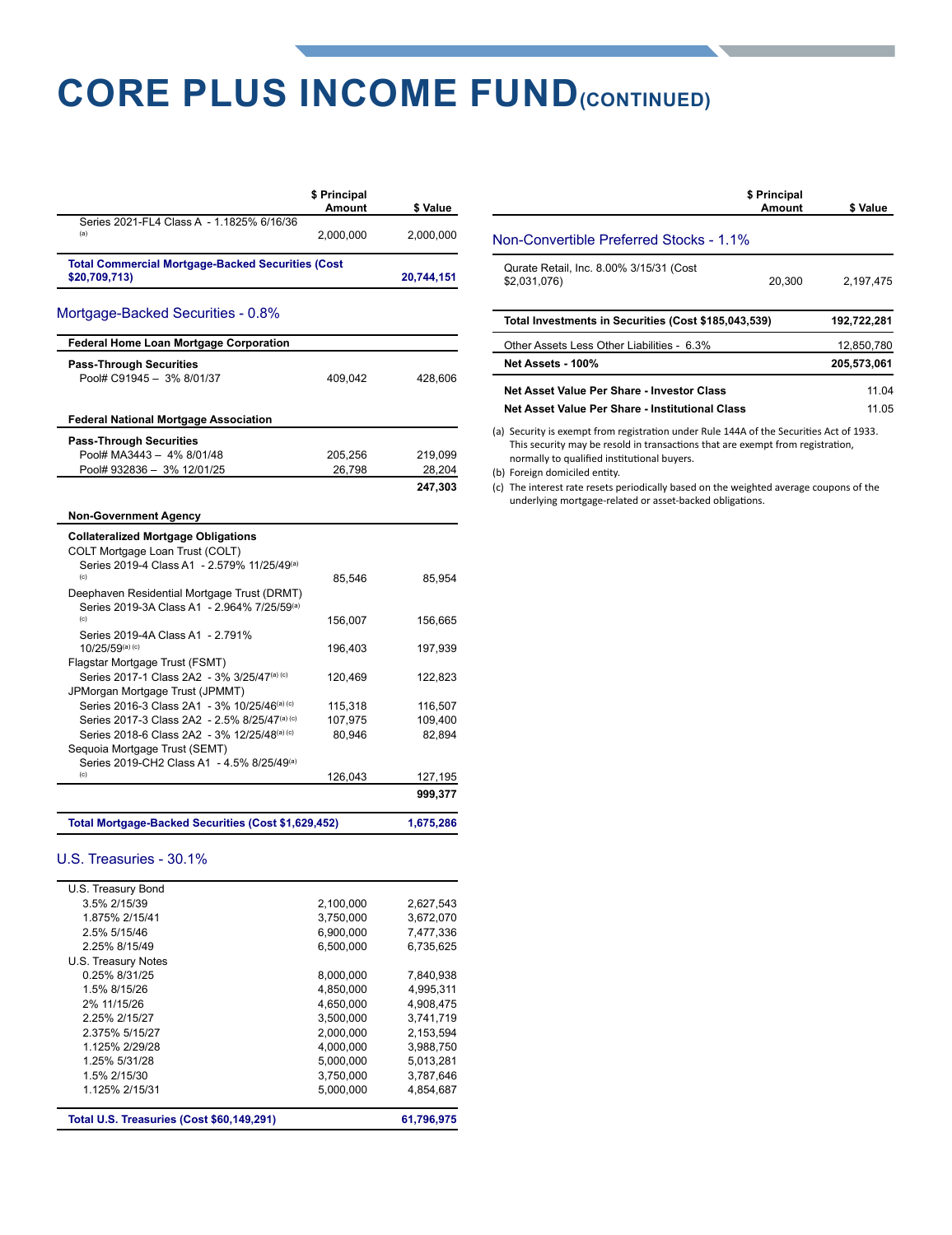### **HICKORY FUND**

Schedule of Investments June 30, 2021 (Unaudited)

#### Common Stocks - 93.7%

| <b>Communication Services</b>                                                  | % of Net<br>Assets | Shares  | \$ Value   |
|--------------------------------------------------------------------------------|--------------------|---------|------------|
| <b>Cable &amp; Satellite</b><br>Liberty Broadband Corp. <sup>(a)</sup>         | 13.7               |         |            |
| Class C                                                                        |                    | 90,000  | 15,629,400 |
| Class A                                                                        |                    | 23,750  | 3,994,037  |
| Liberty Media Corp-Liberty SiriusXM <sup>(a)</sup><br>Class C                  |                    | 180,000 | 8,350,200  |
| Class A                                                                        |                    | 50,000  | 2,329,000  |
|                                                                                |                    |         |            |
| <b>Alternative Carriers</b><br>Liberty Global PLC - Class C(a) (b)             | 7.0                | 300,000 | 8,112,000  |
| Liberty Latin America Ltd. - Class C(a) (b)                                    |                    | 525,000 | 7,402,500  |
|                                                                                |                    |         |            |
| <b>Wireless Communication Services</b><br>LICT Corp.                           | 5.0                | 468     | 11,115,000 |
|                                                                                |                    |         |            |
| <b>Movies &amp; Entertainment</b>                                              | 1.5                |         |            |
| Liberty Media Corp-Liberty Braves <sup>(a)</sup><br>Class C                    |                    | 105,000 | 2,915,850  |
| Class A                                                                        |                    | 11,000  | 310,420    |
|                                                                                |                    |         |            |
|                                                                                | 27.2               |         | 60,158,407 |
| <b>Consumer Discretionary</b>                                                  |                    |         |            |
| <b>Automotive Retail</b>                                                       | 8.3                |         |            |
| AutoZone, Inc. <sup>(a)</sup>                                                  |                    | 6,200   | 9,251,764  |
| CarMax, Inc.(a)                                                                |                    | 70,000  | 9,040,500  |
| <b>Distributors</b>                                                            | 5.0                |         |            |
| LKQ Corp. <sup>(a)</sup>                                                       |                    | 225,000 | 11,074,500 |
|                                                                                |                    |         |            |
| <b>Internet &amp; Direct Marketing Retail</b><br>Qurate Retail, Inc. - Class A | 1.8                | 300,000 | 3,927,000  |
|                                                                                |                    |         |            |
|                                                                                | 15.1               |         | 33,293,764 |
| <b>Industrials</b>                                                             |                    |         |            |
| <b>Research &amp; Consulting Services</b>                                      | 5.8                |         |            |
| CoStar Group, Inc. <sup>(a)</sup>                                              |                    | 82,500  | 6,832,650  |
| Dun & Bradstreet Holdings, Inc. <sup>(a)</sup>                                 |                    | 280,000 | 5,983,600  |
| <b>Industrial Machinery</b>                                                    | 4.6                |         |            |
| Ingersoll Rand, Inc. <sup>(a)</sup>                                            |                    | 130,000 | 6,345,300  |
| <b>IDEX Corp.</b>                                                              |                    | 17,500  | 3,850,875  |
| Aerospace & Defense                                                            | 2.9                |         |            |
| HEICO Corp. - Class A                                                          |                    | 52,000  | 6,457,360  |
|                                                                                | 13.3               |         | 29,469,785 |
|                                                                                |                    |         |            |
| <b>Financials</b>                                                              |                    |         |            |
| <b>Regional Banks</b>                                                          | 4.7                |         |            |
| First Republic Bank                                                            |                    | 33,000  | 6,176,610  |
| First Hawaiian, Inc.                                                           |                    | 150,000 | 4,251,000  |
| <b>Property &amp; Casualty Insurance</b>                                       | 4.3                |         |            |
| Markel Corp. <sup>(a)</sup>                                                    |                    | 8,000   | 9,493,680  |
| <b>Financial Exchanges &amp; Data</b>                                          | 2.8                |         |            |
| MarketAxess Holdings, Inc.                                                     |                    | 13,000  | 6,026,670  |
|                                                                                | 11.8               |         |            |
|                                                                                |                    |         | 25,947,960 |

| <b>Information Technology</b>                                                                                | % of Net<br><b>Assets</b> | <b>Shares</b>     | \$ Value                 |
|--------------------------------------------------------------------------------------------------------------|---------------------------|-------------------|--------------------------|
| <b>Application Software</b><br>Guidewire Software, Inc. <sup>(a)</sup><br>ACI Worldwide, Inc. <sup>(a)</sup> | 4.8                       | 57,500<br>110,000 | 6,481,400<br>4,085,400   |
| Data Processing & Outsourced                                                                                 |                           |                   |                          |
| Services<br>Black Knight, Inc. <sup>(a)</sup>                                                                | 2.4                       | 67,500            | 5,263,650                |
| <b>Electronic Components</b><br>Dolby Laboratories, Inc. - Class A                                           | 2.2                       | 50,000            | 4,914,500                |
|                                                                                                              | 9.4                       |                   | 20,744,950               |
| <b>Materials</b>                                                                                             |                           |                   |                          |
| <b>Construction Materials</b><br>Martin Marietta Materials, Inc.<br>Vulcan Materials Co.                     | 5.3                       | 18,500<br>30,000  | 6,508,485<br>5,222,100   |
| <b>Specialty Chemicals</b><br>Axalta Coating Systems Ltd.(a)                                                 | 3.5                       | 255,000           | 7,774,950                |
|                                                                                                              | 8.8                       |                   | 19,505,535               |
| <b>Health Care</b>                                                                                           |                           |                   |                          |
| <b>Health Care Services</b><br>Laboratory Corp. of America<br>Holdings <sup>(a)</sup>                        | 5.3                       | 42,500            | 11,723,625               |
| Other                                                                                                        |                           |                   |                          |
| Asset Management & Custody<br><b>Banks</b><br>EverArc Holdings Ltd. <sup>(b)</sup>                           | 2.8                       | 500,000           | 6,250,000                |
| Total Common Stocks (Cost \$107,443,025)                                                                     |                           |                   | 207,094,026              |
| Non-Convertible Preferred Stocks - 1.7%                                                                      |                           |                   |                          |
| Qurate Retail, Inc. 8.00% 3/15/31 (Cost<br>\$2,581,983)                                                      |                           | 35,000            | 3,788,750                |
| Warrants - 0.1%                                                                                              |                           |                   |                          |
| EverArc Holdings Ltd. (Cost \$5,000) (b) (c)                                                                 |                           | 500,000           | 112,500                  |
| Cash Equivalents - 3.6%                                                                                      |                           |                   |                          |
| U.S. Treasury Bills, 0.04% to 0.04%,<br>7/27/21 to 8/17/21 <sup>(d)</sup>                                    |                           | 8,000,000         | 7,999,690                |
| Total Cash Equivalents (Cost \$7,999,732)                                                                    |                           |                   | 7,999,690                |
| Total Investments in Securities (Cost \$118,029,740)                                                         |                           |                   | 218,994,966              |
| Other Assets Less Other Liabilities - 0.9%<br><b>Net Assets - 100%</b>                                       |                           |                   | 2,008,043<br>221,003,009 |
| Net Asset Value Per Share - Investor Class                                                                   |                           |                   | 59.66                    |
| (a) Non-income producing<br>(b) Foreign domiciled entity.                                                    |                           |                   |                          |

(c) The expiration date has yet to be determined but will be set based on the terms outlined in the prospectus.

(d) Interest rates presented represent the yield to maturity at the date of purchase.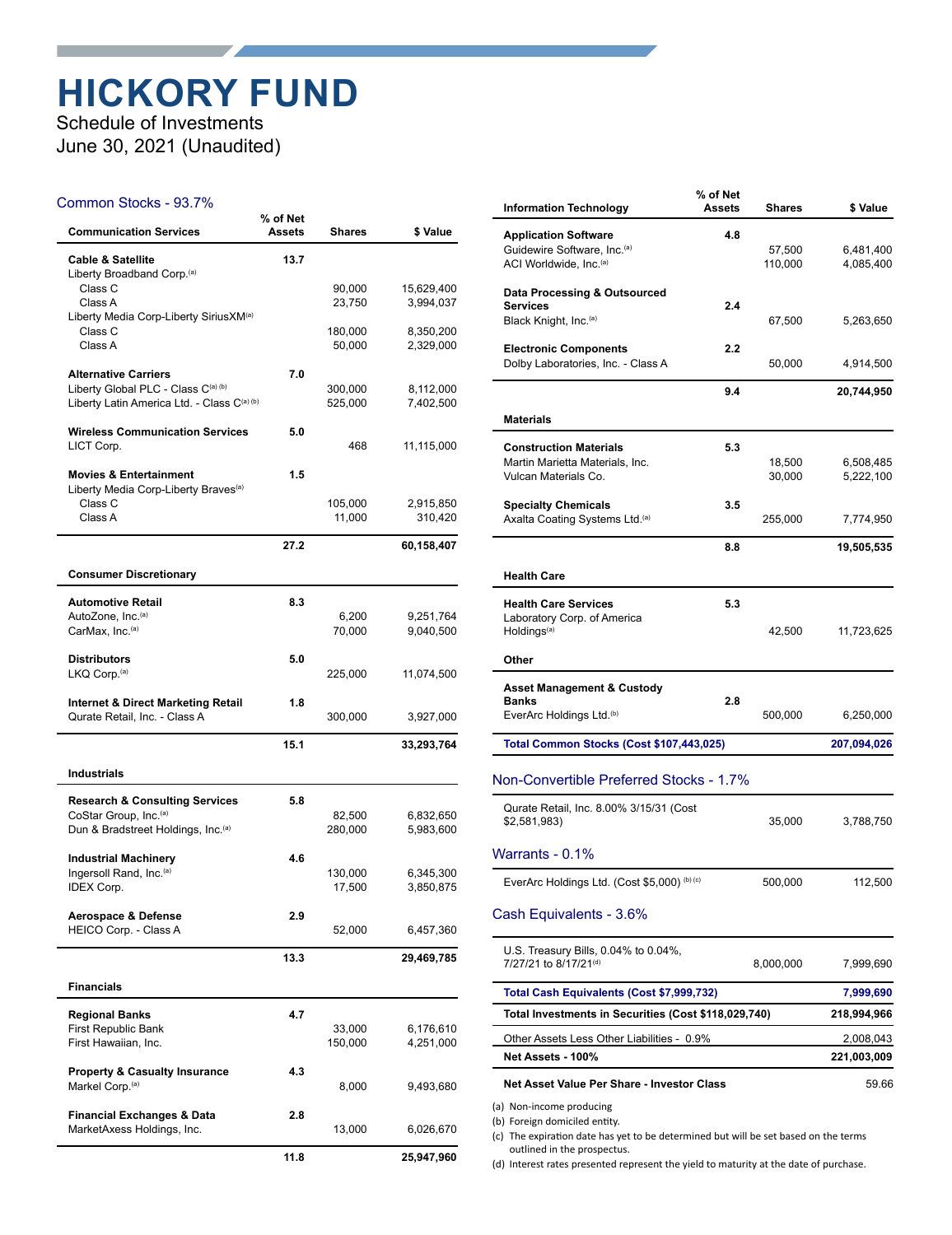### **NEBRASKA TAX-FREE INCOME FUND**

Schedule of Investments June 30, 2021 (Unaudited)

#### Municipal Bonds - 98.1%

|                                                                                  | Assets | % of Net \$ Principal<br>Amount | \$ Value  |
|----------------------------------------------------------------------------------|--------|---------------------------------|-----------|
| Arizona<br>Arizona Industrial Development Authority<br>Revenue                   | 0.3    |                                 |           |
| 5% 2/01/23                                                                       |        | 100,000                         | 107,142   |
|                                                                                  |        |                                 |           |
| California<br>San Diego County Regional Airport Authority<br>Revenue<br>Series B | 0.7    |                                 |           |
| 5% 7/01/25                                                                       |        | 200,000                         | 234,657   |
| Colorado<br>Colorado Bridge Enterprise Revenue                                   | 0.3    |                                 |           |
| 4% 12/31/23                                                                      |        | 100,000                         | 108,784   |
| <b>Florida</b><br>State of Florida General Obligation                            | 0.7    |                                 |           |
| 4% 6/01/36                                                                       |        | 200,000                         | 224,105   |
| Nebraska<br>Ashland-Greenwood Public Schools General<br>Obligation               | 90.5   |                                 |           |
| 3% 12/15/42                                                                      |        | 100,000                         | 111,349   |
| Cass County School District No. 22 General<br>Obligation                         |        |                                 |           |
| 2.2% 12/15/26                                                                    |        | 250,000                         | 253,285   |
| 2.05% 12/15/25<br>City of Bellevue NE General Obligation<br>Series A             |        | 375,000                         | 379,759   |
| 3% 9/15/32<br>City of Blair NE Water System Revenue                              |        | 500,000                         | 537,430   |
| AMT.<br>3.2% 12/15/28                                                            |        | 100,000                         | 100,148   |
| 3.1% 12/15/27                                                                    |        | 100,000                         | 100,153   |
| 3% 12/15/26                                                                      |        | 100,000                         | 100,174   |
| 2.85% 12/15/25                                                                   |        | 100,000                         | 100,188   |
| 2.65% 12/15/24<br>City of Columbus NE Combined Utilities System                  |        | 100,000                         | 100,180   |
| Revenue                                                                          |        |                                 |           |
| 4% 6/15/33<br>AGM Insured,                                                       |        | 200,000                         | 244,009   |
| 4% 12/15/27                                                                      |        | 100,000                         | 118,102   |
| 4% 12/15/26<br>Series B                                                          |        | 100,000                         | 117,319   |
| 3% 7/15/21                                                                       |        | 370,000                         | 370,367   |
| City of Grand Island NE Combined Utility<br><b>System Revenue</b>                |        |                                 |           |
| Series A AGM Insured,<br>4% 8/15/36                                              |        | 125,000                         | 149,872   |
| 4% 8/15/35                                                                       |        | 205,000                         | 246,563   |
| City of Grand Island NE General Obligation                                       |        |                                 |           |
| 3% 11/15/30                                                                      |        | 150,000                         | 162,947   |
| 3% 11/15/27                                                                      |        | 150,000                         | 164,962   |
| City of Gretna NE                                                                |        |                                 |           |
| 4% 12/15/25<br>City of Lincoln NE Electric System Revenue                        |        | 500,000                         | 559,874   |
| 5% 9/01/28                                                                       |        | 1,000,000                       | 1,056,497 |
| City of Lincoln NE General Obligation                                            |        |                                 |           |

|                                              | % of Net \$ Principal |         |          |
|----------------------------------------------|-----------------------|---------|----------|
|                                              | <b>Assets</b>         | Amount  | \$ Value |
| 5% 5/15/23                                   |                       | 135,000 | 147,075  |
| 5% 5/15/22                                   |                       | 100,000 | 104,204  |
| City of Norfolk NE General Obligation        |                       |         |          |
|                                              |                       |         |          |
| 0.65% 5/15/24                                |                       | 375,000 | 375,339  |
| City of Omaha NE General Obligation          |                       |         |          |
| Series A                                     |                       |         |          |
| 4% 1/15/33                                   |                       | 260,000 | 311,647  |
| 4% 4/15/23                                   |                       |         |          |
|                                              |                       | 185,000 | 197,457  |
| 4% 4/15/22                                   |                       | 315,000 | 324,653  |
| 3% 4/15/35                                   |                       | 100,000 | 111,577  |
| 3% 4/15/34                                   |                       | 100,000 | 111,775  |
| Series B                                     |                       |         |          |
| 3% 11/15/24                                  |                       | 400,000 | 415,477  |
| City of Omaha NE Sewer Revenue               |                       |         |          |
|                                              |                       |         |          |
| 5% 4/01/26                                   |                       | 250,000 | 302,045  |
| 5% 11/15/22                                  |                       | 200,000 | 213,367  |
| 4% 4/01/31                                   |                       | 350,000 | 401,381  |
| Series A                                     |                       |         |          |
|                                              |                       |         |          |
| 4% 4/01/34                                   |                       | 100,000 | 122,728  |
| City of Papillion NE General Obligation      |                       |         |          |
| 3% 9/15/24                                   |                       | 420,000 | 430,263  |
|                                              |                       |         |          |
| County of Saline NE Revenue                  |                       |         |          |
| 3% 2/15/31                                   |                       | 200,000 | 214,186  |
| County of Sarpy NE                           |                       |         |          |
|                                              |                       |         |          |
| 1.75% 6/15/26                                |                       | 500,000 | 500,926  |
| County of Seward NE General Obligation       |                       |         |          |
|                                              |                       |         |          |
| 3% 12/15/30                                  |                       | 605,000 | 639,055  |
| Dawson County Public Power District Revenue  |                       |         |          |
| Series A                                     |                       |         |          |
| 2.1% 6/15/27                                 |                       | 105,000 | 105,075  |
| 2% 6/15/26                                   |                       | 170,000 | 170,134  |
|                                              |                       |         |          |
| Series B                                     |                       |         |          |
| 3% 6/15/30                                   |                       | 355,000 | 355,769  |
| 3% 6/15/29                                   |                       | 245,000 | 245,580  |
| 2.5% 6/15/28                                 |                       | 135,000 | 135,218  |
| Dodge County School District No. 595 General |                       |         |          |
| Obligation                                   |                       |         |          |
|                                              |                       |         |          |
| 1.9% 6/15/32                                 |                       | 200,000 | 202,264  |
| Douglas County Hospital Authority No. 2      |                       |         |          |
| Revenue                                      |                       |         |          |
|                                              |                       |         |          |
| 5% 5/15/30                                   |                       | 140,000 | 169,106  |
| 5% 5/15/26                                   |                       | 500,000 | 558,613  |
| 4% 5/15/32                                   |                       | 700,000 | 805,137  |
| Douglas County Hospital Authority No. 3      |                       |         |          |
| Revenue                                      |                       |         |          |
|                                              |                       |         |          |
| 5% 11/01/22                                  |                       | 250,000 | 265,651  |
| 5% 11/01/21                                  |                       | 100,000 | 101,562  |
| Douglas County School District No. 59 NE     |                       |         |          |
| <b>General Obligation</b>                    |                       |         |          |
|                                              |                       |         |          |
| 3% 12/15/32                                  |                       | 100,000 | 106,078  |
| Kearney School District General Obligation   |                       |         |          |
|                                              |                       |         |          |
| 3% 12/15/24                                  |                       | 250,000 | 271,443  |
| Lancaster County School District 001 General |                       |         |          |
| Obligation                                   |                       |         |          |
|                                              |                       |         |          |
| 4% 1/15/33                                   |                       | 250,000 | 294,599  |
| Lincoln Airport Authority Revenue            |                       |         |          |
| AMT,                                         |                       |         |          |
| 5% 7/01/27                                   |                       | 150,000 | 185,418  |
| Lincoln-Lancaster County Public Building     |                       |         |          |
| <b>Commission Revenue</b>                    |                       |         |          |
|                                              |                       |         |          |
| 3% 12/01/25                                  |                       | 500,000 | 550,975  |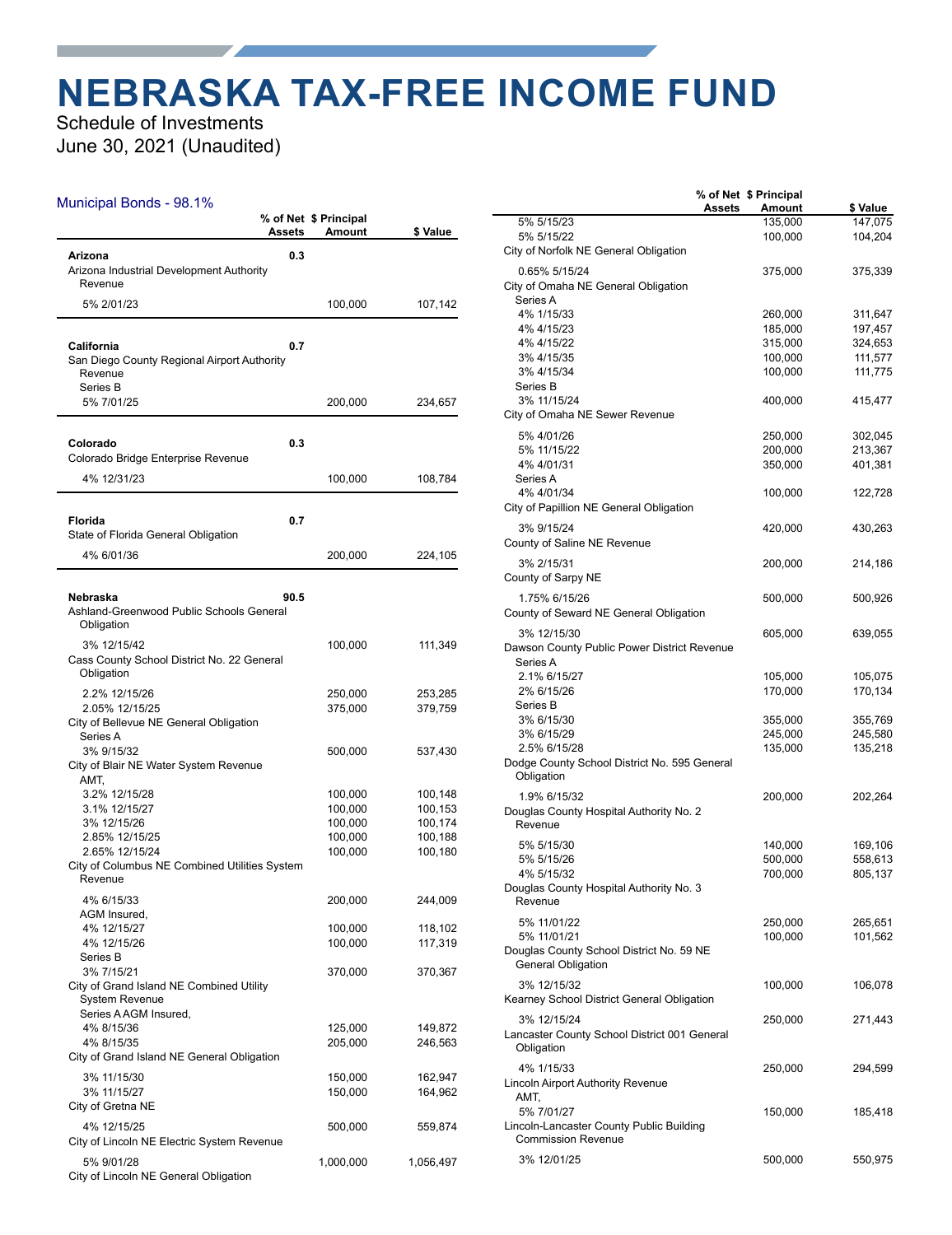### **NEBRASKA TAX-FREE INCOME**

**a**

|                                                                                                        | % of Net \$ Principal<br>Assets<br><b>Amount</b> | \$ Value           |
|--------------------------------------------------------------------------------------------------------|--------------------------------------------------|--------------------|
| Madison County Hospital Authority No. 1<br>Revenue                                                     |                                                  |                    |
| 5% 7/01/23<br>5% 7/01/21                                                                               | 250,000<br>475,000                               | 271,707<br>475,000 |
| Metropolitan Utilities District of Omaha Gas<br><b>System Revenue</b>                                  |                                                  |                    |
| 4% 12/01/27<br>Municipal Energy Agency of Nebraska Revenue                                             | 450,000                                          | 503,505            |
| 5% 4/01/27<br>Series A                                                                                 | 350,000                                          | 427,279            |
| 5% 4/01/29<br>Nebraska Cooperative Republican Platte<br><b>Enhancement Project Revenue</b><br>Series A | 300,000                                          | 310,447            |
| 2% 12/15/29<br>Nebraska Educational Health Cultural & Social<br>Services Finance Authority Revenue     | 250,000                                          | 258,339            |
| 4% 1/01/34<br>Nebraska Investment Finance Authority<br>Revenue<br>Series A                             | 110,000                                          | 123,822            |
| 2.05% 9/01/24<br>Series C                                                                              | 120,000                                          | 124,955            |
| 2% 9/01/35<br>1.85% 3/01/23                                                                            | 325,000<br>100,000                               | 328,850<br>102,308 |
| Nebraska Public Power District Revenue<br>Series A-2                                                   |                                                  |                    |
| 5% 1/01/24<br>Series C                                                                                 | 250,000                                          | 255,658            |
| 5% 1/01/35<br>5% 1/01/32                                                                               | 480,000<br>65,000                                | 568,231<br>77,126  |
| Nebraska State College Facilities Corp.<br>Revenue                                                     |                                                  |                    |
| AGM Insured,<br>4% 7/15/28<br>Omaha Public Facilities Corp. Revenue                                    | 750,000                                          | 863,129            |
| 4% 6/01/28<br>Series A                                                                                 | 585,000                                          | 673,410            |
| 4% 6/01/31                                                                                             | 155,000                                          | 190,136            |
| Series C<br>4% 4/01/39<br>4% 4/01/33                                                                   | 500,000<br>340,000                               | 584,818<br>404,399 |
| Omaha Public Power District Revenue<br>Series A                                                        |                                                  |                    |
| 2.85% 2/01/27<br>Series C                                                                              | 500,000                                          | 530,234            |
| 5% 2/01/39<br>Omaha School District General Obligation                                                 | 150,000                                          | 172,955            |
| 5% 12/15/31<br>5% 12/15/29                                                                             | 135,000<br>350,000                               | 165,761<br>430,432 |
| Omaha-Douglas Public Building Commission<br><b>General Obligation</b>                                  |                                                  |                    |
| 5% 5/01/26<br>Series B                                                                                 | 725,000                                          | 754,361            |
| 5% 5/01/32<br>Papillion Municipal Facilities Corp. Revenue                                             | 550,000                                          | 709,859            |
| 2% 12/15/34<br>2% 12/15/32                                                                             | 200,000<br>100,000                               | 205,363<br>103,089 |
| Papillion-La Vista School District No. 27<br>General Obligation<br>Series A                            |                                                  |                    |
| 2.3% 12/01/26<br>2.2% 12/01/25                                                                         | 275,000<br>150,000                               | 278,250<br>151,898 |
| 2.05% 12/01/24                                                                                         | 150,000                                          | 151,871            |

|                                                              |        | % of Net \$ Principal |            |
|--------------------------------------------------------------|--------|-----------------------|------------|
| Series B                                                     | Assets | Amount                | \$ Value   |
| 4% 12/01/35                                                  |        | 400,000               | 491,759    |
| Papio-Missouri River Natural Resource District               |        |                       |            |
| <b>General Obligation</b>                                    |        |                       |            |
| 5% 12/15/26                                                  |        | 185,000               | 193,576    |
| 2.25% 12/15/21                                               |        | 100,000               | 100,164    |
| <b>Public Power Generation Agency Revenue</b>                |        |                       |            |
| 5% 1/01/32                                                   |        | 140,000               | 168,204    |
| 5% 1/01/28                                                   |        | 500,000               | 574,077    |
| Sarpy County School District No. 1 General<br>Obligation     |        |                       |            |
| 5% 12/15/29                                                  |        | 550,000               | 694,698    |
| Southeast Community College Certificates of<br>Participation |        |                       |            |
| 3% 12/15/22                                                  |        | 400,000               | 416,792    |
| State of Nebraska Certificates of Participation              |        |                       |            |
| Series A<br>2.1% 7/15/21                                     |        | 860,000               | 860,562    |
| 2% 4/01/26                                                   |        | 150,000               | 157,251    |
| University of Nebraska Facilities Corp. Revenue              |        |                       |            |
| 5% 7/15/29                                                   |        | 380,000               | 456,250    |
| University of Nebraska Revenue                               |        |                       |            |
| 5% 5/15/30                                                   |        | 100,000               | 126,883    |
| 5% 7/01/23                                                   |        | 250,000               | 262,104    |
| 3% 7/01/27                                                   |        | 100,000               | 113,737    |
| 3% 7/01/25                                                   |        | 100,000               | 110,132    |
| 2.5% 7/01/26                                                 |        | 210,000               | 229,940    |
| Upper Republican Natural Resource District<br>Revenue        |        |                       |            |
| AGM Insured,                                                 |        |                       |            |
| 4% 12/15/27                                                  |        | 395,000               | 415,682    |
| 4% 12/15/25                                                  |        | 245,000               | 258,055    |
| Village of Boys Town NE Revenue                              |        |                       |            |
| 3% 7/01/35                                                   |        | 325,000               | 362,203    |
| 3% 9/01/28                                                   |        | 700,000               | 788,185    |
| <b>Westside Community Schools General</b>                    |        |                       |            |
| Obligation                                                   |        |                       |            |
| 2.5% 12/01/22                                                |        | 250,000               | 258,382    |
|                                                              |        |                       | 31,654,783 |
| <b>New Mexico</b>                                            | 1.2    |                       |            |
| New Mexico Finance Authority Revenue                         |        |                       |            |
| Series C                                                     |        |                       |            |
| 4% 6/01/34                                                   |        | 365,000               | 417,467    |
|                                                              |        |                       |            |
| Texas                                                        | 2.9    |                       |            |
| City of Austin Tx Airport System Revenue                     |        |                       |            |
| Series B AMT,                                                |        |                       |            |
| 5% 11/15/26                                                  |        | 250,000               | 304,741    |
| City of Austin Tx Electric Utility Revenue<br>Series A       |        |                       |            |
| 5% 11/15/35                                                  |        | 100,000               | 132,641    |
| County of Bexar TX General Obligation                        |        |                       |            |
| 4% 6/15/36                                                   |        | 500,000               | 569,068    |
|                                                              |        |                       |            |
|                                                              |        |                       | 1,006,450  |
| Utah                                                         | 0.4    |                       |            |
| City of Salt Lake City UT Public Utilities<br>Revenue        |        |                       |            |
| 5% 2/01/35                                                   |        | 100,000               | 128,045    |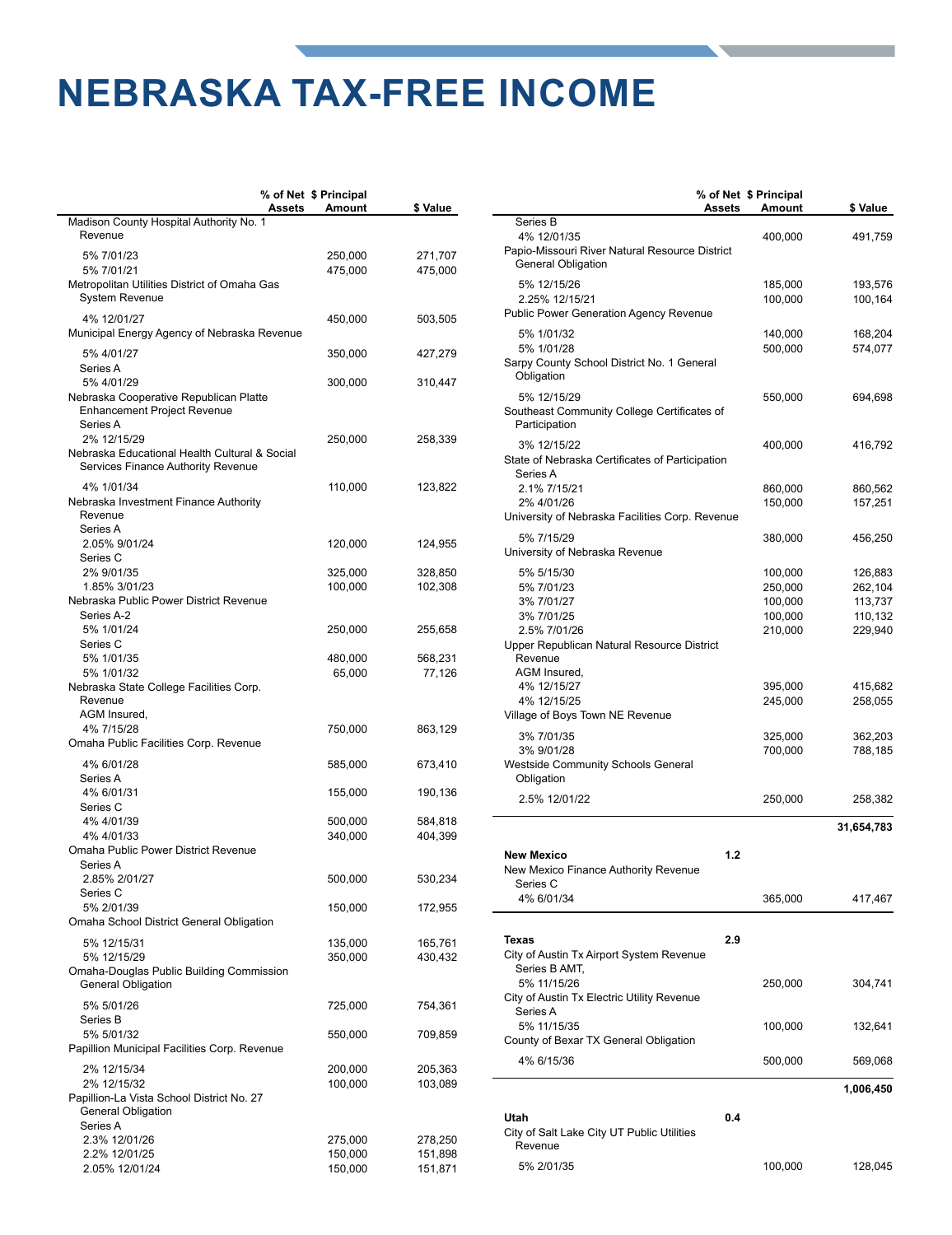|                                                                   | % of Net \$ Principal<br>Amount<br><b>Assets</b> | \$ Value   |
|-------------------------------------------------------------------|--------------------------------------------------|------------|
|                                                                   |                                                  |            |
| Washington                                                        | 1.1                                              |            |
| Pierce County School District No. 10 Tacoma<br>General Obligation |                                                  |            |
| Series B                                                          |                                                  |            |
| 4% 12/01/35<br>Port of Seattle WA Revenue                         | 100,000                                          | 124,135    |
| Series C                                                          |                                                  |            |
| 5% 5/01/26                                                        | 200,000                                          | 239,929    |
|                                                                   |                                                  | 364,064    |
| Total Municipal Bonds (Cost \$33,124,434)                         |                                                  | 34,245,497 |
| Total Investments in Securities (Cost \$33,124,434)               |                                                  | 34,245,497 |
| Other Assets Less Other Liabilities - 1.9%                        |                                                  | 648,196    |
| Net Assets - 100%                                                 |                                                  | 34,893,693 |
| Net Asset Value Per Share - Investor Class                        |                                                  | 10.22      |
|                                                                   |                                                  |            |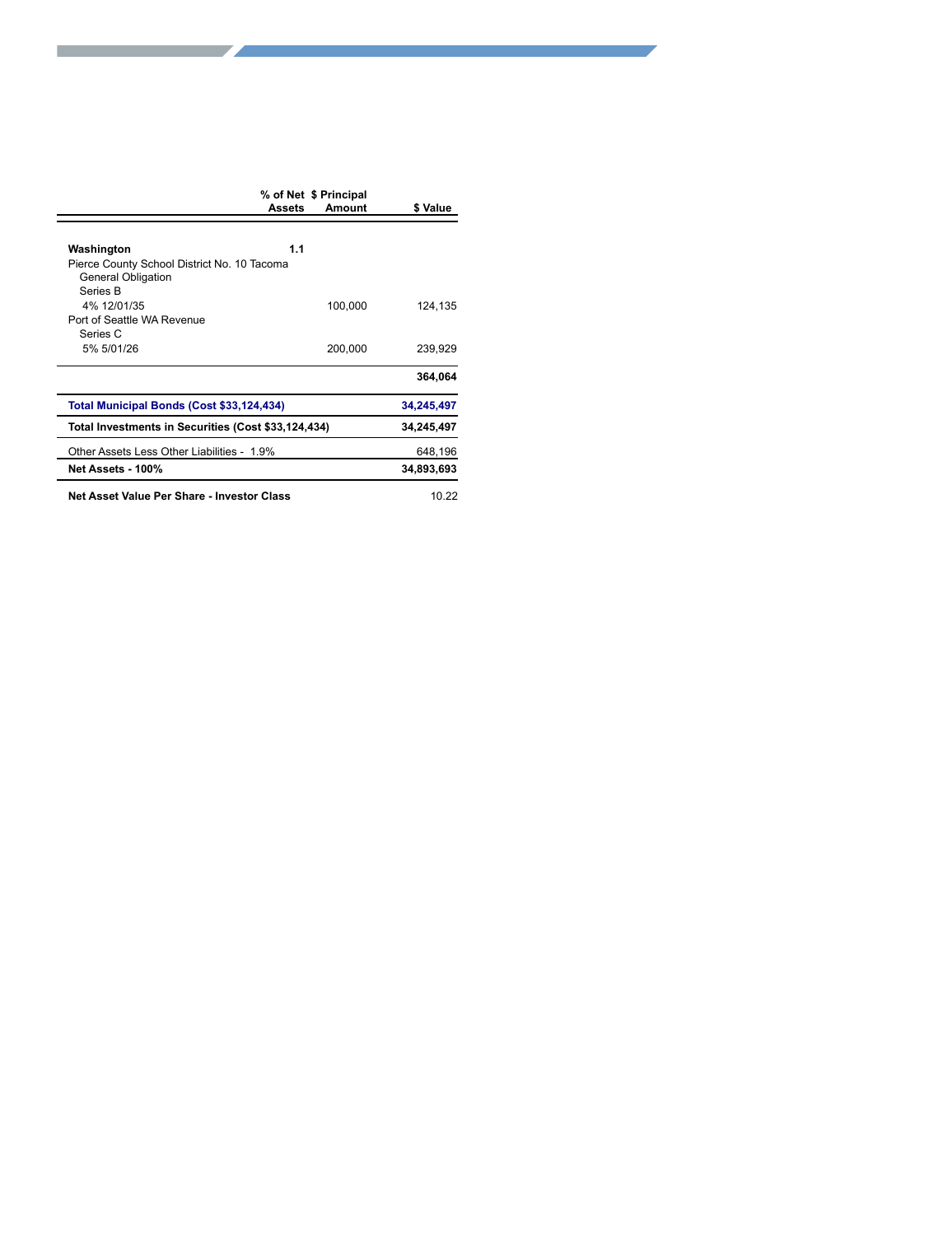### **PARTNERS III OPPORTUNITY FUND**

Schedule of Investments June 30, 2021 (Unaudited)

#### Common Stocks - 90.7%

| <b>Communication Services</b>                                                      | % of Net<br><b>Assets</b> | Shares            | \$ Value                 |
|------------------------------------------------------------------------------------|---------------------------|-------------------|--------------------------|
| <b>Cable &amp; Satellite</b><br>Liberty Media Corp-Liberty SiriusXM <sup>(a)</sup> | 11.5                      |                   |                          |
| Class C                                                                            |                           | 550,000           | 25,514,500               |
| Class A                                                                            |                           | 250,000           | 11,645,000               |
| Liberty Broadband Corp. <sup>(a)</sup><br>Class C                                  |                           |                   |                          |
| Class A                                                                            |                           | 150,000<br>60,000 | 26,049,000<br>10,090,200 |
|                                                                                    |                           |                   |                          |
| <b>Interactive Media &amp; Services</b>                                            | 10.9                      |                   |                          |
| Alphabet, Inc. - Class C(a)                                                        |                           | 15,000            | 37,594,800               |
| Facebook, Inc. - Class A(a)                                                        |                           | 90,000            | 31,293,900               |
| <b>Alternative Carriers</b>                                                        | 4.5                       |                   |                          |
| Liberty Global PLC - Class C(a) (b)                                                |                           | 1,060,000         | 28,662,400               |
|                                                                                    | 26.9                      |                   | 170,849,800              |
|                                                                                    |                           |                   |                          |
| <b>Financials</b>                                                                  |                           |                   |                          |
| <b>Multi-Sector Holdings</b>                                                       | 9.6                       |                   |                          |
| Berkshire Hathaway, Inc. - Class B(a)                                              |                           | 220,000           | 61,142,400               |
|                                                                                    |                           |                   |                          |
| <b>Property &amp; Casualty Insurance</b><br>Markel Corp. <sup>(a)</sup>            | 5.6                       | 30,000            | 35,601,300               |
|                                                                                    |                           |                   |                          |
| <b>Insurance Brokers</b>                                                           | 4.2                       |                   |                          |
| Aon plc - Class A(b)                                                               |                           | 110,000           | 26,263,600               |
| <b>Investment Banking &amp; Brokerage</b>                                          | 3.7                       |                   |                          |
| The Charles Schwab Corp.                                                           |                           | 325,000           | 23,663,250               |
|                                                                                    | 23.1                      |                   |                          |
|                                                                                    |                           |                   | 146,670,550              |
| <b>Information Technology</b>                                                      |                           |                   |                          |
| Data Processing & Outsourced                                                       |                           |                   |                          |
| <b>Services</b>                                                                    | 14.5                      |                   |                          |
| Visa, Inc. - Class A                                                               |                           | 135,000           | 31,565,700               |
| Mastercard, Inc. - Class A<br>Fidelity National Information Services,              |                           | 80,000            | 29,207,200               |
| Inc.                                                                               |                           | 120,000           | 17,000,400               |
| Black Knight, Inc. <sup>(a)</sup>                                                  |                           | 180,000           | 14,036,400               |
| <b>Application Software</b>                                                        | 3.1                       |                   |                          |
| Intelligent Systems Corp. <sup>(a)</sup>                                           |                           | 630,000           | 19,819,800               |
|                                                                                    |                           |                   |                          |
| <b>Semiconductors</b>                                                              | 2.6                       |                   |                          |
| Texas Instruments, Inc.                                                            |                           | 85,000            | 16,345,500               |
|                                                                                    | 20.2                      |                   | 127,975,000              |
| <b>Consumer Discretionary</b>                                                      |                           |                   |                          |
|                                                                                    |                           |                   |                          |
| <b>Internet &amp; Direct Marketing Retail</b><br>Amazon.com, Inc. <sup>(a)</sup>   | 4.9                       | 6,000             |                          |
| Qurate Retail, Inc. - Class A                                                      |                           | 800,000           | 20,640,960<br>10,472,000 |
|                                                                                    |                           |                   |                          |
| <b>Automotive Retail</b>                                                           | 2.2                       |                   |                          |
| CarMax. Inc. <sup>(a)</sup>                                                        |                           | 110,000           | 14,206,500               |
|                                                                                    | 7.1                       |                   | 45,319,460               |

| <b>Industrials</b>                                                                                                               | % of Net<br>Assets | <b>Shares</b>                  | \$ Value                                        |
|----------------------------------------------------------------------------------------------------------------------------------|--------------------|--------------------------------|-------------------------------------------------|
| <b>Research &amp; Consulting Services</b><br>Dun & Bradstreet Holdings, Inc. <sup>(a)</sup><br>CoStar Group, Inc. <sup>(a)</sup> | 4.8                | 780,000<br>170,000             | 16,668,600<br>14,079,400                        |
|                                                                                                                                  | 4.8                |                                | 30,748,000                                      |
| <b>Health Care</b>                                                                                                               |                    |                                |                                                 |
| <b>Health Care Services</b><br>Laboratory Corp. of America<br>Holdings <sup>(a)</sup>                                            | 4.4                | 100,000                        | 27,585,000                                      |
| Other                                                                                                                            |                    |                                |                                                 |
| <b>Asset Management &amp; Custody</b><br><b>Banks</b>                                                                            | 3.0                |                                |                                                 |
| EverArc Holdings Ltd. <sup>(b)</sup><br><b>Materials</b>                                                                         |                    | 1,500,000                      | 18,750,000                                      |
| <b>Construction Materials</b><br>Vulcan Materials Co.                                                                            | 1.2                | 45,000                         | 7,833,150                                       |
| Total Common Stocks (Cost \$247,085,840)                                                                                         |                    |                                | 575,730,960                                     |
| Non-Convertible Preferred Stocks - 3.0%                                                                                          |                    |                                |                                                 |
| Qurate Retail, Inc. 8.00% 3/15/31 (Cost<br>\$15,834,323)                                                                         |                    | 175,000                        | 18,943,750                                      |
| Warrants - 0.0%                                                                                                                  |                    |                                |                                                 |
| EverArc Holdings Ltd. (Cost \$15,000) (b) (c)                                                                                    |                    | 1,500,000                      | 337,500                                         |
| Cash Equivalents - 4.6%                                                                                                          |                    |                                |                                                 |
| U.S. Treasury Bills, 0.04% to 0.04%,<br>7/20/21 to 8/17/21 <sup>(d)</sup>                                                        |                    | 29,000,000                     | 28,999,070                                      |
| Total Cash Equivalents (Cost \$28,999,175)                                                                                       |                    |                                | 28,999,070                                      |
| Total Investments in Securities (Cost \$291,934,338)                                                                             |                    |                                | 624,011,280                                     |
| Due from Broker - 19.4%<br>Securities Sold Short - (19.6)%<br>Other Assets Less Other Liabilities - 1.9%                         |                    |                                | 123,267,392<br>(124, 050, 700)<br>11,729,782    |
| Net Assets - 100%                                                                                                                |                    |                                | 634,957,754                                     |
| Net Asset Value Per Share - Investor Class<br>Net Asset Value Per Share - Institutional Class                                    |                    |                                | 16.26<br>17.25                                  |
| <b>Securities Sold Short - (19.6)%</b>                                                                                           |                    | <b>Shares</b>                  | \$ Value                                        |
| Invesco Qqq Trust<br>Sirius XM Holdings, Inc.<br>SPDR S&P 500 Etf Trust                                                          |                    | 90,000<br>1,000,000<br>200,000 | (31,898,700)<br>(6, 540, 000)<br>(85, 612, 000) |
| Total Securities Sold Short (proceeds \$69,422,026)                                                                              |                    |                                | (124, 050, 700)                                 |
| (a) Non-income producing                                                                                                         |                    |                                |                                                 |

(a) Non-income producing (b) Foreign domiciled entity.

(c) The expiration date has yet to be determined but will be set based on the terms outlined in the prospectus.

(d) Interest rates presented represent the yield to maturity at the date of purchase.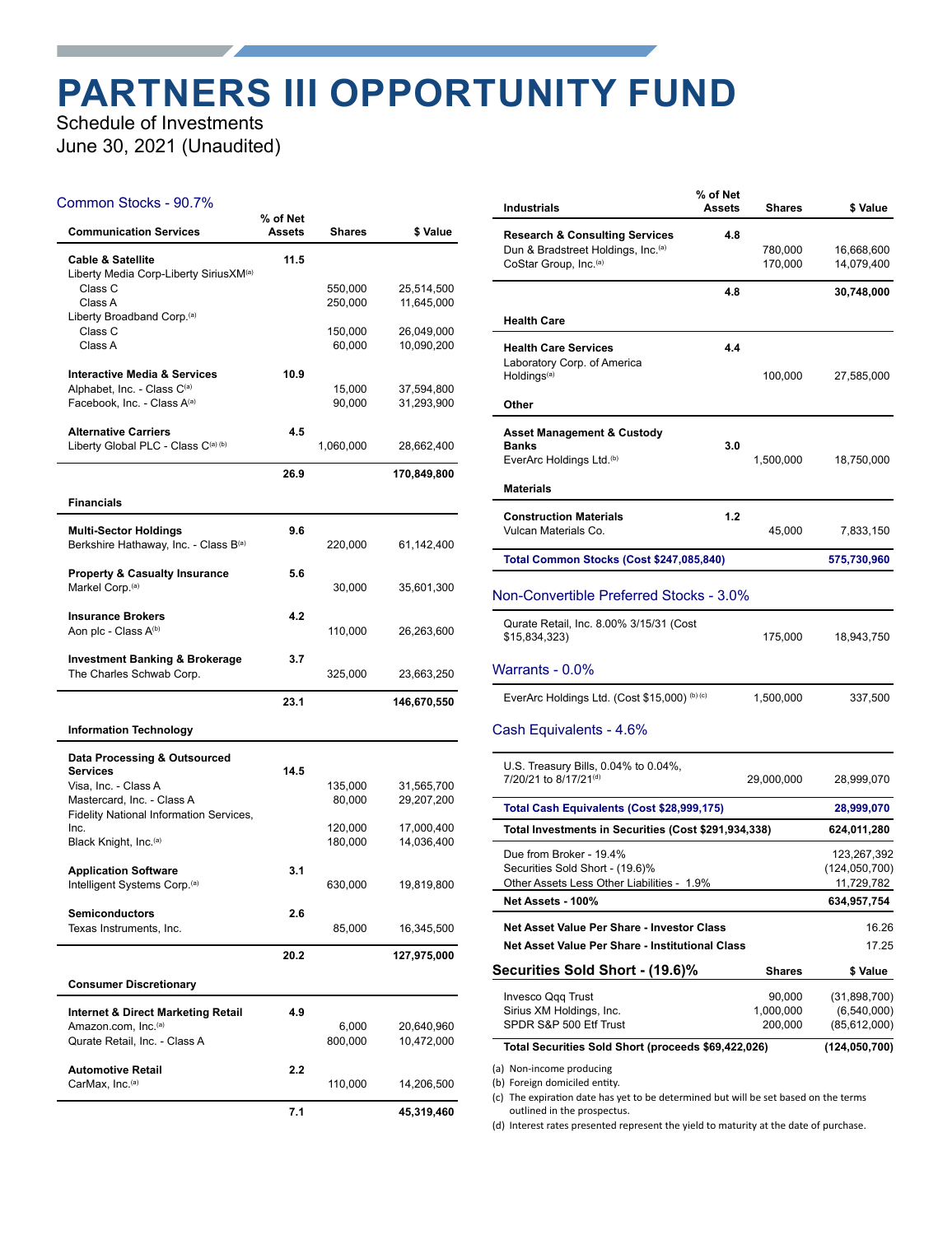## **PARTNERS VALUE FUND**

Schedule of Investments June 30, 2021 (Unaudited)

#### Common Stocks - 96.8%

| <b>Communication Services</b>                                       | % of Net<br><b>Assets</b> | Shares               | \$ Value                 |
|---------------------------------------------------------------------|---------------------------|----------------------|--------------------------|
| <b>Interactive Media &amp; Services</b>                             | 10.3                      |                      |                          |
| Alphabet, Inc. - Class C(a)<br>Facebook, Inc. - Class A(a)          |                           | 14,500<br>55,000     | 36,341,640<br>19,124,050 |
| <b>Cable &amp; Satellite</b>                                        | 9.8                       |                      |                          |
| Liberty Broadband Corp. <sup>(a)</sup><br>Class C                   |                           | 90,000               | 15,629,400               |
| Class A                                                             |                           | 70,000               | 11,771,900               |
| Liberty Media Corp-Liberty SiriusXM <sup>(a)</sup><br>Class C       |                           | 435,000              | 20,179,650               |
| Class A                                                             |                           | 120,000              | 5,589,600                |
| <b>Alternative Carriers</b>                                         | 6.8                       |                      |                          |
| Liberty Global PLC - Class C(a) (b)                                 |                           | 725,000<br>1,205,550 | 19,604,000<br>16,998,255 |
| Liberty Latin America Ltd. - Class C(a) (b)                         |                           |                      |                          |
|                                                                     | 26.9                      |                      | 145,238,495              |
| <b>Financials</b>                                                   |                           |                      |                          |
| <b>Multi-Sector Holdings</b>                                        | 5.1                       |                      |                          |
| Berkshire Hathaway, Inc. - Class B(a)                               |                           | 100,000              | 27,792,000               |
| <b>Investment Banking &amp; Brokerage</b>                           | 4.4                       |                      |                          |
| The Charles Schwab Corp.                                            |                           | 325,000              | 23,663,250               |
| <b>Insurance Brokers</b>                                            | 4.0                       |                      |                          |
| Aon plc - Class A <sup>(b)</sup>                                    |                           | 90,000               | 21,488,400               |
| <b>Property &amp; Casualty Insurance</b>                            | 3.2                       |                      |                          |
| Markel Corp. <sup>(a)</sup>                                         |                           | 14,500               | 17,207,295               |
| <b>Regional Banks</b>                                               | 2.2                       |                      |                          |
| <b>First Republic Bank</b>                                          |                           | 64,000               | 11,978,880               |
| <b>Financial Exchanges &amp; Data</b><br>MarketAxess Holdings, Inc. | 2.0                       | 24,000               | 11,126,160               |
|                                                                     | 20.9                      |                      | 113,255,985              |
| <b>Information Technology</b>                                       |                           |                      |                          |
| Data Processing & Outsourced                                        |                           |                      |                          |
| <b>Services</b><br>Visa, Inc. - Class A                             | 9.7                       | 92,500               | 21,628,350               |
| Mastercard, Inc. - Class A                                          |                           | 50,000               | 18,254,500               |
| Black Knight, Inc. <sup>(a)</sup>                                   |                           | 160,000              | 12,476,800               |
| <b>Application Software</b>                                         | 3.7                       |                      |                          |
| Guidewire Software, Inc. <sup>(a)</sup>                             |                           | 120,000              | 13,526,400               |
| ACI Worldwide, Inc. <sup>(a)</sup>                                  |                           | 180,000              | 6,685,200                |
| <b>Semiconductors</b>                                               | 3.0                       |                      |                          |
| Texas Instruments, Inc.                                             |                           | 85,000               | 16,345,500               |
|                                                                     | 16.4                      |                      | 88,916,750               |
| Industrials                                                         |                           |                      |                          |
| <b>Research &amp; Consulting Services</b>                           | 5.3                       |                      |                          |
| CoStar Group, Inc. <sup>(a)</sup>                                   |                           | 220,000              | 18,220,400               |
| Dun & Bradstreet Holdings, Inc. <sup>(a)</sup>                      |                           | 500,000              | 10,685,000               |
| Aerospace & Defense                                                 | 2.8                       |                      |                          |
| HEICO Corp. - Class A                                               |                           | 120,000              | 14,901,600               |

|                                                            | % of Net<br><b>Assets</b> | <b>Shares</b> | \$ Value    |
|------------------------------------------------------------|---------------------------|---------------|-------------|
| <b>Industrial Machinery</b>                                | 1.6                       |               |             |
| <b>IDEX Corp.</b>                                          |                           | 40,000        | 8,802,000   |
|                                                            | 9.7                       |               | 52,609,000  |
| <b>Consumer Discretionary</b>                              |                           |               |             |
| <b>Automotive Retail</b>                                   | 5.8                       |               |             |
| CarMax, Inc.(a)                                            |                           | 145,000       | 18,726,750  |
| AutoZone, Inc.(a)                                          |                           | 8,500         | 12,683,870  |
| <b>Distributors</b>                                        | 3.9                       |               |             |
| LKQ Corp. <sup>(a)</sup>                                   |                           | 425,000       | 20,918,500  |
|                                                            | 9.7                       |               | 52,329,120  |
| <b>Materials</b>                                           |                           |               |             |
| <b>Construction Materials</b>                              | 6.4                       |               |             |
| Vulcan Materials Co.                                       |                           | 113,000       | 19,669,910  |
| Martin Marietta Materials, Inc.                            |                           | 42,500        | 14,951,925  |
| <b>Specialty Chemicals</b>                                 | 2.6                       |               |             |
| Axalta Coating Systems Ltd.(a)                             |                           | 465,000       | 14,177,850  |
|                                                            | 9.0                       |               | 48,799,685  |
| <b>Health Care</b>                                         |                           |               |             |
| <b>Health Care Services</b>                                | 4.2                       |               |             |
| Laboratory Corp. of America                                |                           |               |             |
| Holdings <sup>(a)</sup>                                    |                           | 83,000        | 22,895,550  |
| Total Common Stocks (Cost \$249,690,255)                   |                           |               | 524,044,585 |
| Cash Equivalents - 1.9%                                    |                           |               |             |
| U.S. Treasury Bill 0.04% 8/17/21 (Cost<br>\$9,999,537) (c) |                           | 10,000,000    | 9,999,462   |
|                                                            |                           |               |             |

| Total Investments in Securities (Cost \$259,689,792) | 534.044.047 |
|------------------------------------------------------|-------------|
| Other Assets Less Other Liabilities - 1.3%           | 7.128.996   |
| Net Assets - 100%                                    | 541.173.043 |
| Net Asset Value Per Share - Investor Class           | 35.49       |
| Net Asset Value Per Share - Institutional Class      | 36.22       |

(a) Non-income producing

(b) Foreign domiciled entity.

(c) Interest rates presented represent the yield to maturity at the date of purchase.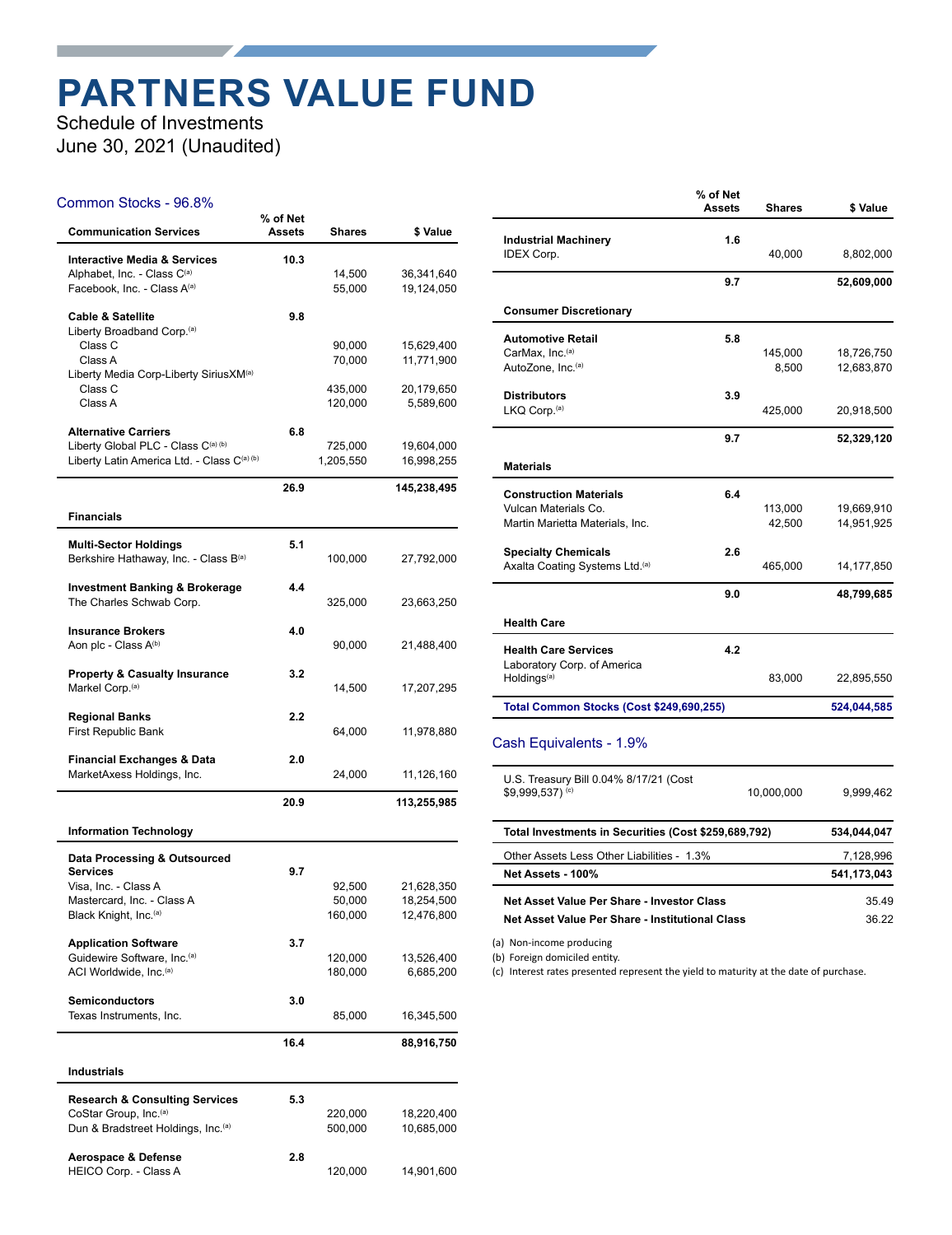### **SHORT DURATION INCOME FUND**

Schedule of Investments June 30, 2021 (Unaudited)

#### Corporate Bonds - 16.0%

|                                                                             | \$ Principal<br>Amount | \$ Value   |
|-----------------------------------------------------------------------------|------------------------|------------|
| Abercrombie & Fitch Management Co.                                          |                        |            |
| 8.75% 7/15/25 (a)                                                           | 2,125,000              | 2,358,644  |
| American Airlines Group, Inc.<br>3.75% 3/01/25 (a)                          | 750,000                | 691,999    |
| American Airlines Inc/AAdvantage Loyalty IP<br>Ltd.                         |                        |            |
| 5.5% 4/20/26 (a)<br>American Tower Corp.                                    | 750,000                | 795,000    |
| 2.25% 1/15/22                                                               | 5,000,000              | 5,052,418  |
| Ashtead Capital, Inc.<br>4.375% 8/15/27 (a)                                 | 3,000,000              | 3,150,000  |
| Boeing Co. (The)<br>4.508% 5/01/23                                          | 1,000,000              | 1,066,420  |
| <b>Boston Properties LP</b><br>3.125% 9/01/23                               | 9,560,000              | 10,027,222 |
| Calumet Specialty Products Partners LP/<br>Calumet Finance Corp.            |                        |            |
| 7.625% 1/15/22<br>Carlisle Cos., Inc.                                       | 480,000                | 480,919    |
| 3.5% 12/01/24                                                               | 500,000                | 539,837    |
| Delta Air Lines Inc/SkyMiles IP Ltd.<br>4.5% 10/20/25 (a)                   | 3,000,000              | 3,225,279  |
| Delta Air Lines, Inc.<br>3.625% 3/15/22                                     | 1,905,000              | 1,932,179  |
| Devon Energy Corp.<br>5.25% 10/15/27 (a)                                    | 390,000                | 420,507    |
| Diamondback Energy, Inc.<br>2.875% 12/01/24                                 | 3,379,000              | 3,571,260  |
| <b>Discovery Communications LLC</b><br>2.95% 3/20/23                        | 2,277,000              | 2,370,245  |
| Drax Finco PLC                                                              |                        |            |
| 6.625% 11/01/25 (a) (b)<br><b>Energy Transfer LP</b>                        | 3,000,000              | 3,107,235  |
| 5.2% 2/01/22<br><b>EPR Properties</b>                                       | 3,500,000              | 3,554,286  |
| 5.25% 7/15/23<br>EQT Corp.                                                  | 5,912,000              | 6,248,076  |
| 3% 10/01/22                                                                 | 1,180,000              | 1,206,550  |
| Expedia Group, Inc.<br>3.6% 12/15/23 (a)                                    | 2,000,000              | 2,127,250  |
| <b>First Republic Bank</b><br>2.5% 6/06/22                                  | 4,200,000              | 4,276,089  |
| Highwoods Realty, LP<br>3.625% 1/15/23                                      | 1,275,000              | 1,318,519  |
| iStar, Inc.<br>4.25% 8/01/25                                                | 2,402,000              | 2,477,783  |
| JPMorgan Chase & Co.                                                        |                        |            |
| 3.375% 5/01/23<br>Kimco Realty Corp.                                        | 3,956,000              | 4,165,816  |
| 3.125% 6/01/23<br>Kinder Morgan Energy Partners LP                          | 495,000                | 516,314    |
| 3.95% 9/01/22<br>L Brands, Inc.                                             | 2,000,000              | 2,064,311  |
| 6.694% 1/15/27                                                              | 1,000,000              | 1,180,635  |
| Lennar Corp.<br>4.875% 12/15/23                                             | 1,951,000              | 2,126,083  |
| Level 3 Financing, Inc.<br>5.25% 3/15/26                                    | 1,455,000              | 1,503,524  |
| Markel Corp.<br>4.9% 7/01/22                                                | 3,850,000              | 4,012,538  |
| Matador Resources Co.<br>5.875% 9/15/26                                     | 500,000                | 515,675    |
| Metropolitan Life Global Funding I<br>2.4% 6/17/22 (a)                      | 1,000,000              | 1,021,317  |
| Mileage Plus Holdings LLC/Mileage Plus<br>Intellectual Property Assets Ltd. |                        |            |

|                                                                                   | \$ Principal<br>Amount | \$ Value    |
|-----------------------------------------------------------------------------------|------------------------|-------------|
| 6.5% 6/20/27 (a)                                                                  | 1.000.000              | 1,102,250   |
| <b>MPLX LP</b>                                                                    |                        |             |
| 3.375% 3/15/23                                                                    | 1,000,000              | 1,045,924   |
| NGL Energy Partners LP/NGL Energy Finance                                         |                        |             |
| Corp.                                                                             |                        |             |
| 7.5% 11/01/23                                                                     | 4,555,000              | 4,492,369   |
| 6.125% 3/01/25                                                                    | 990,000                | 900,410     |
| NXP BV/NXP Funding LLC                                                            |                        |             |
| 4.625% 6/01/23 (a) (b)                                                            | 3,500,000              | 3,763,027   |
| Occidental Petroleum Corp.                                                        |                        |             |
| 2.6% 8/13/21                                                                      | 1,000,000              | 1,003,525   |
| <b>Office Properties Income Trust</b>                                             |                        |             |
| 4.15% 2/01/22                                                                     | 2,581,000              | 2,621,215   |
| 4% 7/15/22                                                                        | 1,000,000              | 1,033,030   |
| PDC Energy, Inc.                                                                  |                        |             |
| 6.125% 9/15/24                                                                    | 2,200,000              | 2,256,903   |
| 5.75% 5/15/26                                                                     | 1,000,000              | 1,045,930   |
| QVC, Inc.                                                                         |                        |             |
| 4.375% 3/15/23                                                                    | 3,000,000              | 3,167,220   |
| Qwest Corp.                                                                       |                        |             |
| 6.75% 12/01/21                                                                    | 1,150,000              | 1,178,031   |
| RELX Capital, Inc.                                                                |                        |             |
| 3.5% 3/16/23                                                                      | 1,800,000              | 1,888,371   |
| Simon Property Group LP                                                           |                        |             |
| 2.75% 2/01/23                                                                     | 1,593,000              | 1,641,789   |
| Sprint Spectrum Co. LLC/Sprint Spectrum Co. II<br>LLC/Sprint Spectrum Co. III LLC |                        |             |
| 3.36% 3/20/23 (a)                                                                 | 443,750                | 446,477     |
| Starwood Property Trust, Inc.                                                     |                        |             |
| 4.75% 3/15/25                                                                     | 375,000                | 390,489     |
| U.S. Bancorp                                                                      |                        |             |
| 2.4% 7/30/24                                                                      | 500,000                | 526,311     |
| Wells Fargo & Co.                                                                 |                        |             |
| 3.5% 3/08/22                                                                      | 7,900,000              | 8,076,447   |
| Xerox Corp.                                                                       |                        |             |
| 4.375% 3/15/23                                                                    | 1,370,000              | 1,434,431   |
| Total Corporate Bonds (Cost \$111,253,732)                                        |                        | 115,118,079 |

#### Corporate Convertible Bonds - 2.7%

| Total Corporate Convertible Bonds (Cost \$18,427,760) |            | 19.627.650 |
|-------------------------------------------------------|------------|------------|
| 4.75% 8/15/23                                         | 10.000.000 | 10,050,000 |
| 5.625% 7/15/24                                        | 6.300.000  | 6.536.250  |
| 5.75% 10/01/25                                        | 3.000.000  | 3.041.400  |
| Redwood Trust, Inc.                                   |            |            |

#### Asset-Backed Securities - 29.7%

#### **Automobile** American Credit Acceptance Receivables Trust (ACAR) Series 2019-4 Class B - 2.43% 10/12/23<sup>(a)</sup> 1,002,608 1,003,845 Series 2020-1 Class A - 1.89% 4/13/23(a) 21,235 21,248<br>Series 2020-1 Class B - 2.08% 12/13/23(a) 2,500,000 2,506,802 Series 2020-1 Class B - 2.08% 12/13/23<sup>(a)</sup> Series 2020-2 Class A - 1.65% 12/13/23<sup>(a)</sup> 389,242 390,263<br>Series 2020-4 Class A - 0.53% 3/13/24<sup>(a)</sup> 911,711 912,657 Series 2020-4 Class A - 0.53% 3/13/24(a) Series 2021-2 Class A - 0.37% 10/15/24<sup>(a)</sup> 1,826,456 1,827,741 Series 2021-3 Class A - 0.62% 10/13/23<sup>(a)</sup> 753,859 754,350 ARI Fleet Lease Trust (ARIFL) Series 2018-B Class A2 - 3.22% 8/16/27<sup>(a)</sup> 190,871 191,724 Series 2019-A Class A2A - 2.41% 11/15/27(a) 356,305 359,449<br>Series 2020-A Class A2 - 1.77% 8/15/28(a) 1,055,825 1,062,305 Series 2020-A Class A2 - 1.77% 8/15/28(a) Arivo Acceptance Auto Loan Receivables Trust (ARIVO) Series 2021-1A Class A - 1.19% 1/15/27<sup>(a)</sup> 821,724 823,626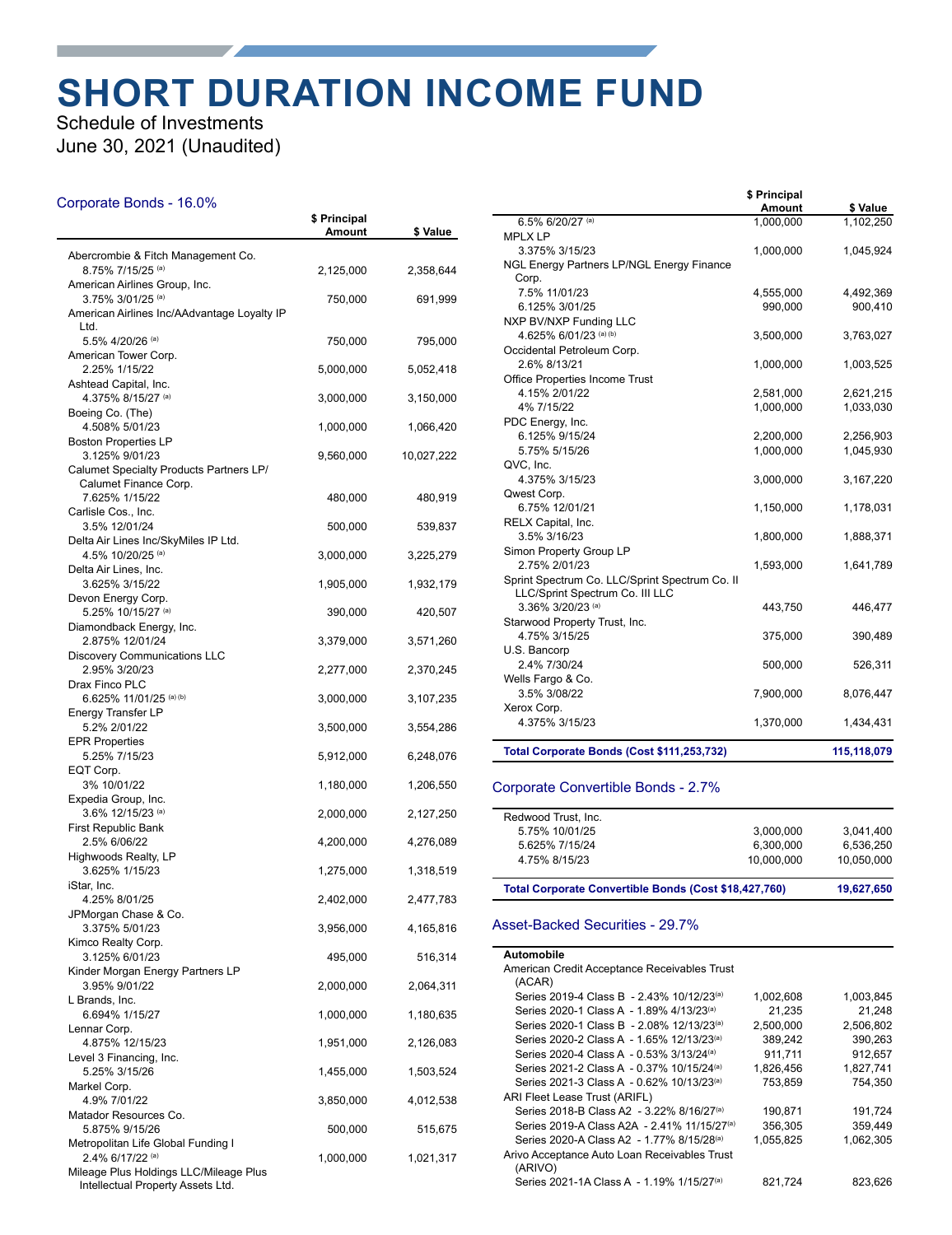### **SHORT DURATION INCOME FUND(CONTINUED)**

**a**

**a**

|                                                         | \$ Principal<br>Amount | \$ Value   |
|---------------------------------------------------------|------------------------|------------|
| Carvana Auto Receivables Trust (CRVNA)                  |                        |            |
| Series 2019-1A Class B - 3.29% 8/15/23 <sup>(a)</sup>   | 1,713,025              | 1,719,502  |
| Series 2019-1A Class C - 3.5% 2/15/24(a)                | 300,000                | 304,909    |
| Series 2019-3A B Class B - 2.51% 4/15/24 <sup>(a)</sup> | 400,000                | 403,835    |
| Chesapeake Funding II LLC (CFII)                        |                        |            |
| Series 2021-1A Class A1 - 0.47% 4/15/33 <sup>(a)</sup>  | 2,365,837              | 2,366,252  |
|                                                         |                        |            |
| Drive Auto Receivables Trust (DRIVE)                    |                        |            |
| Series 2017-1 Class D - 3.84% 3/15/23                   | 711,865                | 715,208    |
| Dt Auto Owner Trust (DTAOT)                             |                        |            |
| Series 2019-3A Class B - 2.6% 5/15/23 <sup>(a)</sup>    | 854,771                | 856,765    |
| DT Auto Owner Trust (DTAOT)                             |                        |            |
| Series 2018-3A Class C - 3.79% 7/15/24 <sup>(a)</sup>   | 2,312,768              | 2,322,037  |
| Series 2020-3A Class A - 0.54% 4/15/24(a)               | 261,600                | 261,958    |
| Enterprise Fleet Financing LLC (EFF)                    |                        |            |
| Series 2019-2 Class A2 - 2.29% 2/20/25 <sup>(a)</sup>   | 1,373,842              | 1,393,307  |
| Series 2020-1 Class A2 - 1.78% 12/22/25 <sup>(a)</sup>  | 2,552,366              | 2,587,030  |
| Exeter Automobile Receivables Trust (EART)              |                        |            |
| Series 2017-3A Class C - 3.68% 7/17/23 <sup>(a)</sup>   | 725,486                | 736,102    |
|                                                         |                        |            |
| Series 2020-2A Class A - 1.13% 8/15/23 <sup>(a)</sup>   | 217,594                | 217,774    |
| First Investors Auto Owner Trust (FIAOT)                |                        |            |
| Series 2019-2A Class A - 2.21% 9/16/24 <sup>(a)</sup>   | 622,590                | 627,033    |
| Foursight Capital Automobile Receivables Trust          |                        |            |
| (FCRT)                                                  |                        |            |
| Series 2020-1 Class A2 - 1.97% 9/15/23 <sup>(a)</sup>   | 422,827                | 423,826    |
| Series 2021-1 Class A1 - 0.26978%                       |                        |            |
| $2/15/22^{(a)}$                                         | 43,747                 | 43,747     |
| Series 2021-1 Class A2 - 0.4% 8/15/24(a)                | 1,250,000              | 1,250,986  |
| GLS Auto Receivables Issuer Trust (GCAR)                |                        |            |
| Series 2019-2A Class A - 3.06% 4/17/23 <sup>(a)</sup>   | 10,773                 | 10,785     |
| Series 2019-3A Class A - 2.58% 7/17/23(a)               | 235,776                | 236,934    |
| Series 2019-4A Class A - 2.47% 11/15/23 <sup>(a)</sup>  | 707,227                | 711,884    |
| Series 2020-1A Class A - 2.17% 2/15/24 <sup>(a)</sup>   | 2,193,037              | 2,205,763  |
|                                                         |                        |            |
| Series 2020-2A Class A - 1.58% 8/15/24 <sup>(a)</sup>   | 1,357,104              | 1,367,673  |
| Series 2020-2A Class B - 3.16% 6/16/25 <sup>(a)</sup>   | 250,000                | 259,384    |
| Series 2020-3A Class A - 0.69% 10/16/23 <sup>(a)</sup>  | 318,344                | 318,826    |
| Series 2020-3A Class B - 1.38% 8/15/24 <sup>(a)</sup>   | 1,000,000              | 1,007,353  |
| Series 2021-1A Class A - 0.34% 5/15/24 <sup>(a)</sup>   | 2,394,509              | 2,395,572  |
| JPMorgan Chase Auto Credit Linked Note                  |                        |            |
| (CACLN)                                                 |                        |            |
| Series 2020-1 Class B - 0.991% 1/25/28 <sup>(a)</sup>   | 1,550,156              | 1,555,186  |
| Series 2020-2 Class B - 0.84% 2/25/28(a)                | 1,551,781              | 1,554,480  |
| Series 2021-1 Class B - 0.875% 9/25/28 <sup>(a)</sup>   | 6,250,000              | 6,257,380  |
| Securitized Term Auto Loan Receivables Trust            |                        |            |
| (SSTRT)                                                 |                        |            |
| Series 2019-CRTA Class B - 2.453%                       |                        |            |
| 3/25/26 <sup>(a) (b)</sup>                              | 840,101                | 854,480    |
| Series 2019-CRTA Class C - 2.849%                       |                        |            |
| $3/25/26^{(a)(b)}$                                      | 631,570                | 644,818    |
|                                                         |                        |            |
| United Auto Credit Securitization Trust (UACST)         |                        |            |
| Series 2020-1 Class A - 0.85% 5/10/22(a)                | 9,334                  | 9,335      |
| Series 2021-1 Class A - 0.34% 7/10/23 <sup>(a)</sup>    | 357,991                | 358,057    |
| Westlake Automobile Receivables Trust                   |                        |            |
| (WLAKE)                                                 |                        |            |
| Series 2020-2A Class A2A - 0.93% 2/15/24 <sup>(a)</sup> | 2,190,114              | 2,195,920  |
| World Omni Select Auto Trust (WOSAT)                    |                        |            |
| Series 2019-A Class A2A - 2.06% 8/15/23                 | 127,191                | 127,433    |
|                                                         |                        |            |
|                                                         |                        | 48,155,544 |
|                                                         |                        |            |
| <b>Collateralized Loan Obligations</b>                  |                        |            |
| ABPCI Direct Lending Fund CLO I LLC (ABPCI)             |                        |            |
| Series 2016-1A Class A1A2 - 1.88249%                    |                        |            |
| 7/20/33 Floating Rate (US0003M + 170)(a) (b) (c)        | 2,000,000              | 2,000,000  |
| ABPCI Direct Lending Fund CLO X LP (ABPCI)              |                        |            |
| Series 2020-10A Class A1A - 2.13825%                    |                        |            |
| 1/20/32 Floating Rate (Qtrly LIBOR + 195)(a)            |                        |            |
| (b) (c)                                                 | 6.500.000              | 6.523.462  |

(b) (c) 6,500,000 6,523,462

|                                                                                                                  | \$ Principal |            |
|------------------------------------------------------------------------------------------------------------------|--------------|------------|
| Ballyrock CLO Ltd. (BALLY)                                                                                       | Amount       | \$ Value   |
| Series 2016-1A Class BR2 - 1.53375%                                                                              |              |            |
| 10/15/28 Floating Rate (Qtrly LIBOR + 135)(a)                                                                    |              |            |
| $(b)$ $(c)$                                                                                                      | 4,000,000    | 3,999,992  |
| BlackRock Elbert CLO V Ltd. (ELB)                                                                                |              |            |
| Series 5A Class A1 - 2.01888% 12/15/31                                                                           |              |            |
| Floating Rate (Qtrly LIBOR + 190)(a) (b) (c)                                                                     | 4,000,000    | 4,007,388  |
| Blackrock Rainier CLO VI Ltd. (BLKMM)                                                                            |              |            |
| Series 2021-6A Class A - 1.88762% 4/20/33                                                                        |              |            |
| Floating Rate (Qtrly LIBOR + 170)(a) (b) (c)                                                                     | 5,500,000    | 5,499,967  |
| Brightwood Capital MM CLO Ltd. (BWCAP)                                                                           |              |            |
| Series 2020-1A Class A - 2.01888% 12/15/28<br>Floating Rate (Qtrly LIBOR + 190)(a) (b) (c)                       |              |            |
| Cerberus Loan Funding XXIX LP (CERB)                                                                             | 4,446,807    | 4,453,306  |
| Series 2020-2A Class A - 2.08375% 10/15/32                                                                       |              |            |
| Floating Rate (US0003M + 190)(a) (b) (c)                                                                         | 4,500,000    | 4,506,903  |
| Cerberus Loan Funding XXVIII LP (CERB)                                                                           |              |            |
| Series 2020-1A Class A - 2.03375% 10/15/31                                                                       |              |            |
| Floating Rate (Qtrly LIBOR + 185)(a) (b) (c)                                                                     | 5,500,000    | 5,518,997  |
| Cerberus Loan Funding XXXII LP (CERB)                                                                            |              |            |
| Series 2021-2A Class A 4/22/33 Floating                                                                          |              |            |
| Rate (US0003M + 162)(a) (b) (c)                                                                                  | 3,000,000    | 2,999,994  |
| Fortress Credit Opportunities XV CLO Ltd.                                                                        |              |            |
| (FCO)                                                                                                            |              |            |
| Series 2021-15A Class AT - 1.74513%                                                                              |              |            |
| 4/25/33 Floating Rate (Qtrly LIBOR + 155)(a)<br>$(b)$ $(c)$                                                      |              |            |
|                                                                                                                  | 3,500,000    | 3,499,906  |
| Golub Capital Partners CLO 31M Ltd. (GOCAP)<br>Series 2016-31A Class CR - 3.07638%                               |              |            |
| 8/05/30 Floating Rate (Qtrly LIBOR + 290)(a)                                                                     |              |            |
| $(b)$ $(c)$                                                                                                      | 1,000,000    | 996,030    |
| Lake Shore Mm CLO III LLC (LSHR)                                                                                 |              |            |
| Series 2020-1 Class A - 2.48375% 10/15/29                                                                        |              |            |
| Floating Rate (US0003M + 230)(a) (c)                                                                             | 3,000,000    | 3,009,285  |
| Maranon Loan Funding Ltd. (MRNON)                                                                                |              |            |
| Series 2021-2RA Class A1R - 1.78349%                                                                             |              |            |
| 7/15/33 Floating Rate (US0003M + 169)(a) (b) (c)                                                                 | 5,000,000    | 5,000,000  |
| Palmer Square Loan Funding Ltd. (PSTAT)                                                                          |              |            |
| Series 2021-1A Class A2 - 1.40495% 4/20/29                                                                       |              |            |
| Floating Rate (Qtrly LIBOR + 125)(a) (b) (c)                                                                     | 3,000,000    | 2,999,988  |
|                                                                                                                  |              | 55,015,218 |
|                                                                                                                  |              |            |
| <b>Consumer &amp; Specialty Finance</b>                                                                          |              |            |
| Affirm Asset Securitization Trust (AFFRM)                                                                        |              |            |
| Series 2020-A Class A - 2.1% 2/18/25 <sup>(a)</sup>                                                              | 6,750,000    | 6,812,694  |
| Series 2021-A Class A - 0.88% 8/15/25 <sup>(a)</sup>                                                             | 2,150,000    | 2,153,801  |
| Bankers Healthcare Group Securitization Trust                                                                    |              |            |
| (BHG)                                                                                                            |              |            |
| Series 2020-A Class A - 2.56% 9/17/31(a)                                                                         | 4,382,347    | 4,452,597  |
| <b>BHG Securitization Trust (BHG)</b>                                                                            |              |            |
| Series 2021-A Class A - 1.42% 11/17/33(a)                                                                        | 1,000,000    | 1,000,630  |
| Conn's Receivables Funding LLC (CONN)                                                                            |              |            |
| Series 2020-A Class A - 1.71% 6/16/25 <sup>(a)</sup>                                                             | 111,068      | 111,193    |
| Foundation Finance Trust (FFIN)                                                                                  |              |            |
| Series 2019-1A Class A - 3.86% 11/15/34(a)                                                                       | 1,796,617    | 1,856,180  |
| Freed ABS Trust (FREED)                                                                                          |              |            |
| Series 2020-3FP Class A - 2.4% 9/20/27 <sup>(a)</sup>                                                            | 110,633      | 110,783    |
| Series 2020-FP1 Class A - 2.52% 3/18/27 <sup>(a)</sup><br>Series 2021-1CP Class A - 0.66% 3/20/28 <sup>(a)</sup> | 504,120      | 506,721    |
| Series 2021-2 Class A - 0.68% 6/19/28(a)                                                                         | 1,089,077    | 1,089,910  |
| Marlette Funding Trust (MFT)                                                                                     | 1,389,497    | 1,390,470  |
| Series 2019-1A Class A - 3.44% 4/16/29 <sup>(a)</sup>                                                            | 49,717       | 49,820     |
| Series 2019-2A Class A - 3.13% 7/16/29 <sup>(a)</sup>                                                            | 202,785      | 203,520    |
| Series 2019-3A Class A - 2.69% 9/17/29 <sup>(a)</sup>                                                            | 390,741      | 392,462    |

Series 2019-3A Class A - 2.69% 9/17/29<sup>(a)</sup> 390,741 392,462<br>Series 2019-4A Class A - 2.39% 12/17/29<sup>(a)</sup> 741,143 745,015 Series 2019-4A Class A - 2.39% 12/17/29<sup>(a)</sup> 741,143 745,015<br>Series 2020-1A Class A - 2.24% 3/15/30<sup>(a)</sup> 217,196 217,587 Series 2020-1A Class A - 2.24% 3/15/30<sup>(a)</sup> 217,196 217,587<br>Series 2020-2A Class A - 1.02% 9/16/30<sup>(a)</sup> 610,840 611,416

Series 2020-2A Class A - 1.02% 9/16/30(a)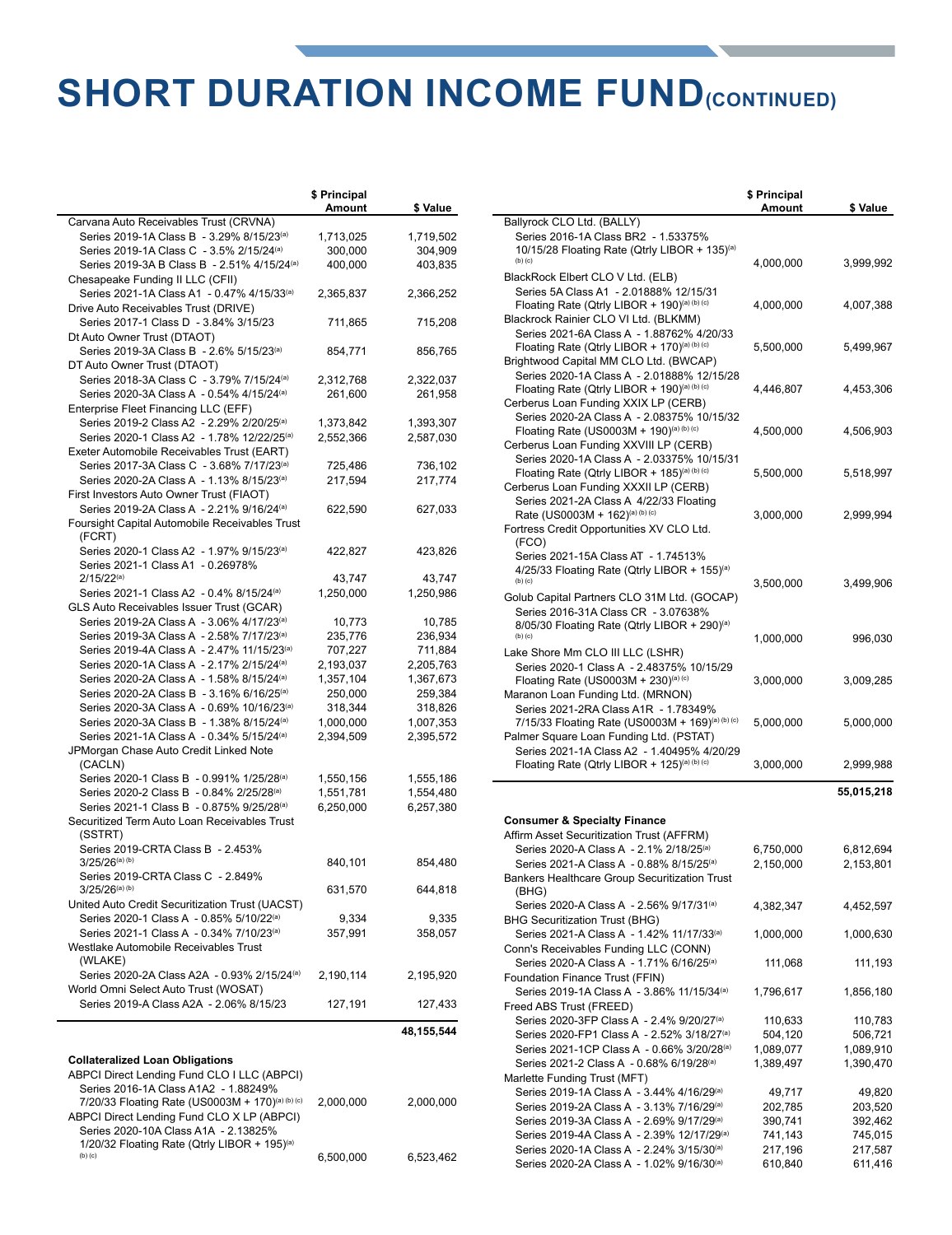|                                                               | \$ Principal |           |
|---------------------------------------------------------------|--------------|-----------|
|                                                               | Amount       | \$ Value  |
| Series 2021-1A Class A - 0.6% 6/16/31(a)                      | 2,218,255    | 2,220,220 |
| Office Properties Income Trust (OMFIT)                        |              |           |
| Series 2018-1A Class B - 3.61% 3/14/29(a)                     | 1,500,000    | 1,534,272 |
| Onemain Financial Issuance Trust (OMFIT)                      |              |           |
| Series 2018-1A Class A - 3.3% 3/14/29 <sup>(a)</sup>          | 8,610,349    | 8,639,995 |
| Pagaya AI Debt Selection Trust (PAID)                         |              |           |
| Series 2020-3 Class A - 2.1% 5/17/27 <sup>(a)</sup>           | 2,198,798    | 2,215,231 |
| Series 2021-1 Class A - 1.18% 11/15/27 <sup>(a)</sup>         | 6,424,823    | 6,440,743 |
| Series 2021-HG1 Class A - (0.01)% 1/16/29                     | 5,000,000    | 5,003,586 |
| Small Business Lending Trust (SBIZ)                           |              |           |
| Series 2020-A Class A - 2.62% 12/15/26 <sup>(a)</sup>         | 550,565      | 552,442   |
| SoFi Consumer Loan Program Trust (SCLP)                       |              |           |
| Series 2018-4 Class C - 4.17% 11/26/27 <sup>(a)</sup>         | 3,450,000    | 3,520,735 |
| Series 2019-2 Class A - 3.01% 4/25/28(a)                      | 141,963      |           |
|                                                               |              | 142,524   |
| Series 2019-3 Class A - 2.9% 5/25/28(a)                       | 674,280      | 677,854   |
| Series 2019-4 Class A - 2.45% 8/25/28(a)                      | 444,505      | 447,286   |
| Series 2020-1 Class A - 2.02% 1/25/29 <sup>(a)</sup>          | 656,595      | 662,112   |
| Upgrade Receivables Trust (UPGR)                              |              |           |
| Series 2019-1A Class C - 5.15% 3/15/25 <sup>(a)</sup>         | 158,062      | 158,284   |
| Series 2019-2A Class B - 3.51% 10/15/25 <sup>(a)</sup>        | 1,707,332    | 1,709,852 |
| <b>Upstart Securitization Trust (UPST)</b>                    |              |           |
| Series 2017-2 Class C - 5.59% 3/20/25 <sup>(a)</sup>          | 580,119      | 581,200   |
| Series 2018-2 Class C - 5.494% 12/22/25 <sup>(a)</sup>        | 415,630      | 417,430   |
| Series 2019-2 Class B - 3.734% 9/20/29 <sup>(a)</sup>         | 1,250,000    | 1,267,995 |
| Series 2019-3 Class A - 2.684% 1/21/30 <sup>(a)</sup>         | 964,131      | 969,674   |
| Series 2020-1 Class A - 2.322% 4/22/30(a)                     | 2,254,625    | 2,270,185 |
| Series 2020-3 Class A - 1.702% 11/20/30 <sup>(a)</sup>        | 2,949,450    | 2,967,523 |
| Series 2021-1 Class A - 0.87% 3/20/31(a)                      | 1,649,547    | 1,653,300 |
| Series 2021-2 Class A - 0.91% 6/20/31(a)                      | 1,684,316    | 1,686,289 |
|                                                               |              |           |
| <b>Equipment</b><br>Amur Equipment Finance Receivables IX LLC |              |           |
| (AXIS)                                                        |              |           |
| Series 2021-1A Class A1 - 0.22% 4/20/22(a)                    | 173,690      | 173,705   |
| Series 2021-1A Class A2 - 0.75% 11/20/26 <sup>(a)</sup>       | 4,250,000    | 4,253,616 |
| Amur Equipment Finance Receivables VIII LLC                   |              |           |
| (AXIS)                                                        |              |           |
| Series 2020-1A Class A2 - 1.68% 8/20/25 <sup>(a)</sup>        | 1,120,022    | 1,127,377 |
| BCC Funding Corp XVI LLC (BCCFC)                              |              |           |
| Series 2019-1A Class A2 - 2.46% 8/20/24 <sup>(a)</sup>        | 2,234,690    |           |
|                                                               |              | 2,264,105 |
| BCC Funding XVII LLC (BCCFC)                                  |              |           |
| Series 2020-1 Class A2 - 0.91% 8/20/25 <sup>(a)</sup>         | 750,000      | 752,950   |
| CCG Receivables Trust (CCG)                                   |              |           |
| Series 2019-1 Class B - 3.22% 9/14/26 <sup>(a)</sup>          | 250,000      | 257,994   |
| Series 2019-2 Class A2 - 2.11% 3/15/27 <sup>(a)</sup>         | 1,228,666    | 1,242,987 |
| Dell Equipment Finance Trust (DEFT)                           |              |           |
| Series 2019-1 Class C - 3.14% 3/22/24(a)                      | 2,750,000    | 2,784,417 |
| Dext ABS LLC (DEXT)                                           |              |           |
| Series 2020-1 Class A - 1.46% 2/16/27 <sup>(a)</sup>          | 2,514,994    | 2,527,653 |
| GreatAmerica Leasing Receivables Funding                      |              |           |
| LLC (GALC)                                                    |              |           |
| Series 2020-1 Class A2 - 1.76% 6/15/22(a)                     | 3,197,759    | 3,210,565 |
| Hewett-Packard Financial Services Equipment                   |              |           |
| Trust (HPEFS)                                                 |              |           |
| Series 2020-1A Class A2 - 1.73% 2/20/30 <sup>(a)</sup>        | 653,344      | 655,691   |
| <b>HPEFS Equipment Trust (HPEFS)</b>                          |              |           |
| Series 2019-1A Class D - 2.72% 9/20/29 <sup>(a)</sup>         | 1,000,000    | 1,021,603 |
| Series 2020-1A Class A3 - 1.76% 2/20/30(a)                    | 3,500,000    | 3,536,820 |
| Series 2021-1A Class A1 - 0.1653%                             |              |           |
| $3/21/22^{(a)}$                                               | 527,684      | 527,702   |
| MMAF Equipment Finance LLC (MMAF)                             |              |           |
| Series 2016-AA Class A4 - 1.76% 1/17/23 <sup>(a)</sup>        | 201,767      | 202,256   |
| Pawnee Equipment Receivables (PWNE)                           |              |           |
| Series 2020-1 Class A - 1.37% 11/17/25(a)                     | 2,636,343    | 2,650,386 |

|                                                        | \$ Principal<br>Amount | \$ Value   |
|--------------------------------------------------------|------------------------|------------|
| Pawnee Equipment Receivables Series LLC<br>(PWNE)      |                        |            |
| Series 2019-1 Class A2 - 2.29% 10/15/24 <sup>(a)</sup> | 4,623,308              | 4,669,653  |
|                                                        |                        | 31,859,480 |
| Other                                                  |                        |            |
| Hilton Grand Vacations Trust (HGVT)                    |                        |            |
| Series 2020-AA Class A - 2.74% 2/25/39(a)              | 358,985                | 372,999    |
| Octane Receivables Trust (OCTL)                        |                        |            |
| Series 2019-1A Class A - 3.16% 9/20/23(a)              | 1,308,997              | 1,320,779  |
| Series 2020-1A Class A - 1.71% 2/20/25 <sup>(a)</sup>  | 4,801,076              | 4,844,174  |
| Series 2021-1A Class A - 0.93% 3/22/27 <sup>(a)</sup>  | 1,984,818              | 1,987,326  |
| Sierra Timeshare Receivables Funding LLC<br>(SRFC)     |                        |            |
| Series 2019-2A Class A - 2.59% 5/20/36 <sup>(a)</sup>  | 780,798                | 800,270    |
| Series 2019-2A Class B - 2.82% 5/20/36 <sup>(a)</sup>  | 97,600                 | 100,028    |
| Series 2020-2A Class A - 1.33% 7/20/37 <sup>(a)</sup>  | 1,310,243              | 1,318,958  |
|                                                        |                        |            |
|                                                        |                        | 10,744,534 |

**Total Asset-Backed Securities (Cost \$212,113,162) 213,218,307**

#### Commercial Mortgage-Backed Securities - 9.6%

| ACRES Commercial Realty Corp. (XAN)                                |           |           |
|--------------------------------------------------------------------|-----------|-----------|
| Series 2020-RSO8 Class C - 2.62448%                                |           |           |
| $3/15/35$ <sup>(a)</sup>                                           | 3,750,000 | 3,757,969 |
| Series 2020-RSO8 Class D - 2.62448%<br>$3/15/35$ (a)               | 1,500,000 | 1,502,816 |
| <b>BFLD Trust (BFLD)</b>                                           |           |           |
| Series 2020-OBRK Class A - 2.123%                                  |           |           |
| 11/15/22 (a)                                                       | 2,625,000 | 2,660,646 |
| <b>BPCRE Ltd. (BPCRE)</b>                                          |           |           |
| Series 2021-FL1 Class AS - 1.23175%                                |           |           |
| $2/15/37$ (a) (b)                                                  | 4,000,000 | 4,014,000 |
| <b>BPR Trust (BPR)</b><br>Series 2021-KEN Class A - 1.323% 2/15/29 |           |           |
| (a)                                                                | 3,000,000 | 3,003,011 |
| GPMT Ltd. (GPMT)                                                   |           |           |
| Series 2018-FL1 Class C - 2.24338%                                 |           |           |
| 11/19/35 (a) (b)                                                   | 7,300,000 | 7,302,365 |
| Series 2018-FL1 Class D - 3.04338%                                 |           |           |
| 11/21/35 (a) (b)<br>Series 2021-FL3 Class A - 1.3325% 7/16/35      | 4,500,000 | 4,478,209 |
| (a)                                                                | 5,000,000 | 5,000,000 |
| HGI CRE CLO Ltd. (HGI)                                             |           |           |
| Series 2021-FL1 Class A - 1.12463% 6/16/36                         |           |           |
| $(a)$ $(b)$                                                        | 4,750,000 | 4,750,000 |
| Hilton USA Trust (HILT)<br>Series 2016-SFP Class E - 5.5191%       |           |           |
| 11/05/35 (a)                                                       | 4,300,000 | 4,358,621 |
| LoanCore Issuer Ltd. (LNCR)                                        |           |           |
| Series 2021-CRE5 Class A - 1.37288%                                |           |           |
| $7/15/36$ (a) (b)                                                  | 5,000,000 | 5,000,000 |
| PFP Ltd. (PFP)                                                     |           |           |
| Series 2019-5 Class B - 1.72463% 4/14/36<br>$(a)$ $(b)$            | 2,500,000 |           |
| Series 2019-5 Class C - 2.07463% 4/14/36                           |           | 2,505,650 |
| $(a)$ $(b)$                                                        | 1,500,000 | 1,503,390 |
| Series 2021-7 Class AS - 1.22288% 4/14/38                          |           |           |
| $(a)$ $(b)$                                                        | 4,500,000 | 4,504,554 |
| Ready Capital Mortgage Financing LLC (RCMT)                        |           |           |
| Series 2020-FL4 Class A - 2.2415% 2/25/35<br>(a)                   | 3,999,827 | 4,035,669 |
| RETL (RETL)                                                        |           |           |
| Series 2019-RVP Class C - 2.173% 3/15/36                           |           |           |
| (a)                                                                | 1,509,157 | 1,508,406 |
| VMC Finance LLC (VMC)                                              |           |           |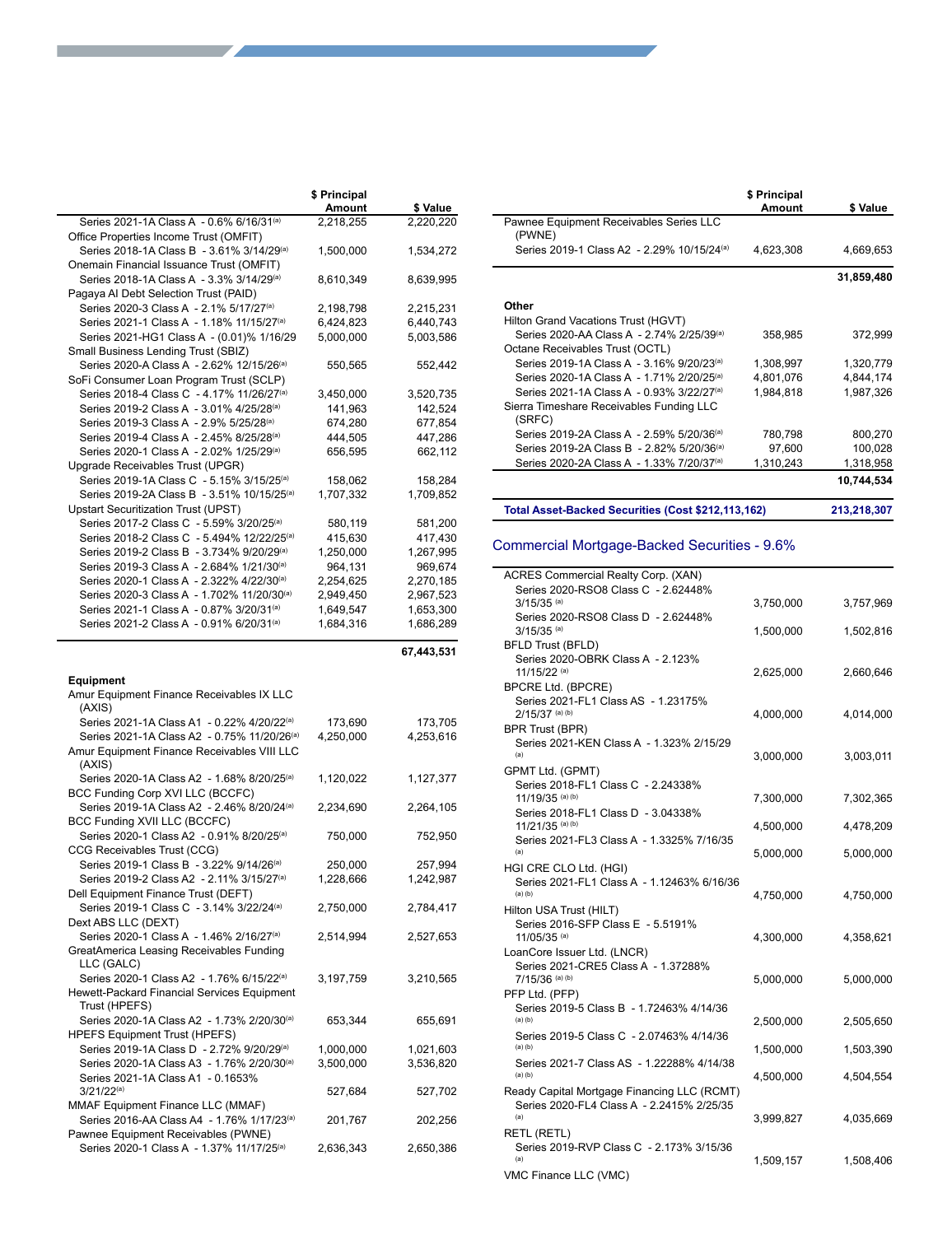### **SHORT DURATION INCOME FUND(CONTINUED)**

|                                                                                                              | \$ Principal<br>Amount | \$ Value   |
|--------------------------------------------------------------------------------------------------------------|------------------------|------------|
| Series 2018-FL2 Class C - 2.03175%<br>$10/15/35$ <sup>(a)</sup><br>Series 2021-FL4 Class A - 1.1825% 6/16/36 | 4.200.000              | 4,210,790  |
| (a)                                                                                                          | 5.000.000              | 5.000.000  |
| <b>Total Commercial Mortgage-Backed Securities (Cost</b><br>\$68,979,639)                                    |                        | 69,096,096 |

#### Mortgage-Backed Securities - 14.8%

| <b>Federal Home Loan Mortgage Corporation</b> |                      |                      |
|-----------------------------------------------|----------------------|----------------------|
| <b>Collateralized Mortgage Obligations</b>    |                      |                      |
| Series 2952 Class PA - 5% 2/15/35             | 292,249              | 319,320              |
| Series 3003 Class LD - 5% 12/15/34            | 606,199              | 696,119              |
| Series 3620 Class PA - 4.5% 12/15/39          | 551,602              | 597,045              |
| Series 3649 Class BW - 4% 3/15/25             | 492,916              | 514,835              |
| Series 3842 Class PH - 4% 4/15/41             | 656,997              | 718,206              |
| Series 4107 Class LA - 2.5% 5/15/31           | 5,639,030            | 5,687,829            |
| Series 4107 Class LW - 1.75% 8/15/27          | 3,920,485            | 3,946,869            |
| Series 4281 Class AG - 2.5% 12/15/28          | 359,430              | 365,952              |
| <b>Pass-Through Securities</b>                |                      |                      |
| G18190 - 5.5% 6/01/22                         | 1,952                | 1,983                |
| G01818 - 5% 5/01/35                           | 737,449              | 831,057              |
| G18306 - 4.5% 4/01/24                         | 155,731              | 163,471              |
| G18296 - 4.5% 2/01/24                         |                      |                      |
|                                               | 69,991               | 73,464               |
| G13300 - 4.5% 5/01/23                         | 23,356               | 24,490               |
| G18308 - 4% 5/01/24                           | 284,856              | 302,697              |
| J16663 - 3.5% 9/01/26                         | 2,366,629            | 2,530,719            |
| E02948 - 3.5% 7/01/26                         | 2,716,837            | 2,905,362            |
| J14649 - 3.5% 4/01/26                         | 849,829              | 908,138              |
| J13949 - 3.5% 12/01/25                        | 1,320,432            | 1,411,190            |
| E03033- 3% 2/01/27                            | 1,434,164            | 1,510,128            |
| E02804 - 3% 12/01/25                          | 872,979              | 918,240              |
| ZS8692 - 2.5% 4/01/33                         | 1,041,519            | 1,088,190            |
|                                               |                      | 25,515,304           |
| <b>Federal National Mortgage Association</b>  |                      |                      |
|                                               |                      |                      |
|                                               |                      |                      |
| <b>Collateralized Mortgage Obligations</b>    |                      |                      |
| Series 2010-54 Class WA - 3.75% 6/25/25       | 164,968              | 168,533              |
| <b>Pass-Through Securities</b>                |                      |                      |
| 995112 - 5.5% 7/01/36                         | 682,558              | 791,380              |
| 555531 - 5.5% 6/01/33                         | 1,531,849            | 1,767,505            |
| AL0471 - 5.5% 7/01/25                         | 288,991              | 300,738              |
|                                               | 3.687                | 3,723                |
| 888439 - 5.5% 6/01/22<br>725232 - 5% 3/01/34  |                      |                      |
|                                               | 140,802              | 160,521              |
| AE0031- 5% 6/01/25                            | 130,538              | 136,156              |
| AD0629 - 5% 2/01/24                           | 35,279               | 36,752               |
| 995960 - 5% 12/01/23                          | 40,134               | 41,809               |
| 888595 - 5% 1/01/22                           | 1,879                | 1,957                |
| 995692 - 4.5% 5/01/24                         | 320,212              | 336,341              |
| 995693 - 4.5% 4/01/24                         | 112,226              | 117,646              |
| 930667 - 4.5% 3/01/24                         | 135,224              | 142,038              |
| MA0587 - 4% 12/01/30                          | 2,119,760            | 2,279,445            |
| AD7073-4% 6/01/25                             | 214,538              | 228,143              |
| 931739 - 4% 8/01/24                           | 65,051               | 69,141               |
| MA0043 - 4% 4/01/24                           | 430,667              | 457,556              |
| MA3540 - 3.5% 12/01/33                        | 1,353,236            | 1,448,758            |
| AH3429 - 3.5% 1/01/26                         | 4,059,001            | 4,338,026            |
| 310139 - 3.5% 11/01/25                        | 1,546,702            | 1,653,505            |
| BM5708 - 3% 12/01/29                          | 1,849,685            | 1,952,722            |
| AB6291 - 3% 9/01/27                           | 684,435              | 723,245              |
| AB4482 - 3% 2/01/27<br>AB3902 - 3% 11/01/26   | 3,405,850<br>686,989 | 3,603,310<br>723,151 |

|                                                         | \$ Principal |             |
|---------------------------------------------------------|--------------|-------------|
|                                                         | Amount       | \$ Value    |
| AB2251 - 3% 2/01/26                                     | 982,705      | 1,036,537   |
| AB1769 - 3% 11/01/25                                    | 773,178      | 814,413     |
| AS7701-2.5% 8/01/31                                     | 3,572,804    | 3,758,805   |
| BA4767 - 2.5% 1/01/31                                   | 1,363,393    | 1,427,485   |
| MA3791-2.5% 9/01/29                                     | 2,358,810    | 2,473,114   |
| MA3189 - 2.5% 11/01/27                                  | 1,182,258    | 1,233,221   |
| AL1366 - 2.5% 2/01/27                                   | 1,347,066    | 1,411,811   |
| MA1502 - 2.5% 7/01/23                                   | 703,573      | 733,901     |
| AR8198 - 2.5% 3/01/23                                   | 788,446      | 822,433     |
|                                                         |              | 35,193,821  |
|                                                         |              |             |
| <b>Government National Mortgage Association</b>         |              |             |
| <b>Pass-Through Securities</b>                          |              |             |
| 5255 - 3% 12/20/26                                      | 2,979,898    | 3,128,300   |
|                                                         |              |             |
|                                                         |              |             |
| <b>Non-Government Agency</b>                            |              |             |
| <b>Collateralized Mortgage Obligations</b>              |              |             |
| Bunker Hill Loan Depositary Trust (BHLD)                |              |             |
| Series 2019-3A Class A1 - 2.724%                        |              |             |
| 11/25/59(a) (c)                                         | 2,059,377    | 2,100,801   |
| Citigroup Mortgage Loan Trust, Inc. (CMLTI)             |              |             |
| Series 2014-A Class A - 4% 1/25/35 <sup>(a) (c)</sup>   | 574,801      | 606,603     |
| COLT Mortgage Loan Trust (COLT)                         |              |             |
| Series 2019-4 Class A1 - 2.579% 11/25/49 <sup>(a)</sup> |              |             |
| (c)                                                     | 1,710,913    | 1,719,080   |
| Deephaven Residential Mortgage Trust (DRMT)             |              |             |
| Series 2019-3A Class A1 - 2.964% 7/25/59 <sup>(a)</sup> |              |             |
| (c)                                                     | 1,404,063    | 1,409,983   |
| Series 2019-4A Class A1 - 2.791%                        |              |             |
| 10/25/59(a) (c)                                         | 589,209      | 593,817     |
| Flagstar Mortgage Trust (FSMT)                          |              |             |
| Series 2017-1 Class 2A2 - 3% 3/25/47(a) (c)             | 1,256,323    | 1,280,873   |
| GS Mortgage-Backed Securities Trust (GSMBS)             |              |             |
| Series 2020-NQM1 Class A1 - 1.382%                      |              |             |
| $9/27/60^{(a)(c)}$                                      | 1,117,549    | 1,122,726   |
| JPMorgan Mortgage Trust (JPMMT)                         |              |             |
| Series 2014-2 Class 2A2 - 3.5% 6/25/29(a) (c)           | 1,334,436    | 1,364,980   |
| Series 2014-5 Class A1 - 2.91041%                       |              |             |
| 10/25/29(a) (c)                                         | 2,786,228    | 2,870,041   |
| Series 2016-3 Class 2A1 - 3% 10/25/46(a) (c)            | 2,261,956    | 2,285,293   |
| Series 2017-3 Class 2A2 - 2.5% 8/25/47(a) (c)           | 4,211,041    | 4,266,608   |
| Series 2018-6 Class 2A2 - 3% 12/25/48(a) (c)            | 1,268,151    | 1,298,672   |
| Series 2020-7 Class A4 - 3% 1/25/51(a) (c)              | 654,163      | 663,520     |
| Series 2020-8 Class A4 - 3% 3/25/51(a) (c)              | 849,250      | 858,028     |
| Series 2021-4 Class A4 - 2.5% 8/25/51(a) (c)            | 2,922,318    | 2,997,461   |
| Series 2021-6 Class A4 - 2.5% 10/25/51(a) (c)           | 6,141,809    | 6,299,737   |
| Series 2021-8 Class A4 - 2.5% 12/25/51                  | 2,000,000    | 2,056,328   |
| JPMorgan Wealth Management (JPMWM)                      |              |             |
| Series 2020-ATR1 Class A4 - 3% 2/25/50(a) (c)           | 3,380,807    | 3,401,682   |
| Sequoia Mortgage Trust (SEMT)                           |              |             |
| Series 2019-4 Class A4 - 3.5% 11/25/49(a) (c)           | 197,974      | 198,656     |
| Series 2019-5 Class A4 - 3.5% 12/25/49(a) (c)           | 811,268      | 814,643     |
| Series 2019-CH2 Class A1 - 4.5% 8/25/49 <sup>(a)</sup>  |              |             |
| (c)                                                     | 1,806,618    | 1,823,123   |
| Series 2019-CH3 Class A10 - 4% 9/25/49(a) (c)           | 308,967      | 309,627     |
| Series 2020-1 Class A4 - 3.5% 2/25/50(a) (c)            | 149,007      | 149,678     |
| Series 2020-2 Class A4 - 3.5% 3/25/50(a) (c)            | 699,422      | 705,713     |
| Series 2020-3 Class A4 - 3% 4/25/50(a) (c)              | 1,169,798    | 1,184,471   |
|                                                         |              | 42,382,144  |
|                                                         |              |             |
| Total Mortgage-Backed Securities (Cost \$102,721,978)   |              | 106,219,569 |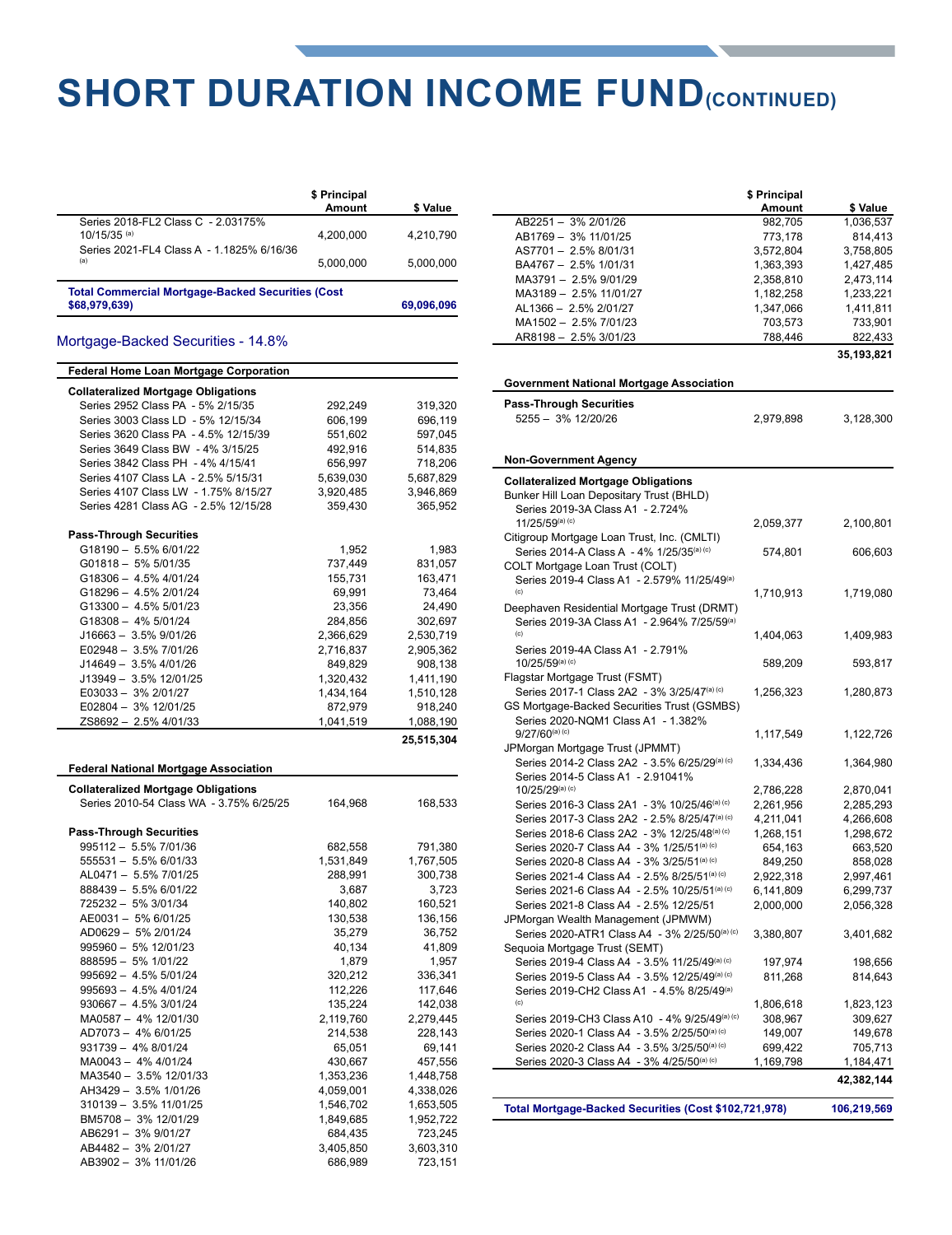| \$ Principal |          |
|--------------|----------|
| Amount       | \$ Value |
|              |          |

#### U.S. Treasuries - 20.6%

**a**

**a**

| U.S. Treasury Notes                                  |            |               |
|------------------------------------------------------|------------|---------------|
| 1.125% 7/31/21                                       | 15,000,000 | 15,013,485    |
| 2% 7/31/22                                           | 17.000.000 | 17.350.625    |
| 2% 2/15/23                                           | 7.000.000  | 7.205.762     |
| 1.5% 2/28/23                                         | 25.000.000 | 25.541.015    |
| 2% 5/31/24                                           | 15,000,000 | 15,678,516    |
| 0.25% 8/31/25                                        | 15.000.000 | 14.701.758    |
| 1.875% 7/31/26                                       | 15.000.000 | 15.740.039    |
| 1.625% 10/31/26                                      | 12,000,000 | 12,431,719    |
| 1.125% 2/28/27                                       | 6,500,000  | 6,547,988     |
| 1.125% 2/29/28                                       | 16.000.000 | 15,955,000    |
| 1.25% 3/31/28                                        | 2.000.000  | 2.008.203     |
| <b>Total U.S. Treasuries (Cost \$146,061,805)</b>    |            | 148, 174, 110 |
| Common Stocks - 0.7%                                 |            |               |
| Redwood Trust, Inc. (Cost \$3,881,691)               | 410,000    | 4,948,700     |
| Total Investments in Securities (Cost \$663,439,767) |            | 676,402,511   |
| Other Assets Less Other Liabilities - 5.9%           |            | 42,324,800    |
| Net Assets - 100%                                    |            | 718,727,311   |
|                                                      |            |               |
| Net Asset Value Per Share - Investor Class           |            | 12.38         |
| Net Asset Value Per Share - Institutional Class      |            | 12.40         |

(a) Security is exempt from registration under Rule 144A of the Securities Act of 1933. This security may be resold in transactions that are exempt from registration, normally to qualified institutional buyers.

(b) Foreign domiciled entity.

(c) The interest rate resets periodically based on the weighted average coupons of the underlying mortgage-related or asset-backed obligations.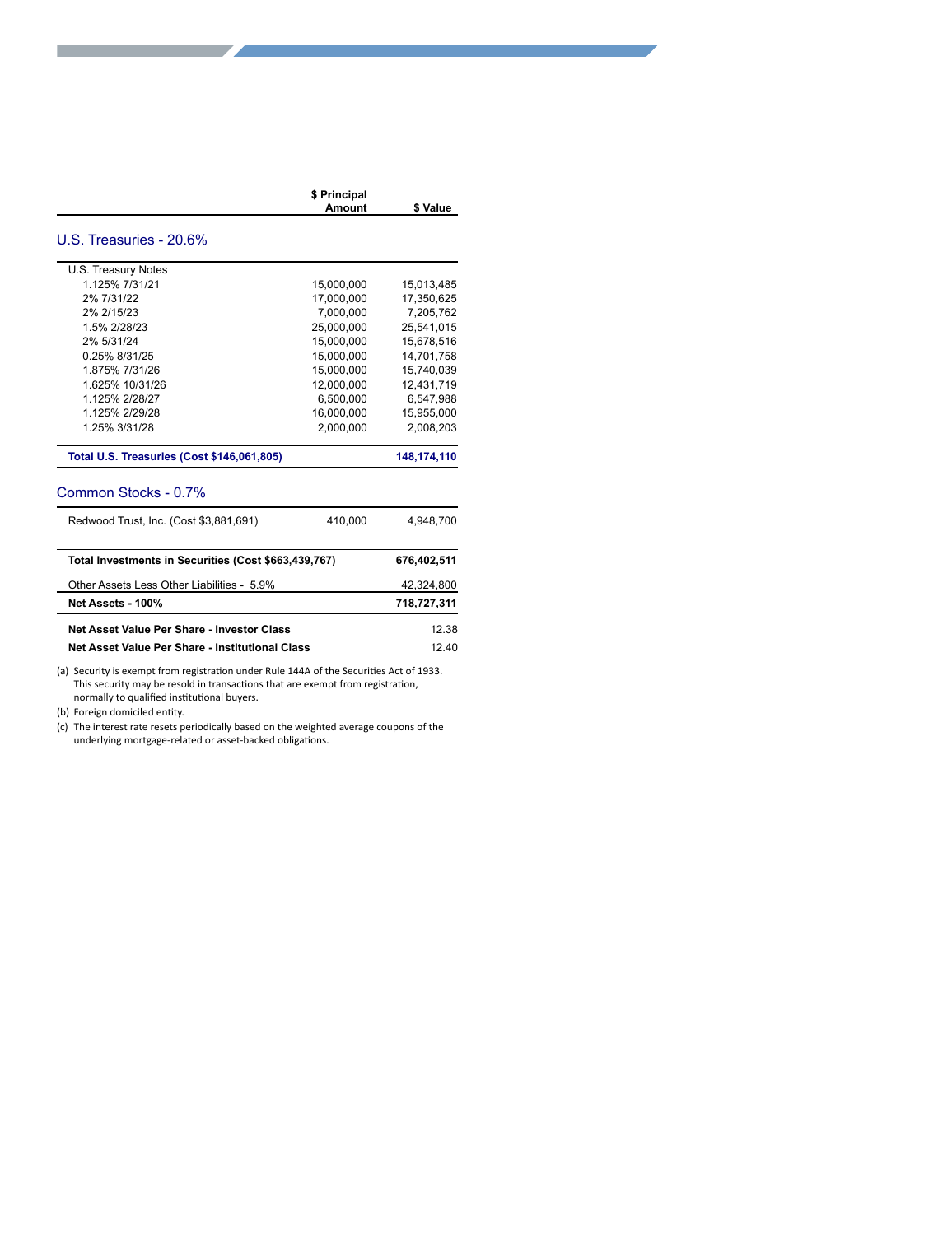### **ULTRA SHORT GOVERNMENT FUND**

#### Schedule of Investments June 30, 2021 (Unaudited)

#### Corporate Bonds - 0.7%

| Ourporate Donas - 0.7 70                                                                                       | \$ Principal<br>Amount | \$ Value           |
|----------------------------------------------------------------------------------------------------------------|------------------------|--------------------|
| Dominion Energy, Inc.<br>Series 2016-C 2% 8/15/21 (Cost \$500,794)                                             | 500,000                | 500,321            |
| Asset-Backed Securities - 11.5%                                                                                |                        |                    |
| Automobile                                                                                                     |                        |                    |
| American Credit Acceptance Receivables Trust<br>(ACAR)                                                         |                        |                    |
| Series 2020-1 Class A - 1.89% 4/13/23(a)                                                                       | 3,539                  | 3,541              |
| Series 2020-4 Class A - 0.53% 3/13/24(a)                                                                       | 227,928                | 228,164            |
| Series 2021-2 Class A - 0.37% 10/15/24 <sup>(a)</sup>                                                          | 228,307                | 228,468            |
| Series 2021-3 Class A - 0.62% 10/13/23 <sup>(a)</sup><br>ARI Fleet Lease Trust (ARIFL)                         | 150,772                | 150,870            |
| Series 2019-A Class A2A - 2.41% 11/15/27 <sup>(a)</sup><br>Series 2020-A Class A2 - 1.77% 8/15/28(a)           | 273,167<br>648,578     | 275,577<br>652,559 |
| Carvana Auto Receivables Trust (CRVNA)                                                                         |                        |                    |
| Series 2019-2A Class B - 2.74% 12/15/23 <sup>(a)</sup><br>DT Auto Owner Trust (DTAOT)                          | 276,369                | 278,278            |
| Series 2020-3A Class A - 0.54% 4/15/24 <sup>(a)</sup>                                                          | 130,800                | 130,979            |
| Enterprise Fleet Funding LLC (EFF)<br>Series 2021-1 Class A1 - 0.16793%                                        |                        |                    |
| $3/21/22^{(a)}$<br>First Investors Auto Owner Trust (FIAOT)                                                    | 218,796                | 218,803            |
| Series 2017-1A Class D - 3.6% 4/17/23 <sup>(a)</sup>                                                           | 317,000                | 318,946            |
| Foursight Capital Automobile Receivables Trust<br>(FCRT)                                                       |                        |                    |
| Series 2021-1 Class A1 - 0.26978%                                                                              |                        |                    |
| $2/15/22^{(a)}$                                                                                                | 29,165                 | 29,165             |
| GLS Auto Receivables Issuer Trust (GCAR)                                                                       |                        |                    |
| Series 2019-3A Class A - 2.58% 7/17/23 <sup>(a)</sup><br>Series 2020-1A Class A - 2.17% 2/15/24 <sup>(a)</sup> | 23,578<br>302,488      | 23,694<br>304,243  |
| Series 2020-4A Class A - 0.52% 2/15/24 <sup>(a)</sup>                                                          | 375,884                | 376,273            |
| United Auto Credit Securitization Trust (UACST)                                                                |                        |                    |
| Series 2020-1 Class A - 0.85% 5/10/22(a)                                                                       | 1,167                  | 1,167              |
| Series 2021-1 Class A - 0.34% 7/10/23 <sup>(a)</sup>                                                           | 357,991                | 358,057            |
| Westlake Automobile Receivables Trust                                                                          |                        |                    |
| (WLAKE)<br>Series 2020-2A Class A2A - 0.93% 2/15/24 <sup>(a)</sup>                                             | 410,646                | 411,735            |
|                                                                                                                |                        | 3,990,519          |
| <b>Consumer &amp; Specialty Finance</b>                                                                        |                        |                    |
| Marlette Funding Trust (MFT)<br>Series 2019-2A Class A - 3.13% 7/16/29 <sup>(a)</sup>                          | 121,671                | 122,112            |
| Series 2020-2A Class A - 1.02% 9/16/30 <sup>(a)</sup>                                                          | 390,938                | 391,306            |
| Onemain Financial Issuance Trust (OMFIT)                                                                       |                        |                    |
| Series 2018-1A Class A - 3.3% 3/14/29(a)                                                                       | 533,039                | 534,874            |
| <b>Upstart Securitization Trust (UPST)</b>                                                                     |                        |                    |
| Series 2019-2 Class A - 2.897% 9/20/29 <sup>(a)</sup>                                                          | 86,944                 | 87,121             |
| Series 2020-1 Class A - 2.322% 4/22/30 <sup>(a)</sup>                                                          | 356,181                | 358,639            |
|                                                                                                                |                        | 1,494,052          |
| <b>Equipment</b><br>Amur Equipment Finance Receivables IX LLC                                                  |                        |                    |
| (AXIS)<br>Series 2021-1A Class A1 - 0.22% 4/20/22(a)                                                           | 521,071                | 521,114            |
| BCC Funding XIV LLC (BCCFC)<br>Series 2018-1A Class B - 3.39% 8/21/23 <sup>(a)</sup>                           | 84,275                 | 84,453             |
| BCC Funding XVII LLC (BCCFC)                                                                                   |                        |                    |
| Series 2020-1 Class A1 - 0.30965%<br>10/20/21 <sup>(a)</sup>                                                   |                        |                    |
| Dell Equipment Finance Trust (DEFT)                                                                            | 51,214                 | 51,219             |
| Series 2020-2 Class A2 - 0.47% 10/24/22(a)                                                                     | 381,417                | 381,923            |

|                                                         | \$ Principal |           |
|---------------------------------------------------------|--------------|-----------|
|                                                         | Amount       | \$ Value  |
| GreatAmerica Leasing Receivables Funding                |              |           |
| LLC (GALC)                                              |              |           |
| Series 2020-1 Class A2 - 1.76% 6/15/22(a)               | 314,233      | 315,492   |
| <b>HPEFS Equipment Trust (HPEFS)</b>                    |              |           |
| Series 2021-1A Class A1 - 0.1653%                       |              |           |
| $3/21/22^{(a)}$                                         | 263,842      | 263,851   |
| MMAF Equipment Finance LLC (MMAF)                       |              |           |
| Series 2016-AA Class A4 - 1.76% 1/17/23(a)              | 87,152       | 87,363    |
| SCF Equipment Leasing LLC (SCFET)                       |              |           |
| Series 2021-1A Class A1 - 0.23387%                      |              |           |
| $3/11/22^{(a)}$                                         | 163,630      | 163,630   |
| Series 2020-1A Class A2 - 0.68% 10/20/25 <sup>(a)</sup> | 410,010      | 410,837   |
|                                                         |              | 2,279,882 |
| Total Asset-Backed Securities (Cost \$7,751,495)        |              | 7,764,453 |
|                                                         |              |           |

#### U.S. Treasuries - 82.1%

| U.S. Treasury Notes                                 |            |            |
|-----------------------------------------------------|------------|------------|
| 1.125% 8/31/21                                      | 19.000.000 | 19.034.165 |
| 2.75% 9/15/21                                       | 7.000.000  | 7.039.023  |
| 2.875% 10/15/21                                     | 9.750.000  | 9.829.751  |
| 1.625% 12/31/21                                     | 2.000.000  | 2.015.597  |
| 1.875% 1/31/22                                      | 6.000.000  | 6.063.692  |
| 0.375% 3/31/22                                      | 11.500.000 | 11.525.587 |
| <b>Total U.S. Treasuries (Cost \$55,505,136)</b>    |            | 55,507,815 |
| Total Investments in Securities (Cost \$63,757,425) |            | 63,772,589 |
| Other Assets Less Other Liabilities - 5.7%          |            | 3.823.496  |
| Net Assets - 100%                                   |            | 67,596,085 |
| Net Asset Value Per Share - Institutional Class     |            | 10.00      |

(a) Security is exempt from registration under Rule 144A of the Securities Act of 1933.

This security may be resold in transactions that are exempt from registration, normally to qualified institutional buyers.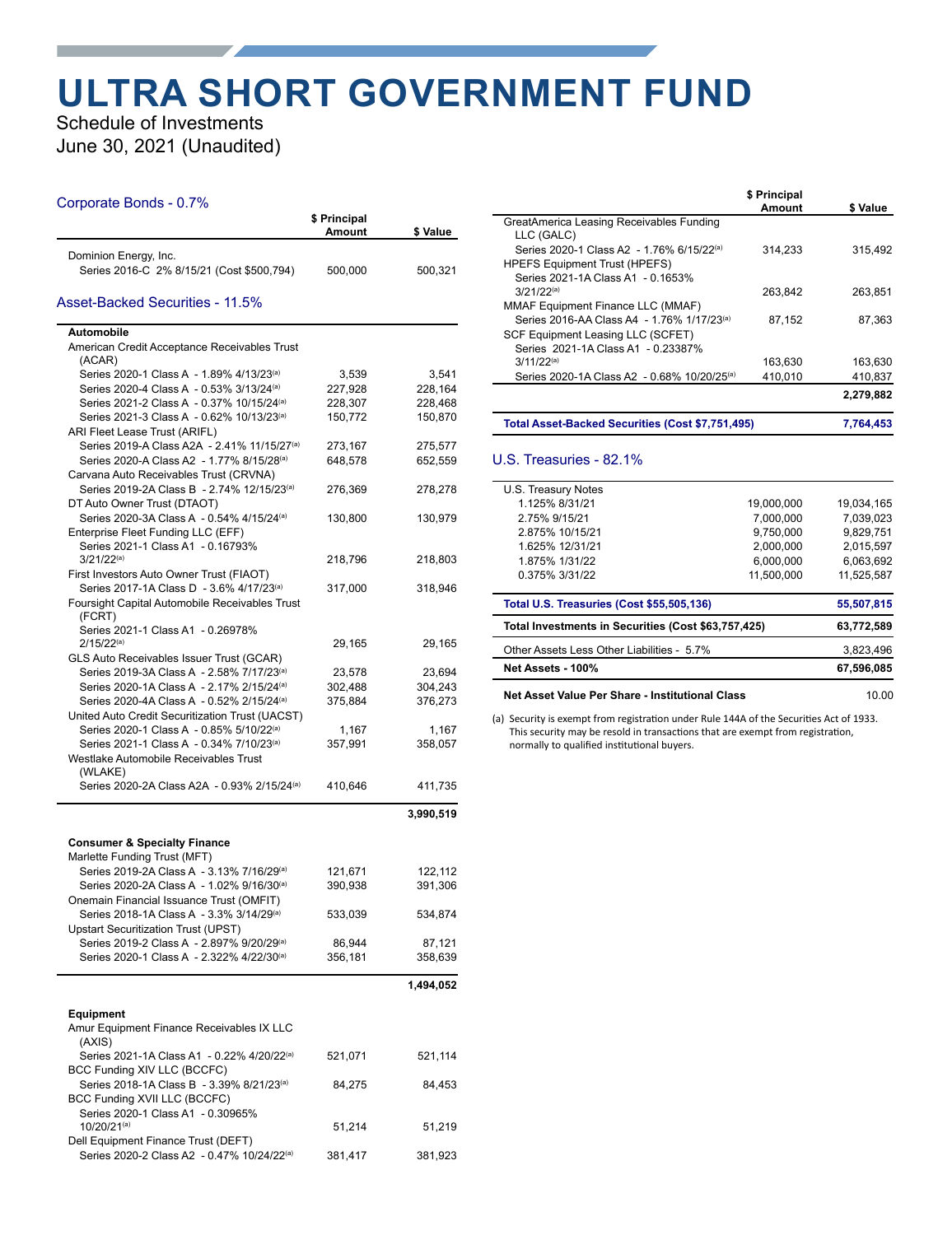### **VALUE FUND**

Schedule of Investments June 30, 2021 (Unaudited)

#### Common Stocks - 95.7%

| <b>Information Technology</b>                                                                                           | % of Net<br>Assets | Shares             | \$ Value                 |
|-------------------------------------------------------------------------------------------------------------------------|--------------------|--------------------|--------------------------|
| Data Processing & Outsourced<br><b>Services</b>                                                                         | 11.1               |                    |                          |
| Visa, Inc. - Class A<br>Mastercard, Inc. - Class A                                                                      |                    | 170,000<br>100,000 | 39,749,400<br>36,509,000 |
| <b>Fidelity National Information Services,</b><br>Inc.                                                                  |                    | 240,000            | 34,000,800               |
| <b>Semiconductors</b><br>Analog Devices, Inc.                                                                           | 3.6                | 210,000            | 36,153,600               |
| <b>Application Software</b><br>salesforce.com, Inc. <sup>(a)</sup>                                                      | 2.9                | 120,000            | 29,312,400               |
| <b>IT Consulting &amp; Other Services</b><br>Accenture plc - Class A(b)                                                 | 2.7                | 90,000             | 26,531,100               |
| <b>Systems Software</b><br>Oracle Corp.                                                                                 | 2.5                | 325,000            | 25,298,000               |
|                                                                                                                         | 22.8               |                    | 227,554,300              |
| <b>Communication Services</b>                                                                                           |                    |                    |                          |
| <b>Interactive Media &amp; Services</b><br>Alphabet, Inc. - Class C(a)<br>Facebook, Inc. - Class A(a)                   | 11.9               | 28,000<br>140,000  | 70,176,960<br>48,679,400 |
| <b>Cable &amp; Satellite</b><br>Liberty Broadband Corp. - Class C <sup>(a)</sup><br>Liberty Media Corp-Liberty SiriusXM | 10.8               | 280,000            | 48,624,800               |
| - Class C(a)<br>Comcast Corp. - Class A                                                                                 |                    | 650,000<br>500,000 | 30,153,500<br>28,510,000 |
|                                                                                                                         | 22.7               |                    | 226,144,660              |
| <b>Financials</b>                                                                                                       |                    |                    |                          |
| <b>Insurance Brokers</b><br>Aon plc - Class A <sup>(b)</sup>                                                            | 4.8                | 200,000            | 47,752,000               |
| <b>Multi-Sector Holdings</b><br>Berkshire Hathaway, Inc. - Class B(a)                                                   | 4.6                | 165,000            | 45,856,800               |
| <b>Investment Banking &amp; Brokerage</b><br>The Charles Schwab Corp.                                                   | 4.4                | 600,000            | 43,686,000               |
| Financial Exchanges & Data<br>S&P Global, Inc.                                                                          | 2.5                | 62,500             | 25,653,125               |
| <b>Diversified Banks</b><br>JPMorgan Chase & Co.                                                                        | 2.2                | 140,000            | 21,775,600               |
|                                                                                                                         | 18.5               |                    | 184,723,525              |
| <b>Health Care</b>                                                                                                      |                    |                    |                          |
| <b>Health Care Equipment</b><br>Danaher Corp.                                                                           | 4.0                | 150,000            | 40,254,000               |
| <b>Life Sciences Tools &amp; Services</b><br>Thermo Fisher Scientific, Inc.                                             | 3.8                | 75,000             | 37,835,250               |

|                                                            | % of Net<br><b>Assets</b> | <b>Shares</b>     | \$ Value                 |
|------------------------------------------------------------|---------------------------|-------------------|--------------------------|
| <b>Health Care Services</b><br>Laboratory Corp. of America | 3.5                       |                   |                          |
| Holdings <sup>(a)</sup>                                    |                           | 125,000           | 34,481,250               |
|                                                            | 11.3                      |                   | 112,570,500              |
| <b>Consumer Discretionary</b>                              |                           |                   |                          |
| <b>Automotive Retail</b>                                   | 5.6                       |                   |                          |
| CarMax. Inc. <sup>(a)</sup><br>AutoZone, Inc.(a)           |                           | 225,000<br>17,500 | 29,058,750<br>26,113,850 |
|                                                            |                           |                   |                          |
| <b>Internet &amp; Direct Marketing Retail</b>              | 2.9                       |                   |                          |
| Amazon.com, Inc.(a)                                        |                           | 8,500             | 29,241,360               |
|                                                            | 8.5                       |                   | 84,413,960               |
| Industrials                                                |                           |                   |                          |
| <b>Research &amp; Consulting Services</b>                  | 3.5                       |                   |                          |
| CoStar Group, Inc. <sup>(a)</sup>                          |                           | 420,000           | 34,784,400               |
| <b>Industrial Conglomerates</b>                            | 2.6                       |                   |                          |
| Roper Technologies, Inc.                                   |                           | 55,000            | 25,861,000               |
|                                                            | 6.1                       |                   | 60,645,400               |
| <b>Materials</b>                                           |                           |                   |                          |
| <b>Construction Materials</b>                              | 3.6                       |                   |                          |
| Vulcan Materials Co.                                       |                           | 205,000           | 35,684,350               |
| <b>Industrial Gases</b>                                    | 2.2                       |                   |                          |
| Linde plc <sup>(b)</sup>                                   |                           | 75,000            | 21,682,500               |
|                                                            | 5.8                       |                   | 57,366,850               |
|                                                            |                           |                   |                          |

#### Cash Equivalents - 3.0%

 $\overline{a}$ 

| U.S. Treasury Bills, 0.04% to 0.04%,<br>7/20/21 to 7/27/21 <sup>(c)</sup> | 30.000.000 | 29.999.167  |
|---------------------------------------------------------------------------|------------|-------------|
| Total Cash Equivalents (Cost \$29,999,267)                                |            | 29,999,167  |
| Total Investments in Securities (Cost \$458,915,401)                      |            | 983.418.362 |
| Other Assets Less Other Liabilities - 1.3%                                |            | 13,139,598  |
| Net Assets - 100%                                                         |            | 996,557,960 |
| Net Asset Value Per Share - Investor Class                                |            | 59 29       |
| Net Asset Value Per Share - Institutional Class                           |            | 6041        |

(a) Non-income producing

(b) Foreign domiciled entity.

(c) Interest rates presented represent the yield to maturity at the date of purchase.